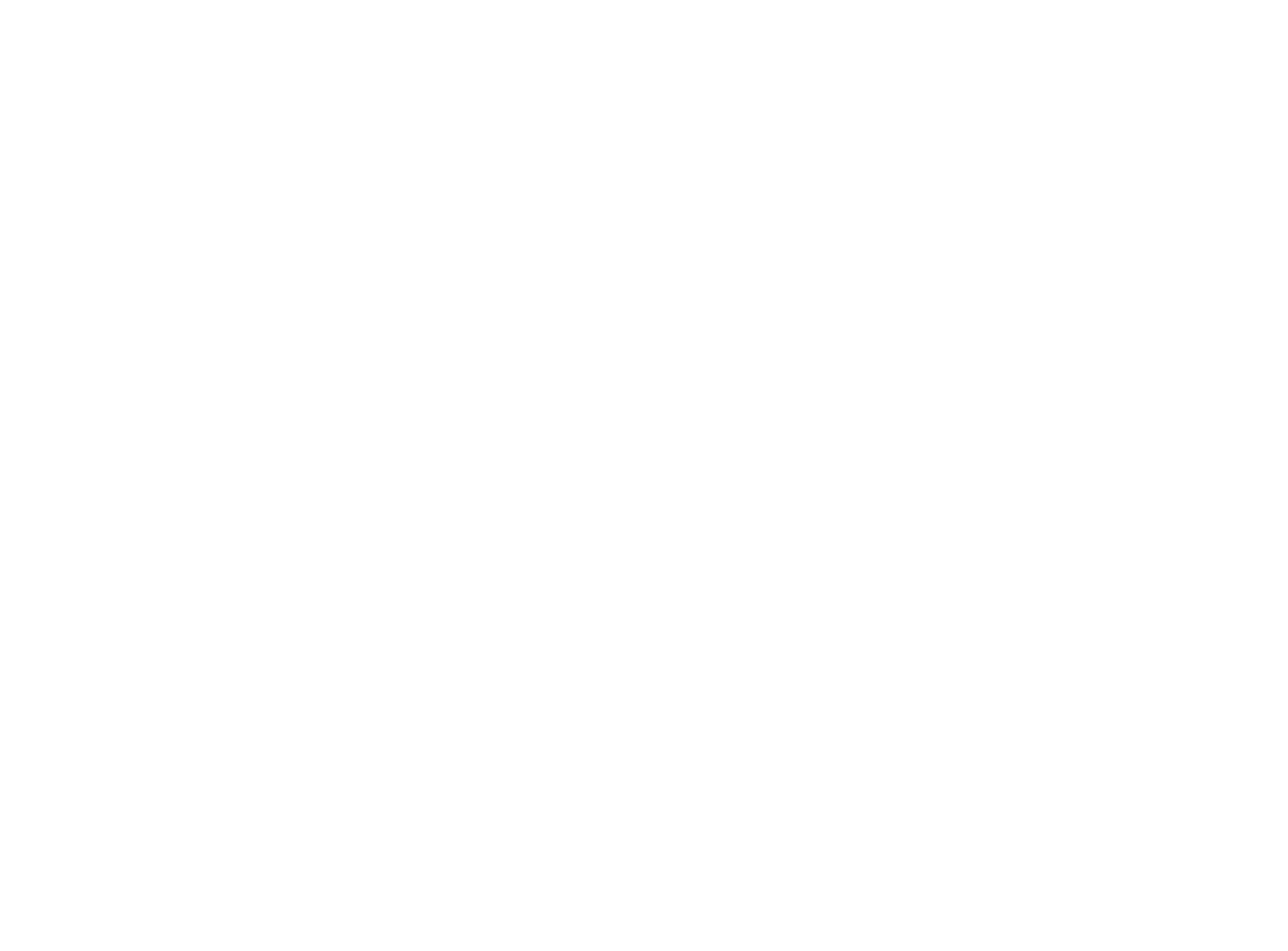## CONSEJO PROVINCIAL DE EDUCACION Fecha de Emision:06/12/2021 JUNTA DE CLASIFICACION DE EDUCACION PRIMARIA Hora de Emision: 13:07:48

# ========================================================== Cargo : MAESTRO DE A¥O **MAGR**

# LISTADO DEFINITIVO DE DOCENTES INCRIPTOS FUERA DE LA LOCALIDAD A¥O 2022.-

==========================================================

| NŞ<br>Ord. | Legaj o         | Apellido y Nombre           |   | T Puntos<br>Gral .         | Local i dad<br>Solicitada | Domicilio                          | Local i dad del<br>Domicilio | Tel efono  |
|------------|-----------------|-----------------------------|---|----------------------------|---------------------------|------------------------------------|------------------------------|------------|
|            |                 |                             |   |                            |                           |                                    |                              |            |
|            | T 67            | I LLANES VI VI ANA BEATRIZ  |   | 56.15 RIO TURBIO-J. DUFOUR |                           | CONSTITUCION N 388                 | 28 NOV/ROSP/T. VI EJO        | 482515     |
|            | T 32            | SUAREZ RUTH DEL VALLE       | 9 | 54.50 RIO TURBIO-J.DUFOUR  |                           | LA RIOJA 1488                      | 28 NOV/ROSP/T. VI EJO        | 2966452438 |
|            | T 9             | CARRIZO LILA BLANCA         |   | 53.26 RIO TURBIO-J. DUFOUR |                           | JUSTO ALZUA N<br>1069              | EL CALAFATE                  | 493923     |
|            | T 47            | OYARZO MARQUEZ CLAUDIA AN 9 |   | 52.13 RIO TURBIO-J. DUFOUR |                           | CORRIENTES N 950                   | RIO GALLEGOS                 | 2966412044 |
| 5          | T 78            | VEGA ANDREA NATI VI DAD     |   | 51.90 RIO TURBIO-J. DUFOUR |                           | CEPEDA N 341                       | RIO GALLEGOS                 | 437523     |
|            | T 67            | BARRERA ANALIA BEATRIZ      |   | 51.73 RIO TURBIO-J. DUFOUR |                           | PJE LAFERTE CASA 27 B AJC          | 28 NOV/ROSP/T. VI EJO        | 481076     |
|            | 32              | RODRI GUEZ YAMI LA          |   | 51.20 RIO TURBIO-J.DUFOUR  |                           | 25 DE MAYO N 2134                  | 28 NOV/ROSP/T. VI EJO        | 2216125403 |
|            | T 32            | TACTACA ROSANA MIRIAM       |   | 51.01 RIO TURBIO-J.DUFOUR  |                           | B SAN JUAN BOSCO EDIF 23 DPTO E    | 28 NOV/ROSP/T. VI EJO        | 2966447290 |
| 9          | 8152            | DE VICENZI MARINA RAQUEL    |   | 50.95 RIO TURBIO-J. DUFOUR |                           | CALLE 657 N! 915                   | EL CALAFATE                  | 2966446219 |
| 10         | T 32            | PEREA GRACI ELA ESTRELLA    |   | 50.80 RIO TURBIO-J. DUFOUR |                           | B S. J. BOSCO CASA N 125           | 28 NOV/ROSP/T. VI EJO        | 2966502532 |
| 11         | $T$ 41          | CARDENAS AGUILAR CLAUDIO    |   | 49.47 RIO TURBIO-J. DUFOUR |                           | BUENOS AIRES 560                   | RIO GALLEGOS                 | 1531800    |
| 12         | T <sub>11</sub> | PAOLETTI ANDREA VERONICA    |   | 49.05 RIO TURBIO-J. DUFOUR |                           | ROMUALDO DANDREA 526 -             | RIO GALLEGOS                 | 2966307416 |
| 13         | T 28            | DURE MARIA TERESA           |   | 48.86 RIO TURBIO-J.DUFOUR  |                           | SURINAM 375                        | $C.$ OLIVIA - $C.$ SECO      | 2975971622 |
| 14         | T 47            | GUERRA CLAUDIA CAROLA       |   | 48.63 RIO TURBIO-J. DUFOUR |                           | MANZANA 4 CASA 3 B J NEWBERY       | RIO GALLEGOS                 | 427255     |
| 15         | T 55            | ORSINI GISELA               |   | 48.60 RIO TURBIO-J.DUFOUR  |                           | BONANI 762                         | RIO GALLEGOS                 | 2966542427 |
| 16         | 10336           | GONZALEZ DELINA NOEM        |   | 48.27 RIO TURBIO-J. DUFOUR |                           | AV. ANT RTIDA ARGENTINA N 1075     | 28 NOV/ROSP/T. VI EJO        | 2966476698 |
| 17         | 10533           | ORTIZ CRISTINA HAYDEE       |   | 48.26 RIO TURBIO-J. DUFOUR |                           | LA PAZ 298                         | RIO GALLEGOS                 | 2966224482 |
| 18         | T <sub>32</sub> | MAMANI MARIA VERONICA       |   | 48.24 RIO TURBIO-J. DUFOUR |                           | SAN LUIS 141                       | 28 NOV/ROSP/T. VI EJO        | 2966278819 |
| 19         | T 10            | BELEIZAN RAMONA ALICIA      |   | 48.02 RIO TURBIO-J.DUFOUR  |                           | 735<br>RAUL SEGOVIA N              | RIO GALLEGOS                 | 2966319543 |
| 20         | 8443            | ACOSTA SILVIA MARIEL        |   | 47.97 RIO TURBIO-J. DUFOUR |                           | MAGALLANES 443                     | RIO GALLEGOS                 | 2966598436 |
| 21         | T 50            | FERREYRA NORA BEATRIZ       |   | 47.95 RIO TURBIO-J.DUFOUR  |                           | B SAN JUAN BOSCO E 18 DPTO "B"     | 28 NOV/ROSP/T. VI EJO        | 2966531740 |
| 22         | T 80            | ALVAREZ MARCELA ALEJANDRA 9 |   | 47.61 RIO TURBIO-J. DUFOUR |                           | B PARQUE C/1002 N 791              | EL CALAFATE                  | 494748     |
| 23         | T 62            | GALVAN CARLOS ALBERTO       |   | 47.61 RIO TURBIO-J. DUFOUR |                           | SILVANO PICARD N 948               | RIO GALLEGOS                 | 427217     |
| 24         | T <sub>1</sub>  | REINOSO NORMA DEL VALLE     | 9 | 47.45 RIO TURBIO-J. DUFOUR |                           | SAN MARTIN 615                     | RIO GALLEGOS                 | 2966723430 |
| 25         | T 47            | ALARCON MARIA EMILIA        | 9 | 47.38 RIO TURBIO-J. DUFOUR |                           | B SAN BENITE MZA 26 LOTE 9 CALLE 5 | RIO GALLEGOS                 | 15523717   |

Pagina: 1<br>Fecha de Emision: 06/12/2021<br>Hora de Emision: 13: 07: 48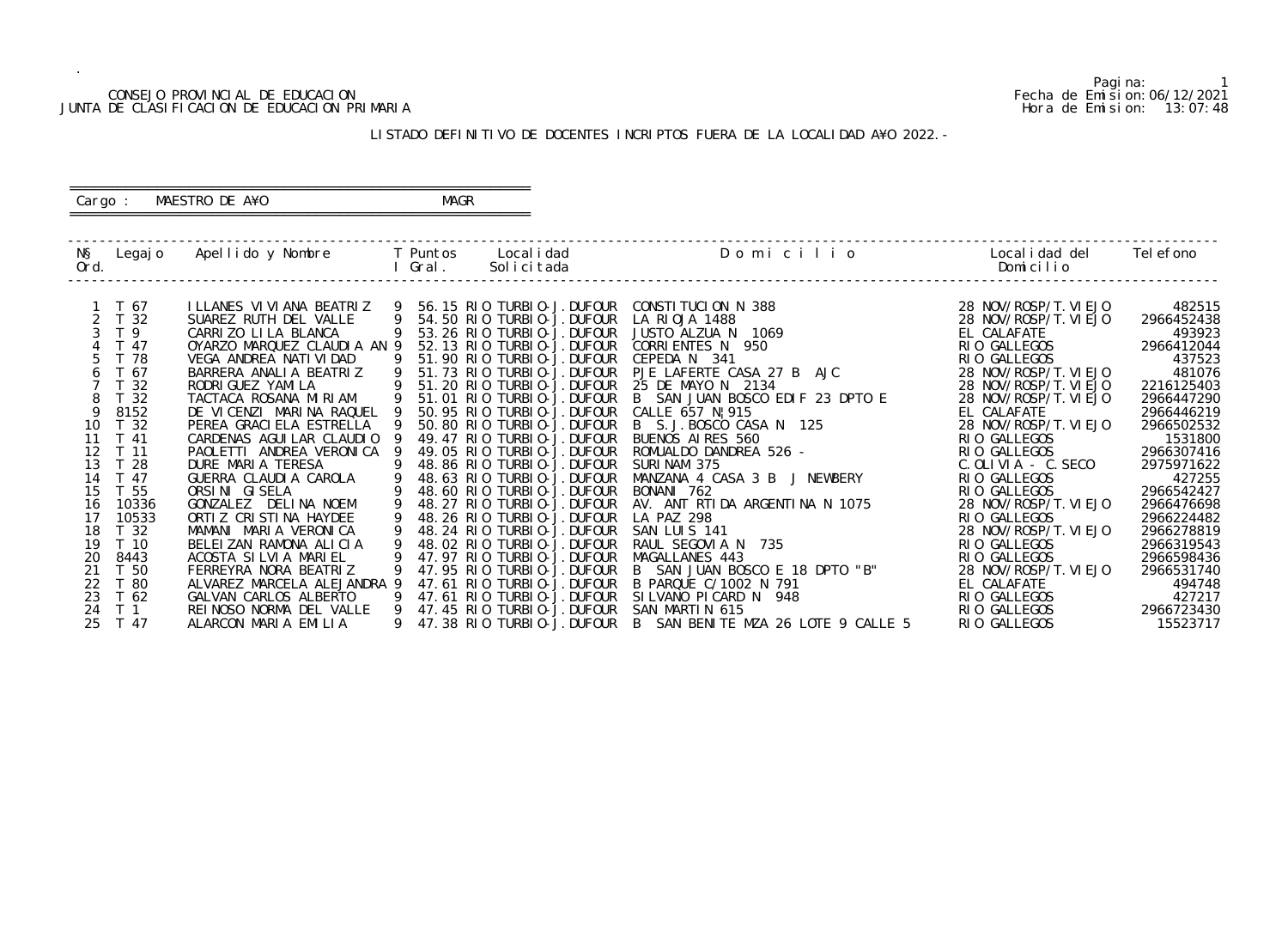## CONSEJO PROVINCIAL DE EDUCACION Fecha de Emision:06/12/2021 JUNTA DE CLASIFICACION DE EDUCACION PRIMARIA Hora de Emision: 13:07:49

# ========================================================== Cargo : MAESTRO DE A¥O **MAGR**

# LISTADO DEFINITIVO DE DOCENTES INCRIPTOS FUERA DE LA LOCALIDAD A¥O 2022.-

==========================================================

| NŞ<br>Ord. | Legaj o         | Apellido y Nombre       T Puntos |    | Local i dad<br>I Gral.<br>Solicitada | Domicilio                           | Local i dad del<br>Domicilio | Tel efono  |
|------------|-----------------|----------------------------------|----|--------------------------------------|-------------------------------------|------------------------------|------------|
|            |                 |                                  |    |                                      |                                     |                              |            |
| -26        | T <sub>32</sub> | CASTILLO ARECO OLGA ESTEL 9      |    | 47.33 RIO TURBIO-J.DUFOUR            | LIBERTAD 379                        | 28 NOV/ROSP/T. VI EJO        | 2966460339 |
| 27         | T 50            | MANSILLA NORMA ELIZABET          | -9 | 47.13 RIO TURBIO-J. DUFOUR           | CASA N 17 CALLE CIRCUNBALACION      | 28 NOV/ROSP/T. VI EJO        | 15650272   |
| 28         | T 91            | SOLIS ANDREA DEL VALLE           | 9  | 47.06 RIO TURBIO-J. DUFOUR           | B SAN BENITO MZ 371 LOTE 5 CALLE 19 | RIO GALLEGOS                 | 15475610   |
| 29         | T 32            | GALVAN SAMANTA VARINA            |    | 47.00 RIO TURBIO-J.DUFOUR            | B 100 VI VI ENDAS CASA N 59         | 28 NOV/ROSP/T. VI EJO        | 2966413580 |
| 30         | T 62            | MENCHINI ROSSANA M               |    | 46.88 RIO TURBIO-J. DUFOUR           | EL CHALTEN 1318                     | RIO GALLEGOS                 | 2966499344 |
| 31         | T <sub>11</sub> | BARRIA ALBA FLOR                 |    | 46.86 RIO TURBIO-J. DUFOUR           | PJE LENZI 937                       | RIO GALLEGOS                 | 2966560159 |
| 32         | T 78            | ACU¥A GERMAN DE LOS S            |    | 46.83 RIO TURBIO-J.DUFOUR            | VELEZ SARFIELD 381                  | RIO GALLEGOS                 | 15400825   |
| 33         | T 80            | OYARZO MARIA CELESTE             |    | 46.77 RIO TURBIO-J. DUFOUR           | DE LOS FRESNOS 3373                 | EL CALAFATE                  | 2902489294 |
| 34         | T 67            | AGUERO DI AZ LAURA I RIS         |    | 46.64 RIO TURBIO-J. DUFOUR           | MANZANA 226 LOTE 10                 | 28 NOV/ROSP/T. VI EJO        | 2966690534 |
| 35         | 8186            | ROJAS PATRICIA ADRIANA           |    | 46.63 RIO TURBIO-J. DUFOUR           | ANTARTIDA ARG 172                   | 28 NOV/ROSP/T. VI EJO        | 15533279   |
| 36         | T <sub>1</sub>  | VILLAGRA MARTA DEL VALLE         |    | 46.61 RIO TURBIO-J. DUFOUR           | ARIZTI SABAL 2486                   | RIO GALLEGOS                 | 15567681   |
| 37         | T 67            | CAMPANELLO PATRICIA A            |    | 46.41 RIO TURBIO-J. DUFOUR           | CORDOBA 2583                        | 28 NOV/ROSP/T. VI EJO        | 15566728   |
| 38         | T 32            | MILLICAY SONIA DEL VALLE         |    | 46.31 RIO TURBIO-J. DUFOUR           | LA RIOJA 34                         | 28 NOV/ROSP/T. VI EJO        | 2966476772 |
| 39         | T 67            | DONAIRE MYRIAM MARCELA           | 9  | 46.19 RIO TURBIO-J. DUFOUR           | B 100 VI VI ENDAS CASA 93           | 28 NOV/ROSP/T. VI EJO        | 482737     |
| 40         | T 32            | ARIZA JORGE PEDRO                | 9  | 46.17 RIO TURBIO-J. DUFOUR           | PJE JUAN LAFERTE 1243               | 28 NOV/ROSP/T. VI EJO        | 2966459403 |
| 41         | T 10            | NARANJO MARIANA BEATRIZ          |    | 45.95 RIO TURBIO-J. DUFOUR           | OSVALDO PEREZ 402                   | RIO GALLEGOS                 | 2966638703 |
| 42         | T 73            | MEDRANO COSTA PATRICIA A 9       |    | 45.87 RIO TURBIO-J. DUFOUR           | RIO SANTA CRUZ 2083                 | EL CALAFATE                  | 494380     |
| 43         | 6478            | QUINTERO VI VI ANA NOEMI         | 9  | 45.83 RIO TURBIO-J. DUFOUR           | B SAN JUAN BOSCO EDIF. 30 DPTO F    | 28 NOV/ROSP/T. VI EJO        | 2966554770 |
| 44         | T 50            | MAMANI CELIA SILVINA             |    | 45.72 RIO TURBIO-J. DUFOUR           | B HERMANDAD SAN MARTIN 451          | 28 NOV/ROSP/T. VI EJO        | 482428     |
| 45         | T 80            | MIRANDA ROMERA CLAUDIA A         |    | 45.64 RIO TURBIO-J. DUFOUR           | COMANDANTE ESPORA 246               | EL CALAFATE                  | 155497010  |
| 46         | T <sub>32</sub> | MALDONADO GUADALUPE T            |    | 45.52 RIO TURBIO-J. DUFOUR           | B 100 VIV F CASA N<br>46            | 28 NOV/ROSP/T. VI EJO        | 2966384825 |
| 47         | 6860            | TAVERNA SOLEDAD MARINA           | 9  | 45.30 RIO TURBIO-J.DUFOUR            | SILVANO PICARD 948                  | RIO GALLEGOS                 | 2966541514 |
| 48         | T 67            | SOTO OSVALDO CARMEN              |    | 45.30 RIO TURBIO-J. DUFOUR           | AV 25 DE MAYO N 417                 | 28 NOV/ROSP/T. VI EJO        | 15575706   |
| 49         | T 67            | BEJARANO MIRTA MATILDE           |    | 45.28 RIO TURBIO-J.DUFOUR            | JUAN ENRIQUE FETTE N 2212           | 28 NOV/ROSP/T. VI EJO        | 2966560879 |
| 50         | T 10            | CAMPORRO RODOLFO M               | 9  | 45.28 RIO TURBIO-J. DUFOUR           | NEUQUEN 1029                        | RIO GALLEGOS                 | 2966449095 |

Pagina: 2<br>Fecha de Emision: 06/12/2021<br>Hora de Emision: 13: 07: 49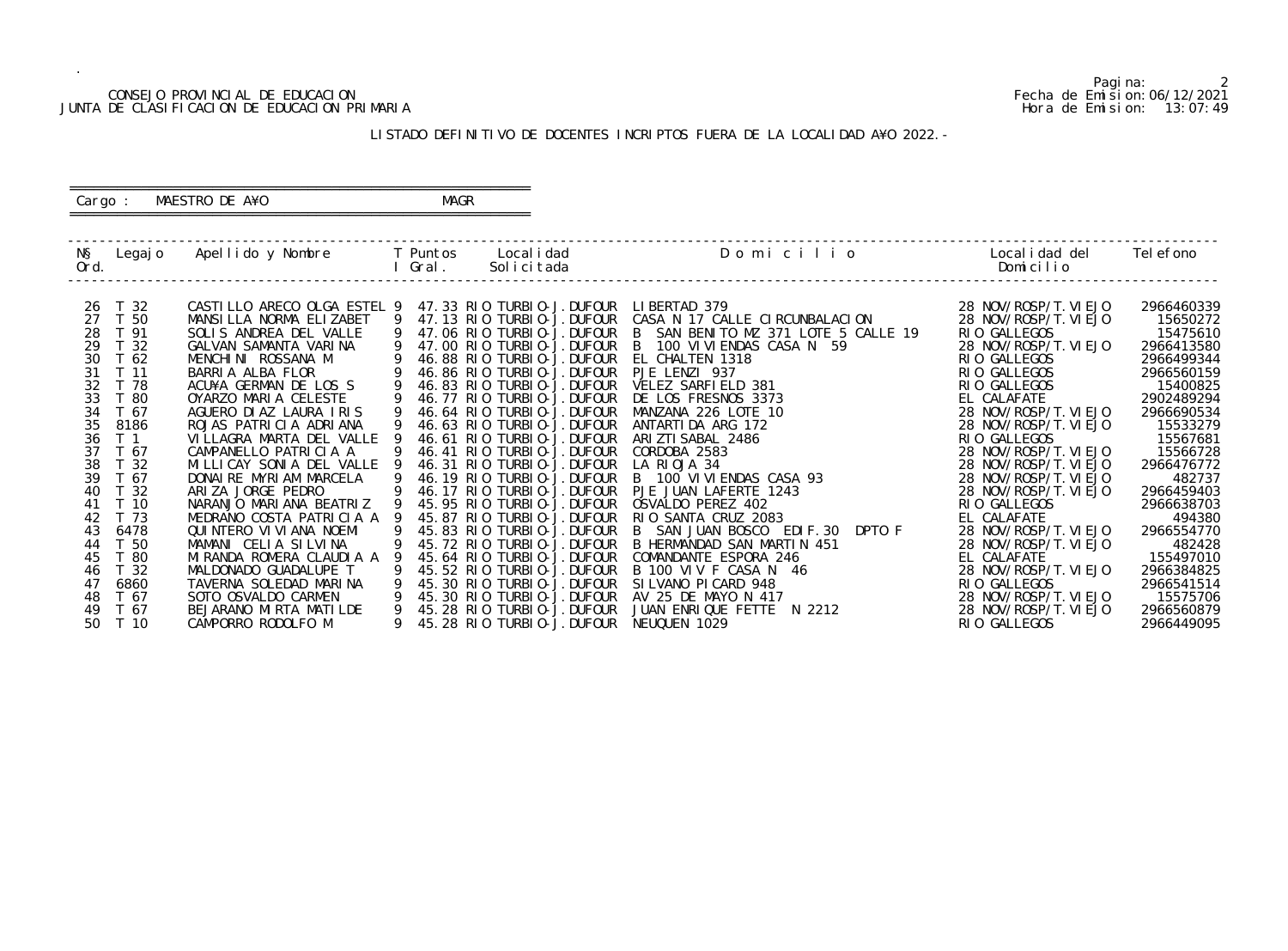## CONSEJO PROVINCIAL DE EDUCACION Fecha de Emision:06/12/2021 JUNTA DE CLASIFICACION DE EDUCACION PRIMARIA Hora de Emision: 13:07:49

 ========================================================== Cargo : MAESTRO DE A¥O **MAGR** 

# LISTADO DEFINITIVO DE DOCENTES INCRIPTOS FUERA DE LA LOCALIDAD A¥O 2022.-

==========================================================

| NŞ<br>Ord. | Legaj o          | Apellido y Nombre           |    | T Puntos<br>I Gral. | Local i dad<br>Solicitada                               | Domicilio                            | Local i dad del<br>Domicilio          | Tel efono  |
|------------|------------------|-----------------------------|----|---------------------|---------------------------------------------------------|--------------------------------------|---------------------------------------|------------|
|            | T 32             | CHOQUE ISABEL               |    |                     |                                                         |                                      |                                       | 2966586592 |
| -51<br>52  | T 90             | PEREZ ELIANA VALERIA        | 9  |                     | 45.24 RIO TURBIO-J.DUFOUR<br>45.23 RIO TURBIO-J. DUFOUR | 9 DE JULIO 451<br>JOAQUIN CABRAL 846 | 28 NOV/ROSP/T. VI EJO<br>RIO GALLEGOS | 15585436   |
|            |                  |                             |    |                     |                                                         |                                      |                                       |            |
| 53         | TAD <sub>7</sub> | PERALTA MARIO LUIS          |    |                     | 45.05 RIO TURBIO-J. DUFOUR                              | EDELMIRO MAYER N 341                 | 28 NOV/ROSP/T. VI EJO                 | 2966319388 |
| 54         | T <sub>11</sub>  | LAMAS PAULA ANDREA          |    |                     | 44.69 RIO TURBIO-J. DUFOUR                              | PJE JULIO LADVOCAT N 43              | RIO GALLEGOS                          | 426860     |
| 55         | T 67             | JUANI RAMONA CANDIDA        |    |                     | 44.44 RIO TURBIO-J. DUFOUR                              | PERITO MORENO N 659                  | 28 NOV/ROSP/T. VI EJO                 | 482684     |
| 56         | 9767             | GONZALEZ DORA ELI SABETH    |    |                     | 44.34 RIO TURBIO-J. DUFOUR                              | GUEMNES 1247 MZ 249 L 4              | 28 NOV/ROSP/T. VI EJO                 | 2994683925 |
| 57         | T <sub>1</sub>   | GUAQUIN MARCELA ELIANA      |    |                     | 44.33 RIO TURBIO-J. DUFOUR                              | PASAJE ZUCARINO N 567                | RIO GALLEGOS                          | 423879     |
| 58         | 7188             | ROMERO OSCAR                |    |                     | 44.32 RIO TURBIO-J. DUFOUR                              | CORDOBA 1450                         | 28 NOV/ROSP/T. VI EJO                 | 3704080293 |
| 59         | <b>TAD 11</b>    | BALMACEDA OSCAR ROBERTO     |    |                     | 44.09 RIO TURBIO-J.DUFOUR                               | LOS INMIGRANTES 1534                 | EL CALAFATE                           | 156236043  |
| 60         | TAD <sub>7</sub> | I TUARTE JORGE OSVALDO      |    |                     | 43.88 RIO TURBIO-J.DUFOUR                               | HI POLITO I RI GOYEN 1032            | 28 NOV/ROSP/T. VI EJO                 | 15625231   |
| 61         | 6148             | GUANUCO FAUSTO EDMUNDO      |    |                     | 43.84 RIO TURBIO-J.DUFOUR                               | PERITO MORENO 125                    | GOBERNADOR GREGORES                   | 2966595603 |
| 62         | T 58             | VERGARA STELLA MARIS        |    |                     | 43.82 RIO TURBIO-J.DUFOUR                               | DALMACIO CEJAS 1387                  | RIO GALLEGOS                          | 457781     |
| 63         | T 67             | OCAMPO SANDRA ELIZABETH     |    |                     | 43.73 RIO TURBIO-J. DUFOUR                              | B S. J. BOSCO EDI F. 19 DPTO. E      | 28 NOV/ROSP/T. VI EJO                 | 482414     |
| 64         | T 53             | CORTEZ ANGELICA FELIPA      | 9  |                     | 43.71 RIO TURBIO-J. DUFOUR                              | B<br>30 VIV C/N 1 CALLE RIO RURBIO   | LAS HERAS                             | 154083256  |
| 65         | 4710             | OCAMPO SERGIO DANIEL        |    |                     | 43.68 RIO TURBIO-J. DUFOUR                              | ANTARTI DA ARGENTI NA 1421           | 28 NOV/ROSP/T. VI EJO                 | 2966520382 |
| 66         | 8188             | SORIA LILIANA DEL ROSARIO 9 |    |                     | 43.66 RIO TURBIO-J. DUFOUR                              | 25 DE MAYO 358                       | 28 NOV/ROSP/T. VI EJO                 | 2966570003 |
| 67         | T 91             | BARRA CARMEN ELISA          | 9  |                     | 43.47 RIO TURBIO-J.DUFOUR                               | TUCUMAN Y SAN JUAN MONOBLOK 4 D 3    | RIO GALLEGOS                          | 482377     |
| 68         | 8837             | HERRERA ROXANA GABRIELA     | -9 |                     | 43.31 RIO TURBIO-J. DUFOUR                              | HALVORSEN 110                        | EL CHALTEN                            | 493104     |
| 69         | T 53             | ROMERO ADRIANA MARCELA      | 9  |                     | 43.16 RIO TURBIO-J. DUFOUR                              | PJE TUCUMAN CASA 11                  | LAS HERAS                             | 2974627155 |
| 70         | T 32             | BALETA MABEL CRISTINA       |    |                     | 43.10 RIO TURBIO-J. DUFOUR                              | PEDRO I TURRA CHACRA 2703            | 28 NOV/ROSP/T. VI EJO                 | 2966507475 |
| 71         | T 67             | ZERPA VI VI ANA ELBA        |    |                     | 43.08 RIO TURBIO-J.DUFOUR                               | B DON BOSCO EDIF 13 E                | 28 NOV/ROSP/T. VI EJO                 | 2966526958 |
| 72         | T 67             | HUERTA ORTEGA JUAN RAMON    |    |                     | 42.87 RIO TURBIO-J. DUFOUR                              | CORDOBA 1552                         | 28 NOV/ROSP/T. VI EJO                 | 15502017   |
| 73         | 0480             | MATUS SANDRA FABIANA        | 9  |                     | 42.83 RIO TURBIO-J. DUFOUR                              | B S. J. BOSCO EDI F. 14 DPTO. F      | 28 NOV/ROSP/T. VI EJO                 | 2966382662 |
| 74         | 6754             | DELGADO MARCIA GRACIELA     | 9  |                     | 42.71 RIO TURBIO-J. DUFOUR                              | SAN MARTIN 324                       | 28 NOV/ROSP/T. VI EJO                 | 2966721131 |
| 75         | T 67             | ALCARAZ VICTOR HUGO         | 9  |                     | 42.68 RIO TURBIO-J. DUFOUR                              | B S. J. BOSCO EDIF N 19 DPTO E       | 28 NOV/ROSP/T. VI EJO                 | 482414     |

Pagina: 3<br>Fecha de Emision: 06/12/2021<br>Hora de Emision: 13: 07: 49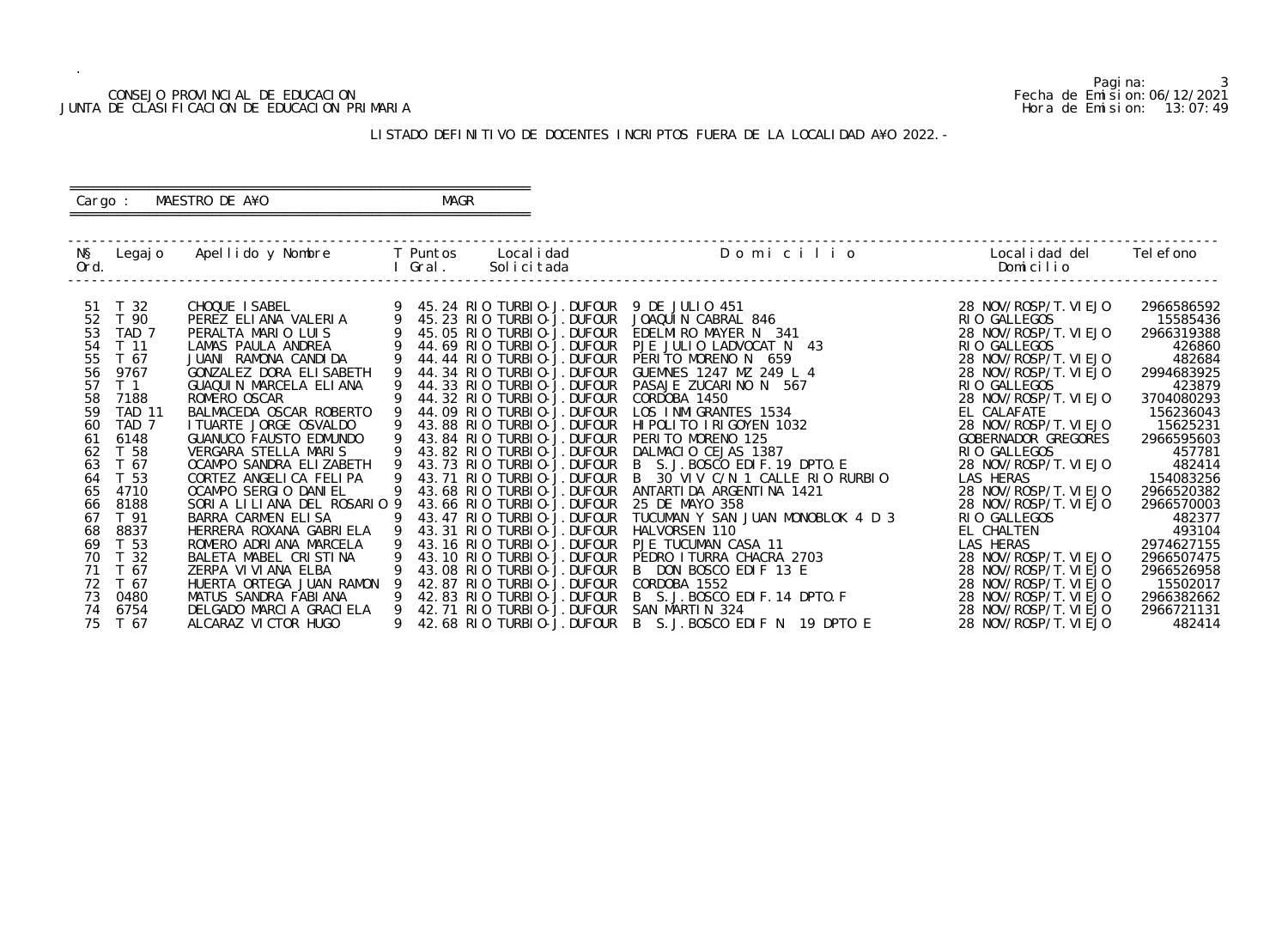## CONSEJO PROVINCIAL DE EDUCACION Fecha de Emision:06/12/2021 JUNTA DE CLASIFICACION DE EDUCACION PRIMARIA Hora de Emision: 13:07:50

 ========================================================== Cargo : MAESTRO DE A¥O **MAGR** 

# LISTADO DEFINITIVO DE DOCENTES INCRIPTOS FUERA DE LA LOCALIDAD A¥O 2022.-

==========================================================

| NŞ   | Legaj o          | Apellido y Nombre            | T Puntos<br>Local i dad    | Domicilio                      | Local i dad del         | Tel efono  |
|------|------------------|------------------------------|----------------------------|--------------------------------|-------------------------|------------|
| Ord. |                  |                              | Solicitada<br>Gral.        |                                | Domicilio               |            |
|      |                  |                              |                            |                                |                         |            |
| 76   | T 32             | MAMANI HILDA                 | 42.58 RIO TURBIO-J.DUFOUR  | B S. J. BOSCO EDIF. 28 DPTO E  | 28 NOV/ROSP/T. VI EJO   | 2902406282 |
| 77   | T 70             | BARRIA GABRIELA IVON         | 42.55 RIO TURBIO-J. DUFOUR | B 499 CASA 139                 | RIO GALLEGOS            | 15312197   |
| 78   | 7745             | REARTES NI COLASA BEATRIZ 9  | 42.47 RIO TURBIO-J. DUFOUR | B SAN JUAN BOSCO CASA 59       | 28 NOV/ROSP/T. VI EJO   | 482053     |
| 79   | 7522             | CANTELA ALDERETE JOSE VIC 9  | 42.45 RIO TURBIO-J. DUFOUR | MIGUEL PERALTA 286             | $C.$ OLIVIA - $C.$ SECO | 2974257193 |
| 80   | T 62             | CASTRO PATRICIA CELESTE      | 42.32 RIO TURBIO-J.DUFOUR  | VI LLARI NO 160                | RIO GALLEGOS            | 15657454   |
| -81  | 7087             | SOLIS RICARDO ANTONIO        | 42.26 RIO TURBIO-J. DUFOUR | SAN MARTIN 1250                | 28 NOV/ROSP/T. VI EJO   | 2902452720 |
| 82   | T 62             | GARECA BEATRIZ ASUNCION      | 42.17 RIO TURBIO-J. DUFOUR | AV JUAN DOMINGO PERON CASA N 2 | RIO GALLEGOS            | 15669418   |
| 83   | T 78             | CRESPO MARIELA SILVANA       | 41.98 RIO TURBIO-J. DUFOUR | AV ASTURIAS N 509              | RIO GALLEGOS            | 442465     |
| 84   | 9659             | GALI ANO MARI ANELA          | 41.94 RIO TURBIO-J. DUFOUR | LIBERTAD 3                     | 28 NOV/ROSP/T. VI EJO   | 2966667831 |
| 85   | T 10             | MERINO MONICA LILIANA        | 41.85 RIO TURBIO-J.DUFOUR  | B§ 499 CASA 395                | RIO GALLEGOS            | 2966602835 |
| 86   | T <sub>71</sub>  | ALVAREZ GRACI ELA CAROLINA 9 | 41.83 RIO TURBIO-J. DUFOUR | CA ADON LEON N 618 ACC. 1 2 B  | RIO GALLEGOS            | 426757     |
| 87   | 10364            | GASPAR ROSANA DEL VALLE      | 41.82 RIO TURBIO-J. DUFOUR | NEUQUEN N 237                  | 28 NOV/ROSP/T. VI EJO   | 2966345977 |
| 88   | T 61             | VERA AMELIA EDITH            | 41.61 RIO TURBIO-J. DUFOUR | CONGRESO N 565                 | RIO GALLEGOS            | 439411     |
| 89   | 8965             | FERNANDEZ ANA MARIA          | 41.50 RIO TURBIO-J. DUFOUR | RIVADAVIA 361 DTO C            | RIO GALLEGOS            | 15523010   |
| 90   | 10537            | LUNA BRENDA ROMINA           | 41.31 RIO TURBIO-J. DUFOUR | RIVADAVIA 133 DPTO 5           | RIO GALLEGOS            | 2966250841 |
| 91   | T 11             | FEININGER NORMA BEATRIZ      | 41.31 RIO TURBIO-J. DUFOUR | CEPERNIC 1054 DTO 8            | RIO GALLEGOS            | 2966240078 |
| 92   | T 74             | MORALES SILVIA VERONICA      | 41.31 RIO TURBIO-J. DUFOUR | VIRGEN DEL VALLE N 486         | $C.$ OLIVIA - $C.$ SECO | 4858558    |
| 93   | T 55             | DAVILA MARINA ESTER          | 41.24 RIO TURBIO-J. DUFOUR | DEAN FUNES 2567                | RIO GALLEGOS            | 15412205   |
| 94   | 8991             | GAI TAN ANALI A BETSABE      | 41.11 RIO TURBIO-J. DUFOUR | CALLE LA RIOJA 1322            | 28 NOV/ROSP/T. VI EJO   | 15613143   |
| 95   | T. 80            | AVILA MARIA BELEN            | 40.97 RIO TURBIO-J. DUFOUR | 0S0RI0 176                     | EL CALAFATE             | 15543306   |
| 96   | 4950             | ALVARADO ALICIA DEL VALLE 9  | 40.60 RIO TURBIO-J. DUFOUR | MELGAREJO 339                  | RIO GALLEGOS            | 15637669   |
| 97   | 10370            | CARCAMO BARCO SOLEDAD        | 40.53 RIO TURBIO-J. DUFOUR | AV. 17 DE OCTUBRE 1535 P.A.    | EL CALAFATE             | 2966591038 |
| 98   | T 58             | RI CO GRACI ELA BEATRIZ      | 40.34 RIO TURBIO-J. DUFOUR | CIUDAD CORDIAL 736 DPTO 2      | RIO GALLEGOS            | 15650167   |
| 99   | TAD <sub>4</sub> | BENITEZ MERCEDES ELVIRA      | 40.31 RIO TURBIO-J. DUFOUR | B 499 CASA 255                 | RIO GALLEGOS            | 424892     |
| 100  | 9052             | GOMEZ ELSA MAGALI            | 40.28 RIO TURBIO-J. DUFOUR | SAN LUIS 585                   | 28 NOV/ROSP/T. VI EJO   | 156683600  |

Pagina: 4<br>Fecha de Emision: 06/12/2021<br>Hora de Emision: 13: 07: 50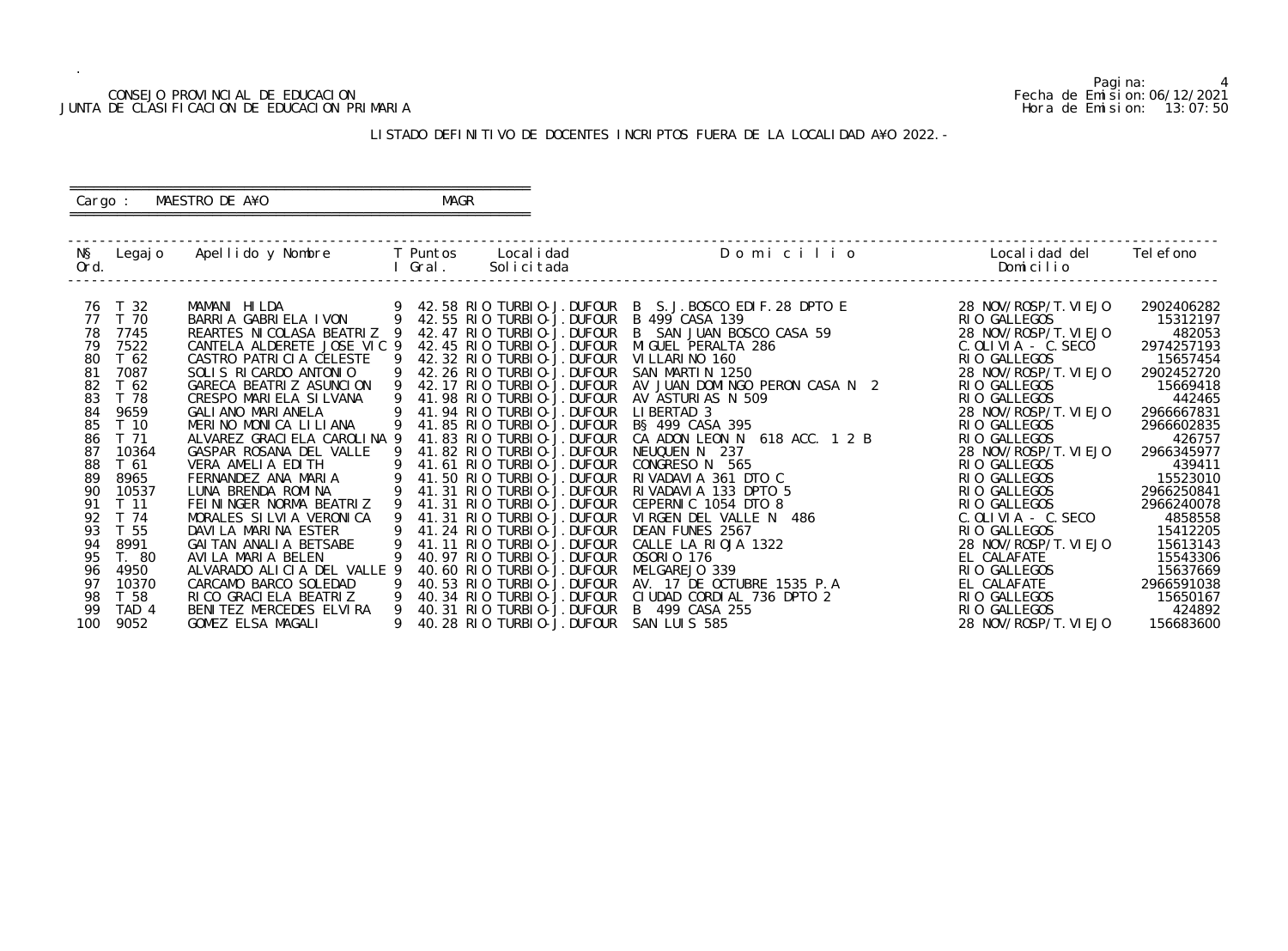## CONSEJO PROVINCIAL DE EDUCACION Fecha de Emision:06/12/2021 JUNTA DE CLASIFICACION DE EDUCACION PRIMARIA Hora de Emision: 13:07:51

# ========================================================== Cargo : MAESTRO DE A¥O **MAGR**

# LISTADO DEFINITIVO DE DOCENTES INCRIPTOS FUERA DE LA LOCALIDAD A¥O 2022.-

==========================================================

| Apellido y Nombre<br>T Puntos<br>Local i dad<br>Tel efono<br>Domicilio<br>Local i dad del<br>NŞ<br>Legaj o<br>Ord.<br>Domicilio<br>Gral.<br>Solicitada<br>T 90<br>RIVADENEIRA GIL FATIMA DE 9<br>40.07 RIO TURBIO-J. DUFOUR<br>AMEGHINO 357<br>RIO GALLEGOS<br>15645547<br>101<br>JUAN CARLOS OLIVA N 1078<br>5561<br>AGUIRRE FERNANDO SEBASTIA 9<br>39.91 RIO TURBIO-J. DUFOUR<br>RIO GALLEGOS<br>15566093<br>102<br>103<br>6952<br>LAZARTE CLAUDIA FABIOLA<br>39.91 RIO TURBIO-J. DUFOUR<br>ANTARTIDA ARGENTINA N 1464<br>28 NOV/ROSP/T. VI EJO<br>2966660172<br>$\overline{9}$<br>104<br>T 69<br>CARI LIDIA GRACIELA<br>39.89 RIO TURBIO-J. DUFOUR<br><b>ITALIA 2082</b><br>$C.$ OLIVIA - $C.$ SECO<br>4859338<br>105<br>T 80<br>9<br>39.79 RIO TURBIO-J. DUFOUR<br>7 DE DICIEMBRE 134<br>EL CALAFATE<br>2966602911<br>OVEJERO NANCY GABRI ELA<br>MEDANOS MIRADOR CASA 45<br>$C.$ OLIVIA - $C.$ SECO<br>106<br>T 36<br>VILTES RAUL AMANCIO<br>39.70 RIO TURBIO-J. DUFOUR<br>4857803<br>B —<br>CARLOS QUI ROGA VANESA NOE 9<br>ZAPI OLA 1717<br>RIO GALLEGOS<br>2966539188<br>107<br>7643<br>39.68 RIO TURBIO-J. DUFOUR<br>0196<br>BUSTOS ROQUE MARCELO<br>39.68 RIO TURBIO-J. DUFOUR<br>LIBERTAD 374<br>108<br>28 NOV/ROSP/T. VI EJO<br>2902410520<br>VELEZ SARFIELD 1050 M 4 2 A<br>7884<br>BARRIOS LAGOS SANDRA DANI 9<br>39.53 RIO TURBIO-J. DUFOUR<br>RIO GALLEGOS<br>436546<br>109<br>3708<br>RODRI GUEZ MARI A ESTHER<br>B S. J. BOSCO EDIF N 29 D<br>110<br>39.47 RIO TURBIO-J. DUFOUR<br>28 NOV/ROSP/T. VI EJO<br>2966565880<br>8745<br>SANTI AGO DEL ESTERO 55<br>111<br>FLORES MARIA DANIELA<br>39.29 RIO TURBIO-J. DUFOUR<br>28 NOV/ROSP/T. VI EJO<br>2966752486<br>PEREIRAS TAMARA NOEMI<br>39.16 RIO TURBIO-J. DUFOUR<br>B UNASUR CASA N 20<br>112<br>11471<br>28 NOV/ROSP/T. VI EJO<br>2966664027<br>5662<br>TOLEDO ELSA PATRICIA<br>PIONERO ENZO MONTES 3267<br>113<br>39.13 RIO TURBIO-J. DUFOUR<br>RIO GALLEGOS<br>2966611828<br>7936<br>PUERTO SAN JULIAN<br>114<br>SILVA RAMONA SOLEDAD<br>39.13 RIO TURBIO-J. DUFOUR<br>CAMERON 1242<br>15406466<br>115<br>9967<br><b>JULIO SILVINA ROSA</b><br>39.07 RIO TURBIO-J. DUFOUR<br>SAN MARTIN 1181<br>28 NOV/ROSP/T. VI EJO<br>2966216005<br>11100<br>STEINLE LUCIA YANINA<br>116<br>38.94 RIO TURBIO-J. DUFOUR<br>BBMM N 2 CASA 44<br>28 NOV/ROSP/T. VI EJO<br>2966613952<br>8758<br>BARON CRISTIAN SAMUEL<br>117<br>38.94 RIO TURBIO-J. DUFOUR<br>PJE PAVON C 10<br>RIO GALLEGOS<br>2966619726<br>10007<br>GONZALEZ MIRTA BEATRIZ<br>38.82 RIO TURBIO-J. DUFOUR<br>JUAN D PERON 240<br>28 NOV/ROSP/T. VIEJO<br>118<br>2966468446<br>119<br>TP9760<br>HOTUBOWKI OLGA GRISELDA<br>38.81 RIO TURBIO-J. DUFOUR<br>PERON Y PASO 345<br>RIO GALLEGOS<br>2966467128<br>120<br>9197<br>HERNANDEZ MARIA DE LOS AN 9<br>38.65 RIO TURBIO-J. DUFOUR<br>B 50 VIVIENDAS CASA 10<br>28 NOV/ROSP/T. VI EJO<br>482457 |  |  |  |  |
|---------------------------------------------------------------------------------------------------------------------------------------------------------------------------------------------------------------------------------------------------------------------------------------------------------------------------------------------------------------------------------------------------------------------------------------------------------------------------------------------------------------------------------------------------------------------------------------------------------------------------------------------------------------------------------------------------------------------------------------------------------------------------------------------------------------------------------------------------------------------------------------------------------------------------------------------------------------------------------------------------------------------------------------------------------------------------------------------------------------------------------------------------------------------------------------------------------------------------------------------------------------------------------------------------------------------------------------------------------------------------------------------------------------------------------------------------------------------------------------------------------------------------------------------------------------------------------------------------------------------------------------------------------------------------------------------------------------------------------------------------------------------------------------------------------------------------------------------------------------------------------------------------------------------------------------------------------------------------------------------------------------------------------------------------------------------------------------------------------------------------------------------------------------------------------------------------------------------------------------------------------------------------------------------------------------------------------------------------------------------------------------------------------------------------------------------------------------------------------------------------------------------------------------------------------------------------------------------------------------------------------------------------------------------------------------------------------------------------------------------------------------------------------------------------------------------------------------------------------------------------|--|--|--|--|
|                                                                                                                                                                                                                                                                                                                                                                                                                                                                                                                                                                                                                                                                                                                                                                                                                                                                                                                                                                                                                                                                                                                                                                                                                                                                                                                                                                                                                                                                                                                                                                                                                                                                                                                                                                                                                                                                                                                                                                                                                                                                                                                                                                                                                                                                                                                                                                                                                                                                                                                                                                                                                                                                                                                                                                                                                                                                           |  |  |  |  |
|                                                                                                                                                                                                                                                                                                                                                                                                                                                                                                                                                                                                                                                                                                                                                                                                                                                                                                                                                                                                                                                                                                                                                                                                                                                                                                                                                                                                                                                                                                                                                                                                                                                                                                                                                                                                                                                                                                                                                                                                                                                                                                                                                                                                                                                                                                                                                                                                                                                                                                                                                                                                                                                                                                                                                                                                                                                                           |  |  |  |  |
|                                                                                                                                                                                                                                                                                                                                                                                                                                                                                                                                                                                                                                                                                                                                                                                                                                                                                                                                                                                                                                                                                                                                                                                                                                                                                                                                                                                                                                                                                                                                                                                                                                                                                                                                                                                                                                                                                                                                                                                                                                                                                                                                                                                                                                                                                                                                                                                                                                                                                                                                                                                                                                                                                                                                                                                                                                                                           |  |  |  |  |
|                                                                                                                                                                                                                                                                                                                                                                                                                                                                                                                                                                                                                                                                                                                                                                                                                                                                                                                                                                                                                                                                                                                                                                                                                                                                                                                                                                                                                                                                                                                                                                                                                                                                                                                                                                                                                                                                                                                                                                                                                                                                                                                                                                                                                                                                                                                                                                                                                                                                                                                                                                                                                                                                                                                                                                                                                                                                           |  |  |  |  |
|                                                                                                                                                                                                                                                                                                                                                                                                                                                                                                                                                                                                                                                                                                                                                                                                                                                                                                                                                                                                                                                                                                                                                                                                                                                                                                                                                                                                                                                                                                                                                                                                                                                                                                                                                                                                                                                                                                                                                                                                                                                                                                                                                                                                                                                                                                                                                                                                                                                                                                                                                                                                                                                                                                                                                                                                                                                                           |  |  |  |  |
|                                                                                                                                                                                                                                                                                                                                                                                                                                                                                                                                                                                                                                                                                                                                                                                                                                                                                                                                                                                                                                                                                                                                                                                                                                                                                                                                                                                                                                                                                                                                                                                                                                                                                                                                                                                                                                                                                                                                                                                                                                                                                                                                                                                                                                                                                                                                                                                                                                                                                                                                                                                                                                                                                                                                                                                                                                                                           |  |  |  |  |
|                                                                                                                                                                                                                                                                                                                                                                                                                                                                                                                                                                                                                                                                                                                                                                                                                                                                                                                                                                                                                                                                                                                                                                                                                                                                                                                                                                                                                                                                                                                                                                                                                                                                                                                                                                                                                                                                                                                                                                                                                                                                                                                                                                                                                                                                                                                                                                                                                                                                                                                                                                                                                                                                                                                                                                                                                                                                           |  |  |  |  |
|                                                                                                                                                                                                                                                                                                                                                                                                                                                                                                                                                                                                                                                                                                                                                                                                                                                                                                                                                                                                                                                                                                                                                                                                                                                                                                                                                                                                                                                                                                                                                                                                                                                                                                                                                                                                                                                                                                                                                                                                                                                                                                                                                                                                                                                                                                                                                                                                                                                                                                                                                                                                                                                                                                                                                                                                                                                                           |  |  |  |  |
|                                                                                                                                                                                                                                                                                                                                                                                                                                                                                                                                                                                                                                                                                                                                                                                                                                                                                                                                                                                                                                                                                                                                                                                                                                                                                                                                                                                                                                                                                                                                                                                                                                                                                                                                                                                                                                                                                                                                                                                                                                                                                                                                                                                                                                                                                                                                                                                                                                                                                                                                                                                                                                                                                                                                                                                                                                                                           |  |  |  |  |
|                                                                                                                                                                                                                                                                                                                                                                                                                                                                                                                                                                                                                                                                                                                                                                                                                                                                                                                                                                                                                                                                                                                                                                                                                                                                                                                                                                                                                                                                                                                                                                                                                                                                                                                                                                                                                                                                                                                                                                                                                                                                                                                                                                                                                                                                                                                                                                                                                                                                                                                                                                                                                                                                                                                                                                                                                                                                           |  |  |  |  |
|                                                                                                                                                                                                                                                                                                                                                                                                                                                                                                                                                                                                                                                                                                                                                                                                                                                                                                                                                                                                                                                                                                                                                                                                                                                                                                                                                                                                                                                                                                                                                                                                                                                                                                                                                                                                                                                                                                                                                                                                                                                                                                                                                                                                                                                                                                                                                                                                                                                                                                                                                                                                                                                                                                                                                                                                                                                                           |  |  |  |  |
|                                                                                                                                                                                                                                                                                                                                                                                                                                                                                                                                                                                                                                                                                                                                                                                                                                                                                                                                                                                                                                                                                                                                                                                                                                                                                                                                                                                                                                                                                                                                                                                                                                                                                                                                                                                                                                                                                                                                                                                                                                                                                                                                                                                                                                                                                                                                                                                                                                                                                                                                                                                                                                                                                                                                                                                                                                                                           |  |  |  |  |
|                                                                                                                                                                                                                                                                                                                                                                                                                                                                                                                                                                                                                                                                                                                                                                                                                                                                                                                                                                                                                                                                                                                                                                                                                                                                                                                                                                                                                                                                                                                                                                                                                                                                                                                                                                                                                                                                                                                                                                                                                                                                                                                                                                                                                                                                                                                                                                                                                                                                                                                                                                                                                                                                                                                                                                                                                                                                           |  |  |  |  |
|                                                                                                                                                                                                                                                                                                                                                                                                                                                                                                                                                                                                                                                                                                                                                                                                                                                                                                                                                                                                                                                                                                                                                                                                                                                                                                                                                                                                                                                                                                                                                                                                                                                                                                                                                                                                                                                                                                                                                                                                                                                                                                                                                                                                                                                                                                                                                                                                                                                                                                                                                                                                                                                                                                                                                                                                                                                                           |  |  |  |  |
|                                                                                                                                                                                                                                                                                                                                                                                                                                                                                                                                                                                                                                                                                                                                                                                                                                                                                                                                                                                                                                                                                                                                                                                                                                                                                                                                                                                                                                                                                                                                                                                                                                                                                                                                                                                                                                                                                                                                                                                                                                                                                                                                                                                                                                                                                                                                                                                                                                                                                                                                                                                                                                                                                                                                                                                                                                                                           |  |  |  |  |
|                                                                                                                                                                                                                                                                                                                                                                                                                                                                                                                                                                                                                                                                                                                                                                                                                                                                                                                                                                                                                                                                                                                                                                                                                                                                                                                                                                                                                                                                                                                                                                                                                                                                                                                                                                                                                                                                                                                                                                                                                                                                                                                                                                                                                                                                                                                                                                                                                                                                                                                                                                                                                                                                                                                                                                                                                                                                           |  |  |  |  |
|                                                                                                                                                                                                                                                                                                                                                                                                                                                                                                                                                                                                                                                                                                                                                                                                                                                                                                                                                                                                                                                                                                                                                                                                                                                                                                                                                                                                                                                                                                                                                                                                                                                                                                                                                                                                                                                                                                                                                                                                                                                                                                                                                                                                                                                                                                                                                                                                                                                                                                                                                                                                                                                                                                                                                                                                                                                                           |  |  |  |  |
|                                                                                                                                                                                                                                                                                                                                                                                                                                                                                                                                                                                                                                                                                                                                                                                                                                                                                                                                                                                                                                                                                                                                                                                                                                                                                                                                                                                                                                                                                                                                                                                                                                                                                                                                                                                                                                                                                                                                                                                                                                                                                                                                                                                                                                                                                                                                                                                                                                                                                                                                                                                                                                                                                                                                                                                                                                                                           |  |  |  |  |
|                                                                                                                                                                                                                                                                                                                                                                                                                                                                                                                                                                                                                                                                                                                                                                                                                                                                                                                                                                                                                                                                                                                                                                                                                                                                                                                                                                                                                                                                                                                                                                                                                                                                                                                                                                                                                                                                                                                                                                                                                                                                                                                                                                                                                                                                                                                                                                                                                                                                                                                                                                                                                                                                                                                                                                                                                                                                           |  |  |  |  |
|                                                                                                                                                                                                                                                                                                                                                                                                                                                                                                                                                                                                                                                                                                                                                                                                                                                                                                                                                                                                                                                                                                                                                                                                                                                                                                                                                                                                                                                                                                                                                                                                                                                                                                                                                                                                                                                                                                                                                                                                                                                                                                                                                                                                                                                                                                                                                                                                                                                                                                                                                                                                                                                                                                                                                                                                                                                                           |  |  |  |  |
|                                                                                                                                                                                                                                                                                                                                                                                                                                                                                                                                                                                                                                                                                                                                                                                                                                                                                                                                                                                                                                                                                                                                                                                                                                                                                                                                                                                                                                                                                                                                                                                                                                                                                                                                                                                                                                                                                                                                                                                                                                                                                                                                                                                                                                                                                                                                                                                                                                                                                                                                                                                                                                                                                                                                                                                                                                                                           |  |  |  |  |
|                                                                                                                                                                                                                                                                                                                                                                                                                                                                                                                                                                                                                                                                                                                                                                                                                                                                                                                                                                                                                                                                                                                                                                                                                                                                                                                                                                                                                                                                                                                                                                                                                                                                                                                                                                                                                                                                                                                                                                                                                                                                                                                                                                                                                                                                                                                                                                                                                                                                                                                                                                                                                                                                                                                                                                                                                                                                           |  |  |  |  |
|                                                                                                                                                                                                                                                                                                                                                                                                                                                                                                                                                                                                                                                                                                                                                                                                                                                                                                                                                                                                                                                                                                                                                                                                                                                                                                                                                                                                                                                                                                                                                                                                                                                                                                                                                                                                                                                                                                                                                                                                                                                                                                                                                                                                                                                                                                                                                                                                                                                                                                                                                                                                                                                                                                                                                                                                                                                                           |  |  |  |  |
| 11741<br>SEGOVIA SILVIA FABIANA<br>HI POLI TO YRI GOYEN 862<br>121<br>38.05 RIO TURBIO-J. DUFOUR<br>28 NOV/ROSP/T. VI EJO<br>2906410695                                                                                                                                                                                                                                                                                                                                                                                                                                                                                                                                                                                                                                                                                                                                                                                                                                                                                                                                                                                                                                                                                                                                                                                                                                                                                                                                                                                                                                                                                                                                                                                                                                                                                                                                                                                                                                                                                                                                                                                                                                                                                                                                                                                                                                                                                                                                                                                                                                                                                                                                                                                                                                                                                                                                   |  |  |  |  |
| 9<br>122<br>9275<br>RIVERA GISELA ELIZABET<br>37.90 RIO TURBIO-J. DUFOUR<br>SANTI AGO DEL ESTERO 668<br>RIO GALLEGOS<br>15447719                                                                                                                                                                                                                                                                                                                                                                                                                                                                                                                                                                                                                                                                                                                                                                                                                                                                                                                                                                                                                                                                                                                                                                                                                                                                                                                                                                                                                                                                                                                                                                                                                                                                                                                                                                                                                                                                                                                                                                                                                                                                                                                                                                                                                                                                                                                                                                                                                                                                                                                                                                                                                                                                                                                                          |  |  |  |  |
| ORELLANO LETICIA ISABEL<br>37.58 RIO TURBIO-J. DUFOUR<br><b>LINIERS 1990</b><br>15515935<br>123<br>8256<br>RIO GALLEGOS                                                                                                                                                                                                                                                                                                                                                                                                                                                                                                                                                                                                                                                                                                                                                                                                                                                                                                                                                                                                                                                                                                                                                                                                                                                                                                                                                                                                                                                                                                                                                                                                                                                                                                                                                                                                                                                                                                                                                                                                                                                                                                                                                                                                                                                                                                                                                                                                                                                                                                                                                                                                                                                                                                                                                   |  |  |  |  |
| RIO GALLEGOS<br>124<br>8390<br>SANTILLAN MERCEDES FABIAN 9<br>37.53 RIO TURBIO-J. DUFOUR<br>MADAME CURIE 2513<br>2966486540                                                                                                                                                                                                                                                                                                                                                                                                                                                                                                                                                                                                                                                                                                                                                                                                                                                                                                                                                                                                                                                                                                                                                                                                                                                                                                                                                                                                                                                                                                                                                                                                                                                                                                                                                                                                                                                                                                                                                                                                                                                                                                                                                                                                                                                                                                                                                                                                                                                                                                                                                                                                                                                                                                                                               |  |  |  |  |
| 11502<br>BAI GORRI A MARI SOL SI LVI NA 9<br>37.50 RIO TURBIO-J. DUFOUR<br>S/CALLE S/N B MILITAR - CASA N 11<br>28 NOV/ROSP/T. VI EJO<br>125<br>2966212220                                                                                                                                                                                                                                                                                                                                                                                                                                                                                                                                                                                                                                                                                                                                                                                                                                                                                                                                                                                                                                                                                                                                                                                                                                                                                                                                                                                                                                                                                                                                                                                                                                                                                                                                                                                                                                                                                                                                                                                                                                                                                                                                                                                                                                                                                                                                                                                                                                                                                                                                                                                                                                                                                                                |  |  |  |  |

5<br>Fecha de Emision: 06/12/2021<br>Hora de Emision: 13: 07: 51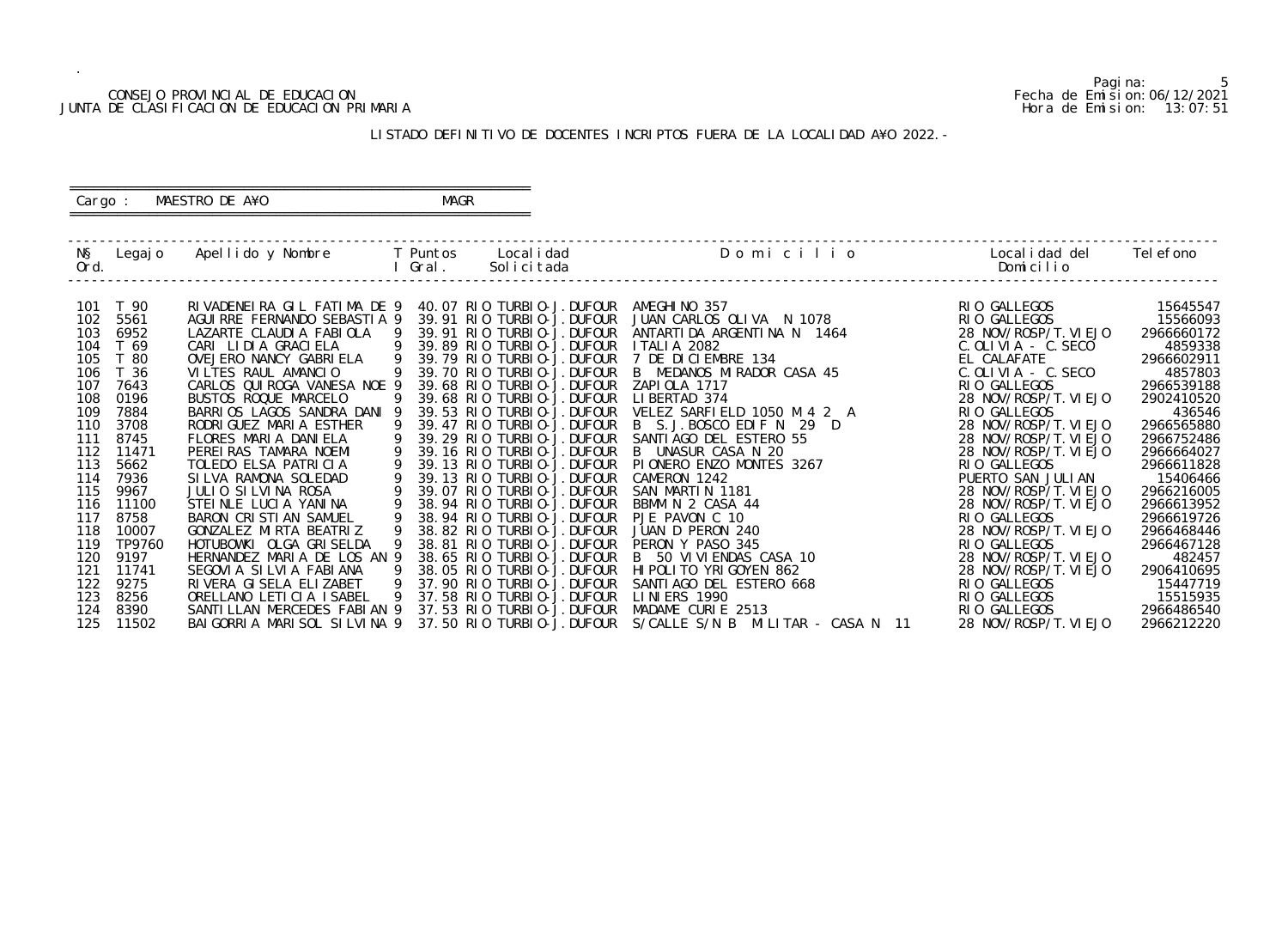## CONSEJO PROVINCIAL DE EDUCACION Fecha de Emision:06/12/2021 JUNTA DE CLASIFICACION DE EDUCACION PRIMARIA Hora de Emision: 13:07:51

# ========================================================== Cargo : MAESTRO DE A¥O **MAGR**

# LISTADO DEFINITIVO DE DOCENTES INCRIPTOS FUERA DE LA LOCALIDAD A¥O 2022.-

==========================================================

| NŞ   | Legaj o | Apellido y Nombre             |          | Local i dad<br>T Puntos    | Domicilio                          | Local i dad del       | Tel efono      |
|------|---------|-------------------------------|----------|----------------------------|------------------------------------|-----------------------|----------------|
| Ord. |         |                               |          | Gral.<br>Solicitada        |                                    | Domicilio             |                |
|      |         |                               |          |                            |                                    |                       |                |
| 126  | 10046   | TERRAZAS BARBARA LORENA       |          | 37.22 RIO TURBIO-J.DUFOUR  | LAS GUI NDAS 570                   | EL CALAFATE           | 1162625831     |
| 127  | 9277    | RIOS YUDITH ELISA             | 9        | 36.78 RIO TURBIO-J. DUFOUR | ANTARTI DA ARGENTI NA 1360         | 28 NOV/ROSP/T. VIEJO  | $\overline{0}$ |
| 128  | 10794   | TOLA NANCY MAVEL              |          | 36.68 RIO TURBIO-J. DUFOUR | PIEDRA BUENA 346 DPTO 5            | RIO GALLEGOS          | 2966596797     |
| 129  | 9341    | ARCE GUSTAVO JAVI ER          |          | 36.45 RIO TURBIO-J. DUFOUR | COMANDANTE ESPORA N 360 CABA A N 7 | EL CALAFATE           | 494327         |
| 130  | 7571    | ARANCIBIA ADRIANA VALERIA 9   |          | 36.44 RIO TURBIO-J. DUFOUR | AVDA. PAPA FRANCISCO 1972          | 28 NOV/ROSP/T. VI EJO | 2966691975     |
| 131  | 8865    | MELGAREJO ANA BEATRIZ         | <b>Q</b> | 36.24 RIO TURBIO-J. DUFOUR | BØ MADRES A LA LUCHA MG E C 10     | RIO GALLEGOS          | 2966651019     |
| 132  | 10406   | MOGRO JUANA MABEL             | 9        | 36.17 RIO TURBIO-J. DUFOUR | POTOSI 537                         | RIO GALLEGOS          | 3884889178     |
| 133  | 0584    | RODRI GUEZ ADRI ANA ELIZABE 9 |          | 36.00 RIO TURBIO-J. DUFOUR | LOTE 4 MANZANA 134                 | 28 NOV/ROSP/T. VI EJO | 2966486699     |
| 134  | 7848    | TOLOZA FELIX CASIMIRO         |          | 35.96 RIO TURBIO-J. DUFOUR | B VIAL DTO 12 PB C                 | RIO GALLEGOS          | 15619185       |
| 135  | 11868   | ESPA¥ON YESICA ELIZABETH      |          | 35.39 RIO TURBIO-J. DUFOUR | ENTRE RIOS 594                     | 28 NOV/ROSP/T. VIEJO  | 2966610395     |
| 136  | 9247    | LEIVA CECILIA JOHANA          |          | 35.28 RIO TURBIO-J. DUFOUR | SAN JUAN BOSCO EDIF31 DPTO "E"     | 28 NOV/ROSP/T. VI EJO | 482897         |
| 137  | 9959    | RIOS CAROLINA GUISELI         |          | 35.27 RIO TURBIO-J. DUFOUR | LAS PIEDRAS 240                    | FUENTES DEL COYLE     | 2966664030     |
| 138  | 7342    | MATUS VI VI ANA ANDREA        |          | 35.16 RIO TURBIO-J. DUFOUR | AV. HIPOLITO IRIGOYEN 255          | 28 NOV/ROSP/T. VI EJO | 2966568853     |
| 139  | 0397    | TAFRA SUSANA MARIEL           |          | 35.12 RIO TURBIO-J. DUFOUR | KOLTUN Y FACON GRANDE              | PUERTO DESEADO        | 2976236251     |
| 140  | 10663   | RAMOS ELSA                    | 9        | 34.63 RIO TURBIO-J. DUFOUR | HI POLI TO YRI GOYEN 346           | RIO GALLEGOS          | 3885749519     |
| 141  | 9248    | PEREYRA DAVID ALEJANDRO       |          | 34.34 RIO TURBIO-J. DUFOUR | B 366 C.N 295                      | RIO GALLEGOS          | 154040182      |
| 142  | 10128   | CHAMORRO GABRIELA INES        |          | 34.15 RIO TURBIO-J. DUFOUR | I SI DRO CRETTON 1334              | EL CALAFATE           | 1164382875     |
| 143  | 10407   | ARGA¥ARAZ CRISTIAN FACUND 9   |          | 33.91 RIO TURBIO-J. DUFOUR | PAPA FRANCISCO 674                 | RIO GALLEGOS          | 2966232957     |
| 144  | 11477   | ZURITA ERICA JAMILA           |          | 33.34 RIO TURBIO-J. DUFOUR | B 90VI VI ENDAS CASA 64            | EL CALAFATE           | 2966555613     |
| 145  | 10330   | PERICICH LORENA ANDREA        | 9        | 32.92 RIO TURBIO-J. DUFOUR | MENDOZA N 286                      | 28 NOV/ROSP/T. VI EJO | 2966415471     |
| 146  | 8466    | BORDON GAI TAN MARI ANA RAM 9 |          | 32.17 RIO TURBIO-J. DUFOUR | AV ANTERTIDA ARGENTINA 20          | 28 NOV/ROSP/T. VI EJO | 3804513679     |
| 147  | 10342   | MARECO LIDER RAMON            | 9        | 32.13 RIO TURBIO-J. DUFOUR | PJE FATIMA 550                     | RIO GALLEGOS          | 2966240106     |
| 148  | 11422   | BURGOS MONICA ELIZABETH       | -9       | 32.13 RIO TURBIO-J. DUFOUR | HERALDO DEL SUR N 332              | RIO GALLEGOS          | 3886666715     |
| 149  | 10357   | PAEZ BEATRIZ ISABEL           | 9        | 32.07 RIO TURBIO-J. DUFOUR | B 108 V. PIONERO HUGO MU IZ CASA71 | RIO GALLEGOS          | 2966249450     |
| 150  | 11042   | VERAZAY SAMANTA ELIZABETH 9   |          | 31.96 RIO TURBIO-J. DUFOUR | AYOHUMA 183                        | RIO GALLEGOS          | 2966538273     |

6<br>Fecha de Emision: 06/12/2021<br>Hora de Emision: 13: 07: 51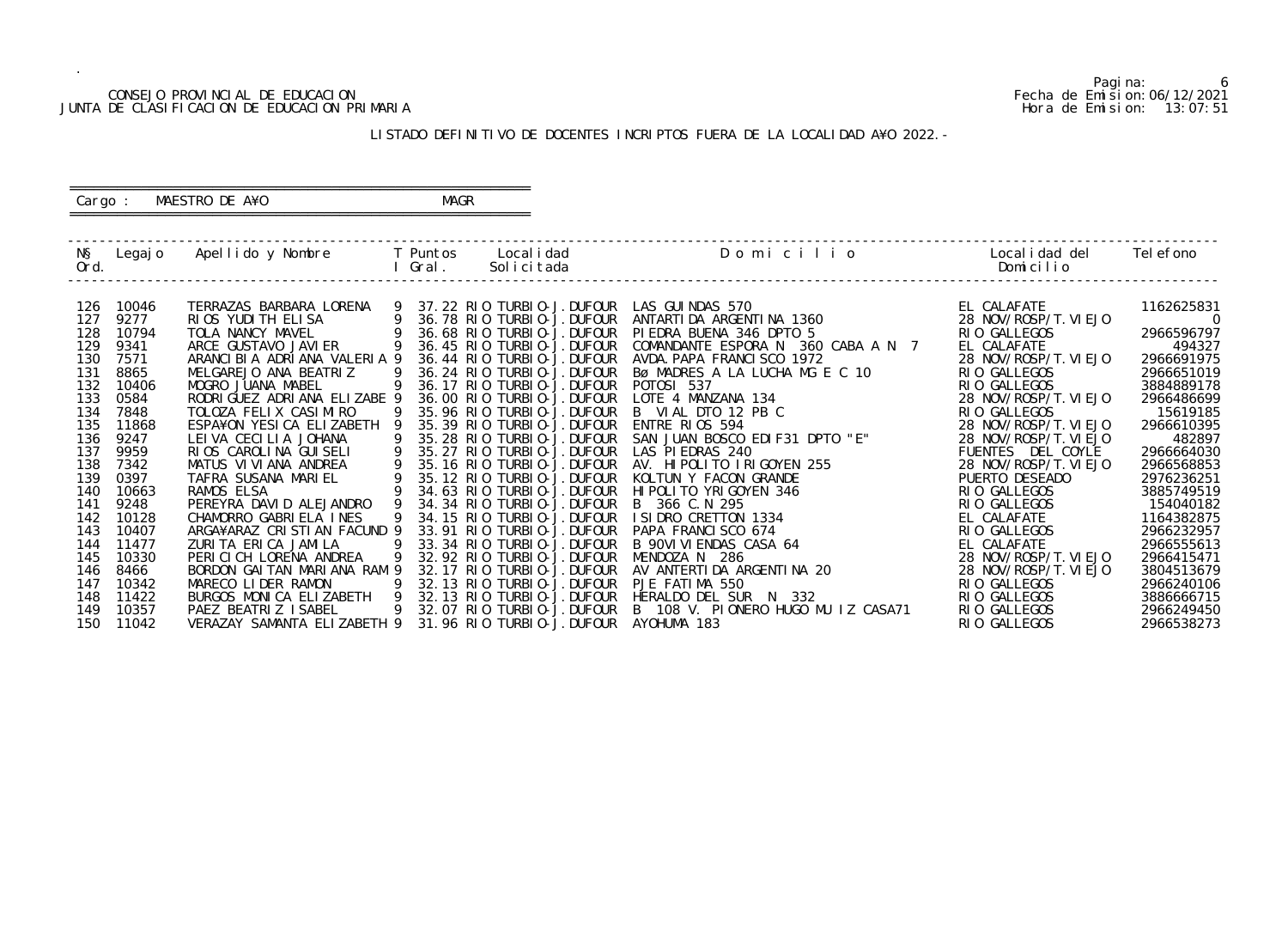## CONSEJO PROVINCIAL DE EDUCACION Fecha de Emision:06/12/2021 JUNTA DE CLASIFICACION DE EDUCACION PRIMARIA Hora de Emision: 13:07:52

 ========================================================== Cargo : MAESTRO DE A¥O **MAGR** 

# LISTADO DEFINITIVO DE DOCENTES INCRIPTOS FUERA DE LA LOCALIDAD A¥O 2022.-

==========================================================

| NŞ<br>Ord. | Legaj o         | Apellido y Nombre                                       |    | T Puntos<br>I Gral. | Local i dad<br>Solicitada                                | Domicilio                                  | Local i dad del<br>Domicilio          | Tel efono                |
|------------|-----------------|---------------------------------------------------------|----|---------------------|----------------------------------------------------------|--------------------------------------------|---------------------------------------|--------------------------|
|            |                 |                                                         |    |                     |                                                          |                                            |                                       |                          |
| 151        | 11085           | PRADO SONIA ROMINA                                      |    |                     | 31.92 RIO TURBIO-J. DUFOUR                               | I TUZAI NGO 945                            | RIO GALLEGOS                          | 2966650408               |
| 152        | 11351           | SOSA LORENA ELISABET                                    | 9  |                     | 31.80 RIO TURBIO-J. DUFOUR                               | ALBERDI N 780 - DTO: 2 B                   | RIO GALLEGOS                          | 2966551193               |
| 153        | 9414            | BEJARANO GLORIA NOEMI                                   | 9  |                     | 31.56 RIO TURBIO-J. DUFOUR                               | LI BERTAD 420                              | FUENTES DEL COYLE                     | 15509361                 |
| 154        | 12141           | FI OCCHETTA LEONARDO MI GUE 9                           |    |                     | 30.58 RIO TURBIO-J. DUFOUR                               | RAMON LAFUENTE 786                         | RIO GALLEGOS                          | 2966382008               |
| 155        | 9903            | MARTINEZ MARIA VIRGINIA                                 |    |                     | 30.30 RIO TURBIO-J. DUFOUR                               | B CONVIVIR M 161 L 30                      | 28 NOV/ROSP/T. VI EJO                 | 3876000457               |
| 156        | 10753           | BALDOVI NO ROSAURA LORENA                               |    |                     | 30.03 RIO TURBIO-J. DUFOUR                               | LAPRIDA N 268                              | RIO GALLEGOS                          | 2966273644               |
| 157        | 10769           | OJEDA VALERIA ALEJANDRA                                 |    |                     | 29.72 RIO TURBIO-J. DUFOUR                               | URQUIZA 1356                               | RIO GALLEGOS                          | 2966517150               |
| 158        | 11071           | VI LLEGAS EMILIO HERNAN                                 | 9  |                     | 29.64 RIO TURBIO-J. DUFOUR                               | AZCUENEGA 935                              | RIO GALLEGOS                          | 2966321118               |
| 159        | 11097           | HERRERA DANIELA DEL ROSAR 9                             |    |                     | 29.35 RIO TURBIO-J. DUFOUR                               | NORY FUEYO N 2616                          | PUERTO SAN JULIAN                     | 2966414016               |
| 160        | 9664            | GAI TAN JORGE LEONARDO                                  |    |                     | 29.25 RIO TURBIO-J. DUFOUR                               | GDOR GREGORES 517                          | 28 NOV/ROSP/T. VI EJO                 | 15212850                 |
| 161        | 10297           | HERRERA VALERIA DEL VALLE 9                             |    |                     | 28.09 RIO TURBIO-J. DUFOUR                               | PTE PERON 1142 BØ MIRAMAR                  | $C.$ OLIVIA - $C.$ SECO               | 3814801518               |
| 162        | 11337           | GOMEZ GABRIELA RAQUEL                                   |    |                     | 28.08 RIO TURBIO-J. DUFOUR                               | RIVADAVIA N 1183                           | PUERTO SAN JULIAN                     | 2966228082               |
| 163<br>164 | TP9784<br>10608 | LEYES AVANCINI MARCELA FA 9<br>MAMANI MARCELA ELIZABETH | -9 |                     | 27.44 RIO TURBIO-J. DUFOUR<br>27.40 RIO TURBIO-J. DUFOUR | PJE I SLAS MALVINAS 1619<br>ENTRE RIOS 767 | 28 NOV/ROSP/T. VI EJO<br>RIO GALLEGOS | 2966512088<br>2966227338 |
| 165        | 10768           | VI LLALBA LORENA PAOLA                                  | 9  |                     | 26.96 RIO TURBIO-J. DUFOUR                               | SAN LORENZO 538                            | RIO GALLEGOS                          | 2966324553               |
| 166        | 10884           | PEDRAZA I VANA SOLEDAD                                  | 9  |                     | 26.11 RIO TURBIO-J. DUFOUR                               | B AIRES ARG MZA 7                          | RIO GALLEGOS                          | 2966632147               |
| 167        | 10670           | GARNICA RENE ERNESTO                                    |    |                     | 25.89 RIO TURBIO-J. DUFOUR                               | FRENCH 341                                 | FUENTES DEL COYLE                     | 2966321794               |
| 168        | 11530           | SAYAGO DANIEL FEDERICO                                  | 9  |                     | 25.10 RIO TURBIO-J. DUFOUR                               | MURATORE 283 DPTO 2                        | RIO GALLEGOS                          | 2966625565               |
| 169        | 11512           | PAEZ AMANDA ABIGAIL                                     |    |                     | 23.96 RIO TURBIO-J. DUFOUR                               | ALCORTA 390                                | RIO GALLEGOS                          | 3804258184               |
| 170        | 8537            | I SNARDO BELARMINA DALILA                               |    |                     | 22.51 RIO TURBIO-J. DUFOUR                               | SIMON BOLIVAR 306                          | CTE. LUIS PIEDRABUENA                 | 3777527311               |
| 171        | 11541           | MINUE CESIA NAHIR                                       |    |                     | 22.24 RIO TURBIO-J. DUFOUR                               | RAMON Y CAJAL 1653                         | RIO GALLEGOS                          | 3825527627               |
| 172        | 12258           | VARGAS NITOR JORGE MARCEL 9                             |    |                     | 24.07 RIO TURBIO-J. DUFOUR                               | AYOHUMA 547                                | RIO GALLEGOS                          | 2966217282               |
| 173        | 11076           | GEREZ MIRTA RAQUEL                                      | 9  |                     | 23.46 RIO TURBIO-J. DUFOUR                               | FORMOSA 86                                 | RIO GALLEGOS                          | 2966411482               |
| 174        | 12671           | LOTO CARLA YANINA                                       | 9  |                     | 19.63 RIO TURBIO-J. DUFOUR                               | MORRO CHICO RUTA 40                        | RIO GALLEGOS                          | 3854745939               |
| 175        | 12771           | AREVALO JESICA MARIA                                    | 9  |                     | 18.68 RIO TURBIO-J. DUFOUR                               | <b>CORRI ENTES 845</b>                     | RIO GALLEGOS                          | 386544573                |
|            |                 |                                                         |    |                     |                                                          |                                            |                                       |                          |

Pagina: 7<br>Fecha de Emision: 06/12/2021<br>Hora de Emision: 13: 07: 52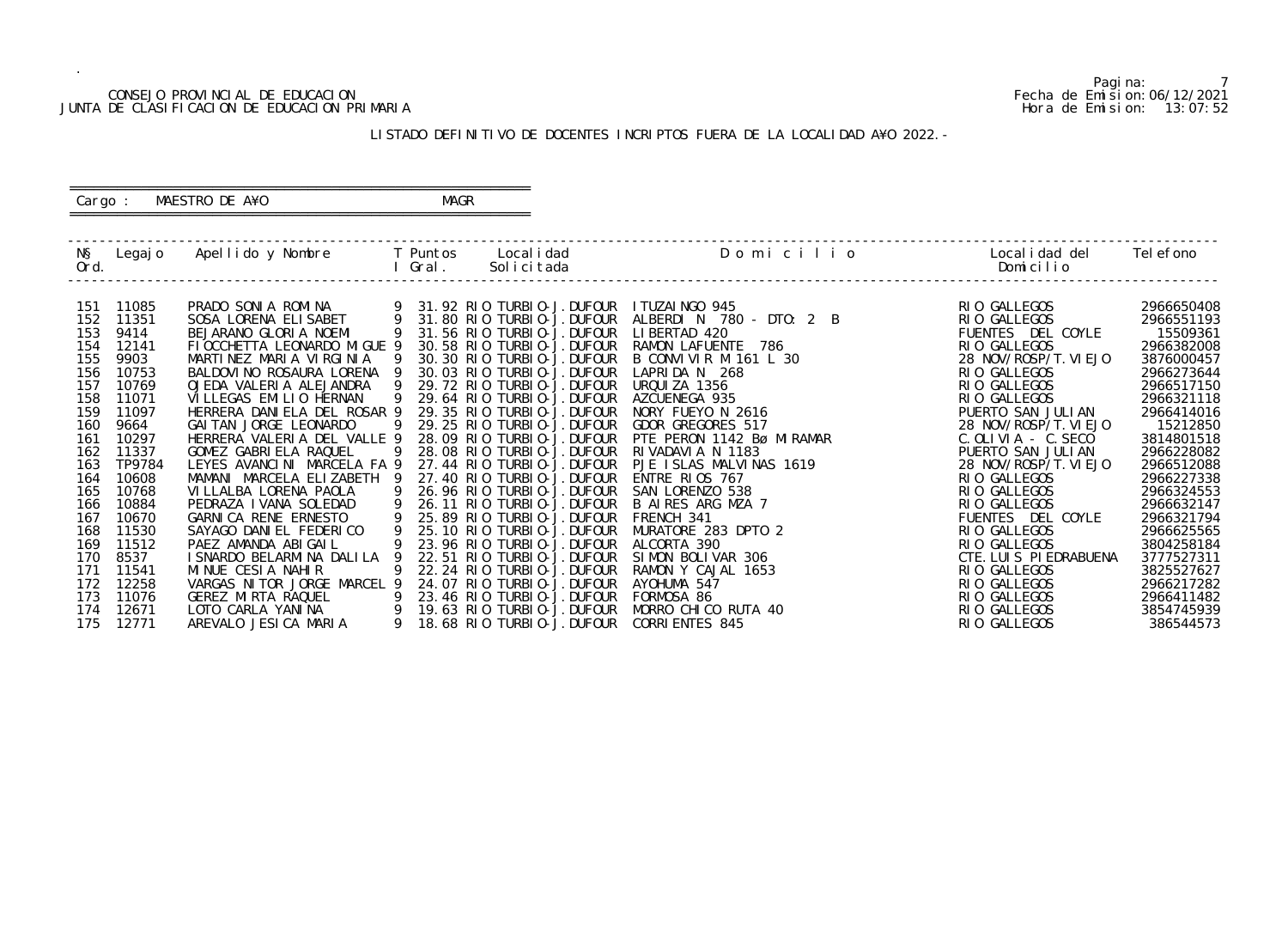|                          | CONSEJO PROVINCIAL DE EDUCACION<br>JUNTA DE CLASIFICACION DE EDUCACION PRIMARIA         |                                                                                                                                                                                                                                                                                                      |                       |             |                                                                                                                                                                                                         |                                                                                                                                                                                                                                                                                                                                                              |  |                                                                                                                                                                                                                                     | Pagi na:<br>Fecha de Emi si on: 06/12/2021<br>Hora de Emision: 13:07:52                                                                    |  |  |
|--------------------------|-----------------------------------------------------------------------------------------|------------------------------------------------------------------------------------------------------------------------------------------------------------------------------------------------------------------------------------------------------------------------------------------------------|-----------------------|-------------|---------------------------------------------------------------------------------------------------------------------------------------------------------------------------------------------------------|--------------------------------------------------------------------------------------------------------------------------------------------------------------------------------------------------------------------------------------------------------------------------------------------------------------------------------------------------------------|--|-------------------------------------------------------------------------------------------------------------------------------------------------------------------------------------------------------------------------------------|--------------------------------------------------------------------------------------------------------------------------------------------|--|--|
|                          |                                                                                         |                                                                                                                                                                                                                                                                                                      |                       |             |                                                                                                                                                                                                         | LISTADO DEFINITIVO DE DOCENTES INCRIPTOS FUERA DE LA LOCALIDAD A¥O 2022. -                                                                                                                                                                                                                                                                                   |  |                                                                                                                                                                                                                                     |                                                                                                                                            |  |  |
| Cargo :                  |                                                                                         | MAESTRO DE A¥O                                                                                                                                                                                                                                                                                       |                       | <b>MAGR</b> |                                                                                                                                                                                                         |                                                                                                                                                                                                                                                                                                                                                              |  |                                                                                                                                                                                                                                     |                                                                                                                                            |  |  |
| N§<br>Ord.               | Legaj o                                                                                 | Apellido y Nombre                                                                                                                                                                                                                                                                                    | T Puntos              | Gral.       | Local i dad<br>Solicitada                                                                                                                                                                               | Domicilio                                                                                                                                                                                                                                                                                                                                                    |  | Local i dad del<br>Domicilio                                                                                                                                                                                                        | Tel efono                                                                                                                                  |  |  |
| 176<br>177<br>178<br>179 | 12498<br>12497<br>12570<br>12788                                                        | GUTI ERREZ SI LVI NA MI CAELA 9<br>BRAVO CARLA FABIANA<br>LOPEZ MARTA GEORGINA<br>FERREYRA ROSARIO PATRICIA 9                                                                                                                                                                                        |                       |             | 18.05 RIO TURBIO-J. DUFOUR<br>17.95 RIO TURBIO-J. DUFOUR<br>17.86 RIO TURBIO-J.DUFOUR<br>16.66 RIO TURBIO-J. DUFOUR                                                                                     | RIO NEGRO 478<br>RIO NEGRO478<br>AVDA CIRCUNVALACION 115<br>GDOR. MOYANO 943                                                                                                                                                                                                                                                                                 |  | 28 NOV/ROSP/T. VI EJO<br>28 NOV/ROSP/T. VI EJO<br>28 NOV/ROSP/T. VI EJO<br>EL CALAFATE                                                                                                                                              | 3855906407<br>3855839823<br>2966497183<br>3804270749                                                                                       |  |  |
| Cargo                    |                                                                                         | MAESTRO INTERNADO                                                                                                                                                                                                                                                                                    |                       | <b>MAIN</b> |                                                                                                                                                                                                         |                                                                                                                                                                                                                                                                                                                                                              |  |                                                                                                                                                                                                                                     |                                                                                                                                            |  |  |
| ΝŞ<br>Ord.               | Legaj o                                                                                 | Apellido y Nombre                                                                                                                                                                                                                                                                                    | T Puntos<br>Gral.     |             | Local i dad<br>Solicitada                                                                                                                                                                               | Domicilio                                                                                                                                                                                                                                                                                                                                                    |  | Local i dad del<br>Domicilio                                                                                                                                                                                                        | Tel efono                                                                                                                                  |  |  |
| 3<br>9<br>10<br>11       | 32<br>67<br>67<br>47<br>67<br>TAD <sub>7</sub><br>4950<br>9959<br>8865<br>11042<br>9414 | CASTILLO ARECO OLGA ESTEL 6<br>AGUERO DIAZ LAURA IRIS<br>DONAIRE MYRIAM MARCELA<br>ALARCON MARIA EMILIA<br>BEJARANO MIRTA MATILDE<br>I TUARTE JORGE OSVALDO<br>ALVARADO ALICIA DEL VALLE 6<br>RIOS CAROLINA GUISELI<br>MELGAREJO ANA BEATRIZ<br>VERAZAY SAMANTA ELIZABETH 6<br>BEJARANO GLORIA NOEMI | 6<br>6<br>6<br>6<br>6 |             | 43.13 RIO TURBIO-J.DUFOUR<br>35.85 RIO TURBIO-J.DUFOUR MELGAREJO 339<br>32.27 RIO TURBIO-J.DUFOUR LAS PIEDRAS 240<br>28.96 RIO TURBIO-J.DUFOUR AYOHUMA 183<br>6 28.06 RIO TURBIO-J. DUFOUR LIBERTAD 420 | LI BERTAD 379<br>6 42.14 RIO TURBIO-J.DUFOUR MANZANA 226 LOTE 10<br>41.94 RIO TURBIO-J.DUFOUR B 100 VIVIENDAS CASA 93<br>40.63 RIO TURBIO-J.DUFOUR B SAN BENITE MZA 26 LOTE 9 CALLE 5<br>39.98 RIO TURBIO-J. DUFOUR JUAN ENRIQUE FETTE N 2212<br>38.88 RIO TURBIO-J.DUFOUR HIPOLITO IRIGOYEN 1032<br>29.99 RIO TURBIO-J.DUFOUR BØMADRES A LA LUCHA MG E C 10 |  | 28 NOV/ROSP/T. VI EJO<br>28 NOV/ROSP/T. VI EJO<br>28 NOV/ROSP/T. VI EJO<br>RIO GALLEGOS<br>28 NOV/ROSP/T. VI EJO<br>28 NOV/ROSP/T. VI EJO<br>RIO GALLEGOS<br>FUENTES DEL COYLE<br>RIO GALLEGOS<br>RIO GALLEGOS<br>FUENTES DEL COYLE | 2966460339<br>2966690534<br>482737<br>15523717<br>2966560879<br>15625231<br>15637669<br>2966664030<br>2966651019<br>2966538273<br>15509361 |  |  |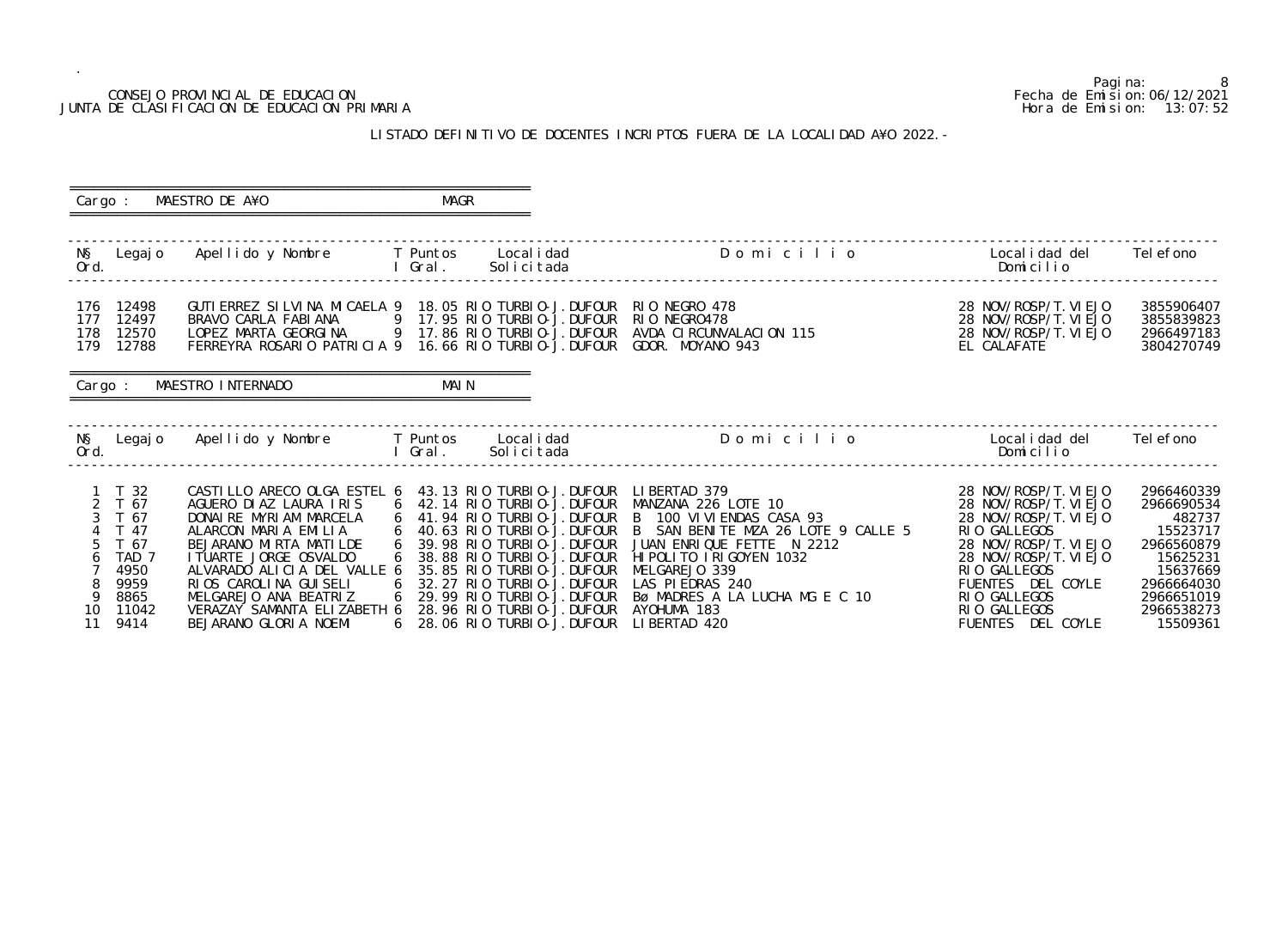Pagina: 9 CONSEJO PROVINCIAL DE EDUCACION Fecha de Emision:06/12/2021 JUNTA DE CLASIFICACION DE EDUCACION PRIMARIA **Hora de Emision:** 13:07:53 o Localidad del Telefono<br>Domicilio ------------------------------------------------------------------------------------------------------------------------------------------------- 16 10 6222268 106<br>
15 10 6221260 1068<br>
16 10 6221118<br>
16 2966249450<br>
16 2966321794<br>
17 2966321794<br>
18 2966324553 28 NOV/ROSP/T. VI EJO 3855906407<br>28 NOV/ROSP/T. VI EJO 3855839823 28 NOV/ROSP/T. VIEJO ------------------------------------------------------------------------------------------------------------------------------------------------- 28 NOV/ROSP/T. VI EJO 2966571590<br>PICO TRUNCADO 2974782707 28 NOV/ROSP/T. VIEJO 2966413347<br>2966413347 RIO GALLEGOS 15648671

# LISTADO DEFINITIVO DE DOCENTES INCRIPTOS FUERA DE LA LOCALIDAD A¥O 2022.-

| Cargo :                                           |                                                                         | MAESTRO INTERNADO                                                                                                                                                                                                                                        | MAI N   |                                                                                                                                                                                                                                                                          |                                                                                                                                                                                                                    |                                                                                                                                                     |                                                                                                              |
|---------------------------------------------------|-------------------------------------------------------------------------|----------------------------------------------------------------------------------------------------------------------------------------------------------------------------------------------------------------------------------------------------------|---------|--------------------------------------------------------------------------------------------------------------------------------------------------------------------------------------------------------------------------------------------------------------------------|--------------------------------------------------------------------------------------------------------------------------------------------------------------------------------------------------------------------|-----------------------------------------------------------------------------------------------------------------------------------------------------|--------------------------------------------------------------------------------------------------------------|
| Ord.                                              |                                                                         | N§ Legajo Apellido y Nombre T Puntos                                                                                                                                                                                                                     | I Gral. | Local i dad<br>Solicitada                                                                                                                                                                                                                                                | Domicilio                                                                                                                                                                                                          | Local i dad del<br>Domicilio                                                                                                                        | Tel efono                                                                                                    |
| 13<br>14<br>15<br>16<br>17<br>18<br>19<br>Cargo : | 12 11085<br>11071<br>10357<br>10670<br>10768<br>11512<br>12498<br>12497 | PRADO SONIA ROMINA<br>VILLEGAS EMILIO HERNAN<br>PAEZ BEATRIZ ISABEL<br>GARNICA RENE ERNESTO<br>VI LLALBA LORENA PAOLA<br>PAEZ AMANDA ABIGAIL<br>GUTI ERREZ SI LVI NA MI CAELA 6<br>BRAVO CARLA FABIANA<br>MAESTRO ESP. EDUC. ARTI STI CA: PLASTI CA MDEE |         | 6 27.42 RIO TURBIO-J. DUFOUR ITUZAINGO 945<br>6 25.89 RIO TURBIO-J. DUFOUR<br>6 23.32 RIO TURBIO-J. DUFOUR<br>6 22.89 RIO TURBIO-J. DUFOUR<br>6 22.71 RIO TURBIO-J. DUFOUR<br>6 20.21 RIO TURBIO-J. DUFOUR<br>15.05 RIO TURBIO-J. DUFOUR<br>6 14.70 RIO TURBIO-J. DUFOUR | AZCUENEGA 935<br>B 108 V. PIONERO HUGO MU IZ CASA71<br>FRENCH 341<br>SAN LORENZO 538<br>ALCORTA 390<br>RIO NEGRO 478<br>RIO NEGRO478                                                                               | RIO GALLEGOS<br>RIO GALLEGOS<br>RIO GALLEGOS<br>FUENTES DEL COYLE<br>RIO GALLEGOS<br>RIO GALLEGOS<br>28 NOV/ROSP/T. VI EJO<br>28 NOV/ROSP/T. VI EJO | 2966650408<br>2966321118<br>2966249450<br>2966321794<br>2966324553<br>3804258184<br>3855906407<br>3855839823 |
| NŞ<br>Ord.                                        |                                                                         | Legajo Apellido y Nombre T Puntos Localidad                                                                                                                                                                                                              | l Gral. | Solicitada                                                                                                                                                                                                                                                               | Domicilio                                                                                                                                                                                                          | Local i dad del<br>Domicilio                                                                                                                        | Tel efono                                                                                                    |
| $\mathcal{S}$<br>5                                | 1 T 32<br>2 T 35<br>T 32<br>0481<br>T 58<br>10348<br>10120              | CARCAMO ANDREA BELEN<br>SORIA AMELIA DEL CARMEN<br>RAMOS ELBA YOLANDA<br>DICKIE SILVIA ALEJANDRA 9 39.05 RIO TURBIO-J. DUFOUR<br>AYANCAN MARIA ELENA<br>SI LI SQUE MARI A EUGENI A<br>RODRIGUEZ TRANGONI MALVIN 9                                        |         | 9 43.95 RIO TURBIO-J.DUFOUR<br>9 42.93 RIO TURBIO-J. DUFOUR<br>9 38.80 RIO TURBIO-J.DUFOUR<br>9 37.17 RIO TURBIO-J.DUFOUR<br>36.80 RIO TURBIO-J.DUFOUR                                                                                                                   | 9 47.14 RIO TURBIO-J.DUFOUR TTE DEL CASTILLO 356<br>URDIN N 633<br>PAPA FRANCISCO 1209<br>DR FADUL 411 CASA 21 B 41 VIV.<br>B 160 VI VI ENDAS CASA N 95<br>CRUCERO GENERAL BELGRANO 2244<br><b>ENZO ROSSI 3162</b> | 28 NOV/ROSP/T. VI EJO<br>PI CO TRUNCADO<br>28 NOV/ROSP/T. VI EJO<br>RIO GALLEGOS<br>RIO GALLEGOS<br>RIO GALLEGOS<br>RIO GALLEGOS                    | 2966571590<br>2974782707<br>2966413347<br>15648671<br>15580338<br>2966474244<br>2966409378                   |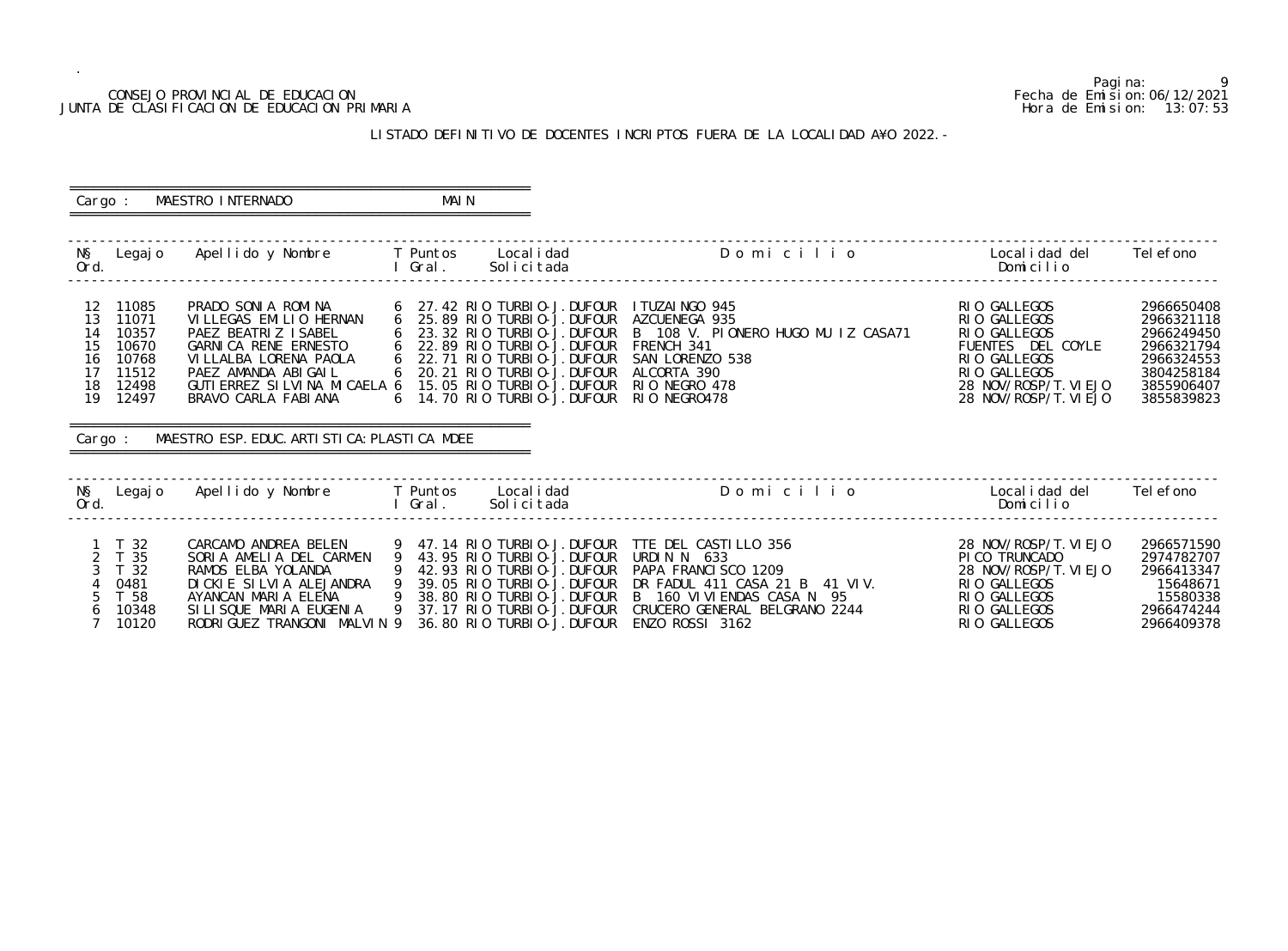## CONSEJO PROVINCIAL DE EDUCACION Fecha de Emision:06/12/2021 JUNTA DE CLASIFICACION DE EDUCACION PRIMARIA Hora de Emision: 13:07:53

# ========================================================== Cargo : MAESTRO ESP. EDUC. ARTISTICA: PLASTICA MDEE

# LISTADO DEFINITIVO DE DOCENTES INCRIPTOS FUERA DE LA LOCALIDAD A¥O 2022.-

==========================================================

| Ord.                                                   | N§ Legajo                                                                          | Apellido y Nombre         T Puntos      Localidad                                                                                                                                                                                                                                                                                          |        | l Gral. | Solicitada                                                                                                                                                                                                                                                                  | Domicilio <b>Distriction Company</b>                                                                                                                                                                                    | Localidad del<br>Domicilio                                                                                                                                          | Tel efono                                                                                                                            |
|--------------------------------------------------------|------------------------------------------------------------------------------------|--------------------------------------------------------------------------------------------------------------------------------------------------------------------------------------------------------------------------------------------------------------------------------------------------------------------------------------------|--------|---------|-----------------------------------------------------------------------------------------------------------------------------------------------------------------------------------------------------------------------------------------------------------------------------|-------------------------------------------------------------------------------------------------------------------------------------------------------------------------------------------------------------------------|---------------------------------------------------------------------------------------------------------------------------------------------------------------------|--------------------------------------------------------------------------------------------------------------------------------------|
| 8<br>9<br>10<br>11<br>12<br>13<br>14<br>15<br>16<br>17 | 6559<br>7729<br>9772<br>6522<br>10049<br>10997<br>11007<br>10071<br>12260<br>12676 | FARFAN NELIDA CRISTINA<br>SURA ADRIANA EDITH<br>ECHEVERRIA MABEL AURORA<br>MELLADO MIGUEL ANGEL<br>ALFARO MARIA MERCEDES<br>GAMARRA ANDREA NATALIA<br>MELGAREJO DI EGO NI COLAS<br>BARRAZA LORENA DEL JESUS<br>RODA DORA SILVINA<br>MASTRANGELO LAURA SOFIA 9 17.86 RIO TURBIO-J. DUFOUR<br>Cargo: PES ED. ARTISTICA: PLASTICO VISUAL PVEG | 9<br>9 |         | 9 36.79 RIO TURBIO-J. DUFOUR<br>36.23 RIO TURBIO-J. DUFOUR<br>34.81 RIO TURBIO-J. DUFOUR<br>33.47 RIO TURBIO-J. DUFOUR<br>30.16 RIO TURBIO-J. DUFOUR<br>23.28 RIO TURBIO-J. DUFOUR<br>21.76 RIO TURBIO-J. DUFOUR<br>21.34 RIO TURBIO-J.DUFOUR<br>19.25 RIO TURBIO-J. DUFOUR | PJE NECULMAN 1138<br>RONDEAU 55<br>VELEZ SARFIELD 777<br>OBI SPO ANGELELLI N<br>2285<br>GDOR GREGORES 887<br>LUCIANO CARRERA<br>COCHABAMBA N 465<br>MAESTRO MAURY 462<br>B§ MILITAR CASA 42<br>MAXIMILIANO VILLALBA 570 | RIO GALLEGOS<br>RIO GALLEGOS<br>RIO GALLEGOS<br>RIO GALLEGOS<br>EL CALAFATE<br>RIO GALLEGOS<br>RIO GALLEGOS<br>RIO GALLEGOS<br>28 NOV/ROSP/T. VI EJO<br>EL CALAFATE | 2966661919<br>444504<br>2966758464<br>2966323371<br>3888443482<br>2966591328<br>2966512420<br>2966755647<br>2954642355<br>2804954009 |
| NŞ<br>Ord.                                             |                                                                                    | Legajo Apellido y Nombre     T Puntos                                                                                                                                                                                                                                                                                                      |        | l Gral. | Local i dad<br>Solicitada                                                                                                                                                                                                                                                   | Domicilio                                                                                                                                                                                                               | Localidad del<br>Domicilio                                                                                                                                          | Tel efono                                                                                                                            |
| $\mathcal{S}$<br>5                                     | $1 \quad T \quad 32$<br>2 T 35<br>T 32<br>0481<br>10120                            | CARCAMO ANDREA BELEN<br>SORIA AMELIA DEL CARMEN<br>RAMOS ELBA YOLANDA<br>DICKIE SILVIA ALEJANDRA<br>RODRI GUEZ TRANGONI MALVIN 9                                                                                                                                                                                                           | 9      |         | 43.95 RIO TURBIO-J. DUFOUR<br>9 42.93 RIO TURBIO-J. DUFOUR<br>39.05 RIO TURBIO-J. DUFOUR<br>36.80 RIO TURBIO-J. DUFOUR                                                                                                                                                      | 9 47.14 RIO TURBIO-J.DUFOUR TTE DEL CASTILLO 356<br>URDIN N 633<br>PAPA FRANCISCO 1209<br>DR FADUL 411 CASA 21 B 41 VIV.<br>ENZO ROSSI 3162                                                                             | 28 NOV/ROSP/T. VI EJO<br>PI CO TRUNCADO<br>28 NOV/ROSP/T. VI EJO<br>RIO GALLEGOS<br>RIO GALLEGOS                                                                    | 2966571590<br>2974782707<br>2966413347<br>15648671<br>2966409378                                                                     |

Pagina: 10<br>Fecha de Emision: 06/12/2021<br>Hora de Emision: 13: 07: 53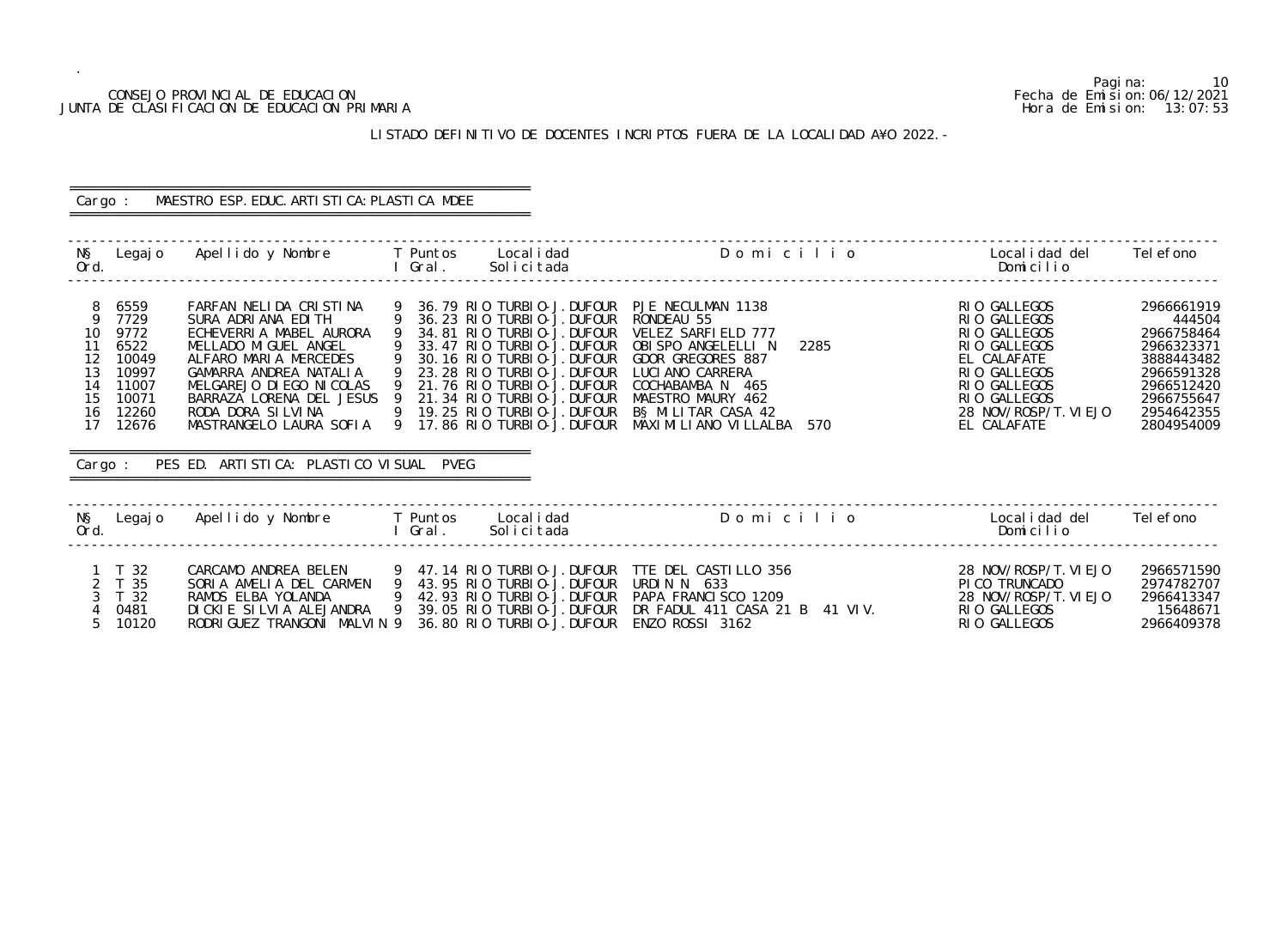## CONSEJO PROVINCIAL DE EDUCACION Fecha de Emision:06/12/2021 JUNTA DE CLASIFICACION DE EDUCACION PRIMARIA Hora de Emision: 13:07:53

# LISTADO DEFINITIVO DE DOCENTES INCRIPTOS FUERA DE LA LOCALIDAD A¥O 2022.-

# ========================================================== Cargo : PES ED. ARTISTICA: PLASTICO VISUAL PVEG

==========================================================

| NŞ<br>Ord.                            | Legaj o                                                                                       | Apellido y Nombre     T Puntos                                                                                                                                                                                                                                                                                  |   | I Gral. | Local i dad<br>Solicitada                                                                                                                                                                                                                                                                               | Domicilio                                                                                                                                                                                                                | Localidad del<br>Domicilio                                                                                                                                          | Tel efono                                                                                                                            |
|---------------------------------------|-----------------------------------------------------------------------------------------------|-----------------------------------------------------------------------------------------------------------------------------------------------------------------------------------------------------------------------------------------------------------------------------------------------------------------|---|---------|---------------------------------------------------------------------------------------------------------------------------------------------------------------------------------------------------------------------------------------------------------------------------------------------------------|--------------------------------------------------------------------------------------------------------------------------------------------------------------------------------------------------------------------------|---------------------------------------------------------------------------------------------------------------------------------------------------------------------|--------------------------------------------------------------------------------------------------------------------------------------|
| 6<br>10<br>11<br>12<br>13<br>14<br>15 | 6559<br>7729<br>9772<br>6522<br>10049<br>10997<br>11007<br>10071<br>12260<br>12676<br>Cargo : | FARFAN NELIDA CRISTINA<br>SURA ADRIANA EDITH<br>ECHEVERRIA MABEL AURORA<br>MELLADO MIGUEL ANGEL<br>ALFARO MARIA MERCEDES<br>GAMARRA ANDREA NATALIA<br>MELGAREJO DI EGO NI COLAS<br>BARRAZA LORENA DEL JESUS 9<br>RODA DORA SILVINA<br>MASTRANGELO LAURA SOFIA 9<br>MAESTRO ESP. EDUC. ARTI STI CA: MUSI CA MEMU | 9 |         | 36.79 RIO TURBIO-J. DUFOUR<br>36.23 RIO TURBIO-J. DUFOUR<br>34.81 RIO TURBIO-J. DUFOUR<br>33.47 RIO TURBIO-J. DUFOUR<br>30.16 RIO TURBIO-J. DUFOUR<br>23.28 RIO TURBIO-J. DUFOUR<br>21.76 RIO TURBIO-J. DUFOUR<br>21.34 RIO TURBIO-J. DUFOUR<br>19.25 RIO TURBIO-J. DUFOUR<br>17.86 RIO TURBIO-J.DUFOUR | PJE NECULMAN 1138<br>RONDEAU 55<br>VELEZ SARFIELD 777<br>OBI SPO ANGELELLI N<br>2285<br>GDOR GREGORES 887<br>LUCI ANO CARRERA<br>COCHABAMBA N 465<br>MAESTRO MAURY 462<br>BS MILITAR CASA 42<br>MAXIMILIANO VILLALBA 570 | RIO GALLEGOS<br>RIO GALLEGOS<br>RIO GALLEGOS<br>RIO GALLEGOS<br>EL CALAFATE<br>RIO GALLEGOS<br>RIO GALLEGOS<br>RIO GALLEGOS<br>28 NOV/ROSP/T. VI EJO<br>EL CALAFATE | 2966661919<br>444504<br>2966758464<br>2966323371<br>3888443482<br>2966591328<br>2966512420<br>2966755647<br>2954642355<br>2804954009 |
| NŞ<br>Ord.                            |                                                                                               | Legajo Apellido y Nombre     T Puntos                                                                                                                                                                                                                                                                           |   | l Gral. | Local i dad<br>Solicitada                                                                                                                                                                                                                                                                               | Domicilio                                                                                                                                                                                                                | Localidad del<br>Domicilio                                                                                                                                          | Tel efono                                                                                                                            |
| 3<br>5                                | $1 \quad T \quad 32$<br>2 T 73<br>T <sub>1</sub><br>10159<br>11538                            | CEREZO CARLOS ALBERTO<br>ANDRADE MATIAS ROBERTO<br>LUDUE¥A SEBASTIAN AGUSTIN 9<br>URIBE GRANILLO VANINA GIS 9<br>BARRIA PEREZ LUCIO ANDRES 9                                                                                                                                                                    | 9 |         | 9 41.30 RIO TURBIO-J.DUFOUR<br>39.46 RIO TURBIO-J. DUFOUR<br>36.50 RIO TURBIO-J.DUFOUR<br>36.04 RIO TURBIO-J. DUFOUR<br>35.30 RIO TURBIO-J. DUFOUR                                                                                                                                                      | PERITO MORENO 1230<br>9 DE JULIO 143<br>SAN MARTIN 608<br>PASAJE AFRICA 2226 - RIO GALLEGOS<br>19 DE DICIEMBRE N<br>298                                                                                                  | 28 NOV/ROSP/T. VI EJO<br>EL CALAFATE<br>RIO GALLEGOS<br>RIO GALLEGOS<br>RIO GALLEGOS                                                                                | 2966615941<br>$\overline{a}$<br>2966466554<br>2966385215<br>2966318965                                                               |

Pagina: 11<br>Fecha de Emision: 06/12/2021<br>Hora de Emision: 13: 07: 53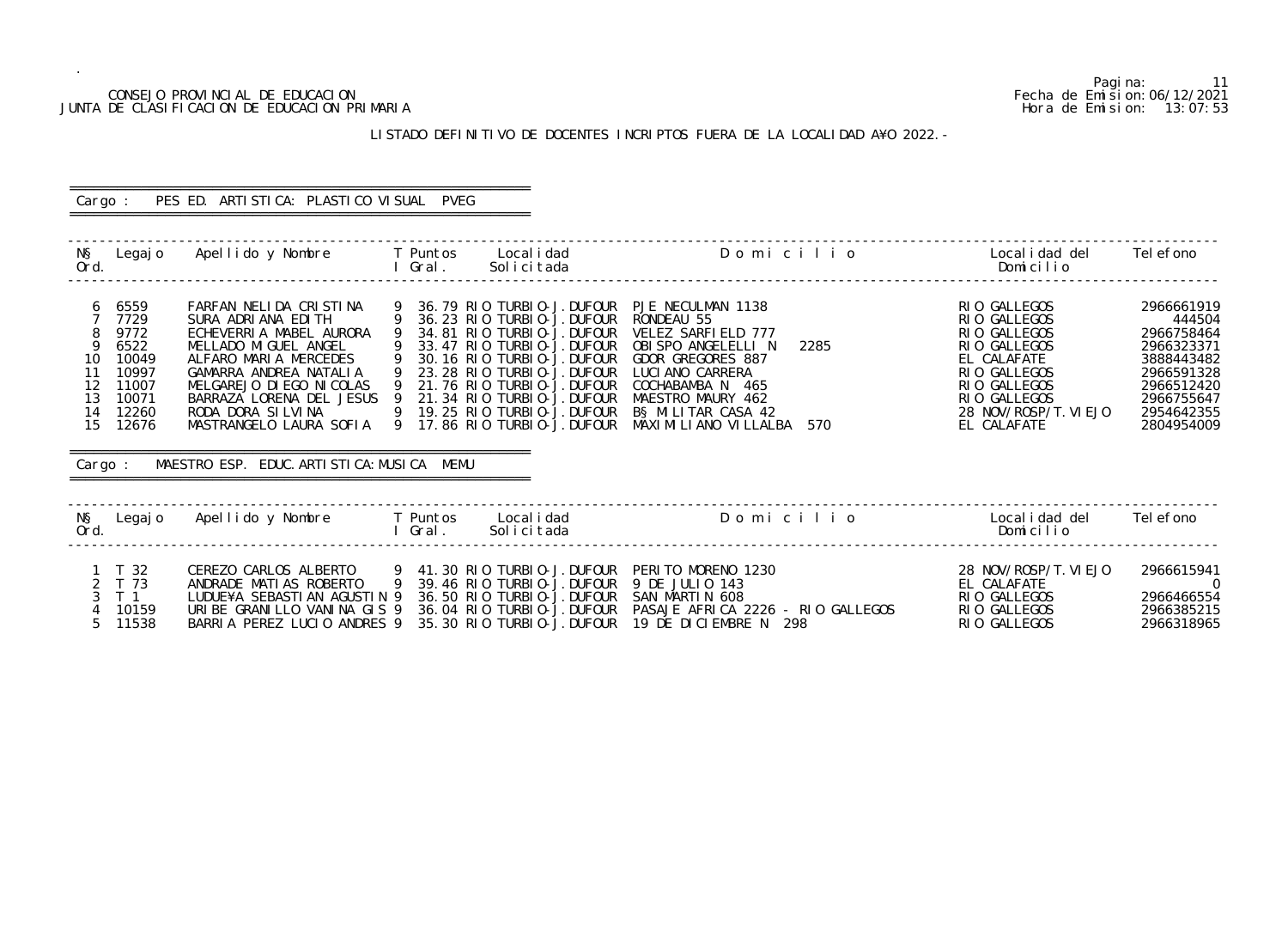## CONSEJO PROVINCIAL DE EDUCACION Fecha de Emision:06/12/2021 JUNTA DE CLASIFICACION DE EDUCACION PRIMARIA Hora de Emision: 13:07:54

# LISTADO DEFINITIVO DE DOCENTES INCRIPTOS FUERA DE LA LOCALIDAD A¥O 2022.-

| Cargo :                                                   |                                                                       | MAESTRO ESP. EDUC. ARTI STI CA: MUSI CA MEMU                                                                                                                                                                                                                                                                                                                                |         |                                                                                                                                                                                    |                                                                                                                                                                                            |                                                                                                                                                      |                                                                                                          |
|-----------------------------------------------------------|-----------------------------------------------------------------------|-----------------------------------------------------------------------------------------------------------------------------------------------------------------------------------------------------------------------------------------------------------------------------------------------------------------------------------------------------------------------------|---------|------------------------------------------------------------------------------------------------------------------------------------------------------------------------------------|--------------------------------------------------------------------------------------------------------------------------------------------------------------------------------------------|------------------------------------------------------------------------------------------------------------------------------------------------------|----------------------------------------------------------------------------------------------------------|
| Ord.                                                      |                                                                       | N§ Legajo Apellido y Nombre T Puntos                                                                                                                                                                                                                                                                                                                                        | l Gral. | Local i dad<br>Solicitada                                                                                                                                                          | Domicilio                                                                                                                                                                                  | Local i dad del<br>Domicilio                                                                                                                         | Tel efono                                                                                                |
| 6<br>8<br>9<br>10<br>11<br>12<br>13                       | T 53<br>11924<br>9202<br>12118<br>12130<br>12253<br>12534<br>T 67     | LAGORIA FLORENCIA SABRINA 9 34.50 RIO TURBIO-J. DUFOUR<br>BURNES HECTOR PABLO ANDRE 9 33.77 RIO TURBIO-J. DUFOUR<br>PAREDES ANGEL DANIEL 9 33.01 RIO TURBIO-J. DUFOUR<br>SALVA DI EGO ALFREDO<br>MASSARO ABRIGO FRANCA MAL 9 28.96 RIO TURBIO-J. DUFOUR<br>RAMOS GALLARDO LUCIA TERE 9<br>LOPEZ LUCAS JOAQUIN<br>SOTO OSVALDO CARMEN<br>Cargo: PES ED. ARTI STI CA: MUSI CA | MEGB    | 9 29.86 RIO TURBIO-J. DUFOUR<br>20.00 N U TURBI 0-J. DUFOUR<br>9 26.22 RI 0 TURBI 0-J. DUFOUR<br>5 40.70 RI 0 TURBI 0 1 PUFOUR<br>5 40.70 RIO TURBIO-J. DUFOUR                     | CALLE GUEMES N 216<br>PAPA FRANCISCO 786<br>CIRCUNVALACION 25 DE MAYO 358<br>SAN BENITO MZ 126 L 5 C 18<br>MASCARELLO 195<br>SAN MARTIN 1075<br>MARIANO MORENO 1093<br>AV 25 DE MAYO N 417 | LAS HERAS<br>RIO GALLEGOS<br>28 NOV/ROSP/T. VI EJO<br>RIO GALLEGOS<br>RIO GALLEGOS<br>28 NOV/ROSP/T. VI EJO<br>RIO GALLEGOS<br>28 NOV/ROSP/T. VI EJO | 2975076817<br>2966670513<br>2902406268<br>15416840<br>1166954810<br>3855938566<br>2966310401<br>15575706 |
|                                                           |                                                                       | N§ Legajo Apellido y Nombre T Puntos                                                                                                                                                                                                                                                                                                                                        |         | Local i dad                                                                                                                                                                        | Domicilio                                                                                                                                                                                  | Local i dad del                                                                                                                                      | Tel efono                                                                                                |
| Ord.                                                      |                                                                       |                                                                                                                                                                                                                                                                                                                                                                             | l Gral. | Solicitada                                                                                                                                                                         |                                                                                                                                                                                            | Domicilio                                                                                                                                            |                                                                                                          |
| $\mathfrak{Z}$<br>$\overline{4}$<br>5<br>6<br>$7^{\circ}$ | 1 T 32<br>2 T 73<br>T <sub>1</sub><br>10159<br>11538<br>T 53<br>11924 | CEREZO CARLOS ALBERTO 9 41.30 RIO TURBIO-J. DUFOUR PERITO MORENO 1230<br>ANDRADE MATIAS ROBERTO<br>LUDUE¥A SEBASTIAN AGUSTIN 9<br>URIBE GRANILLO VANINA GIS 9<br>BARRIA PEREZ LUCIO ANDRES 9<br>LAGORIA FLORENCIA SABRINA 9<br>BURNES HECTOR PABLO ANDRE 9                                                                                                                  |         | 9 39.46 RIO TURBIO-J. DUFOUR<br>36.50 RIO TURBIO-J. DUFOUR<br>36.04 RIO TURBIO-J. DUFOUR<br>35.30 RIO TURBIO-J. DUFOUR<br>34.50 RIO TURBIO-J. DUFOUR<br>33.77 RIO TURBIO-J. DUFOUR | 9 DE JULIO 143<br>SAN MARTIN 608<br>PASAJE AFRICA 2226 - RIO GALLEGOS<br>19 DE DICIEMBRE N 298<br>CALLE GUEMES N 216<br>PAPA FRANCISCO 786                                                 | 28 NOV/ROSP/T. VI EJO<br>EL CALAFATE<br>RIO GALLEGOS<br>RIO GALLEGOS<br>RIO GALLEGOS<br>LAS HERAS<br>RIO GALLEGOS                                    | 2966615941<br>$\overline{a}$<br>2966466554<br>2966385215<br>2966318965<br>2975076817<br>2966670513       |

Pagina: 12<br>Fecha de Emision: 06/12/2021<br>Hora de Emision: 13: 07: 54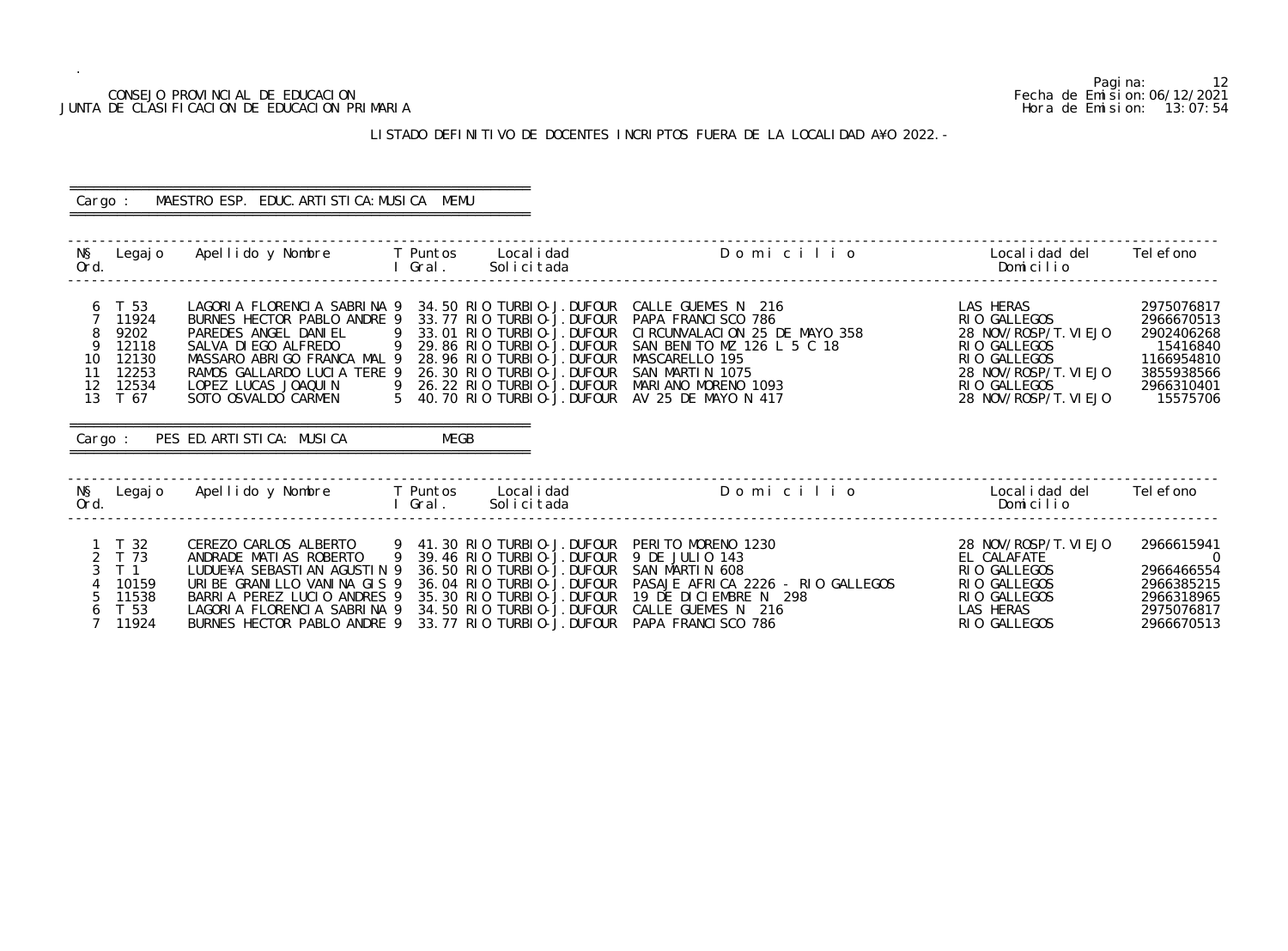# CONSEJO PROVINCIAL DE EDUCACION Fecha de Emision:06/12/2021 JUNTA DE CLASIFICACION DE EDUCACION PRIMARIA

# LISTADO DEFINITIVO DE DOCENTES INCRIPTOS FUERA DE LA LOCALIDAD A¥O 2022.-

 ========================================================== Cargo : PES ED. ARTISTICA: MUSICA ========================================================== ------------------------------------------------------------------------------------------------------------------------------------------------- N§ Legajo Apellido y Nombre T Puntos Localidad Ord.<br>Ord. Solicitada Ord. I Gral. Solicitada Domicilio ------------------------------------------------------------------------------------------------------------------------------------------------- 8 9202 PAREDES ANGEL DANIEL 9 33.01 RIO TURBIO-J.DUFOUR CIRCUNVALACION 25 DE MAYO 358 28 NOV/ROSP/T.VIEJO 2902406268 9 12118 SALVA DIEGO ALFREDO 9 29.86 RIO TURBIO-J.DUFOUR SAN BENITO MZ 126 L 5 C 18 RIO GALLEGOS 15416840 12110 MASSARO ABRIGO FRANCA MAL 9 28.96 RIO TURBIO-J. DUFOUR MASCARELLO 195<br>11 12253 RAMOS GALLARDO LUCIA TERE 9 26.30 RIO TURBIO-J. DUFOUR SAN MARTIN 107! 11 12253 RAMOS GALLARDO LUCIA TERE 9 26.30 RIO TURBIO-J.DUFOUR SAN MARTIN 1075<br>12 12534 LOPEZ LUCAS JOAQUIN 9 26.22 RIO TURBIO-J.DUFOUR MARIANO MORENO 9 26.22 RIO TURBIO-J.DUFOUR MARIANO MORENO 1093 ========================================================== Cargo : MAESTRO ESP. EDUC. ARTISTICA: DANZAS DANZ ========================================================== ------------------------------------------------------------------------------------------------------------------------------------------------- N§ Legajo Apellido y Nombre T Puntos Localidad Ord.<br>Ord. Solicitada I Gral. ------------------------------------------------------------------------------------------------------------------------------------------------- 1 10760 MATUS ROGER EMANUEL 6 33.90 RIO TURBIO-J.DUFOUR CASA N 87 - SAN JUAN BOSCO 28 NOV/ROSP/T.VIEJO 2966212753

Pagina: 13<br>Fecha de Emision: 06/12/2021

| O  | Local i dad del<br>Domicilio                                                                   | Tel efono                                                        |
|----|------------------------------------------------------------------------------------------------|------------------------------------------------------------------|
| 58 | 28 NOV/ROSP/T. VI EJO<br>RIO GALLEGOS<br>RIO GALLEGOS<br>28 NOV/ROSP/T. VI EJO<br>RIO GALLEGOS | 2902406268<br>15416840<br>1166954810<br>3855938566<br>2966310401 |
| O  | Local i dad del<br>Domicilio                                                                   | Tel efono                                                        |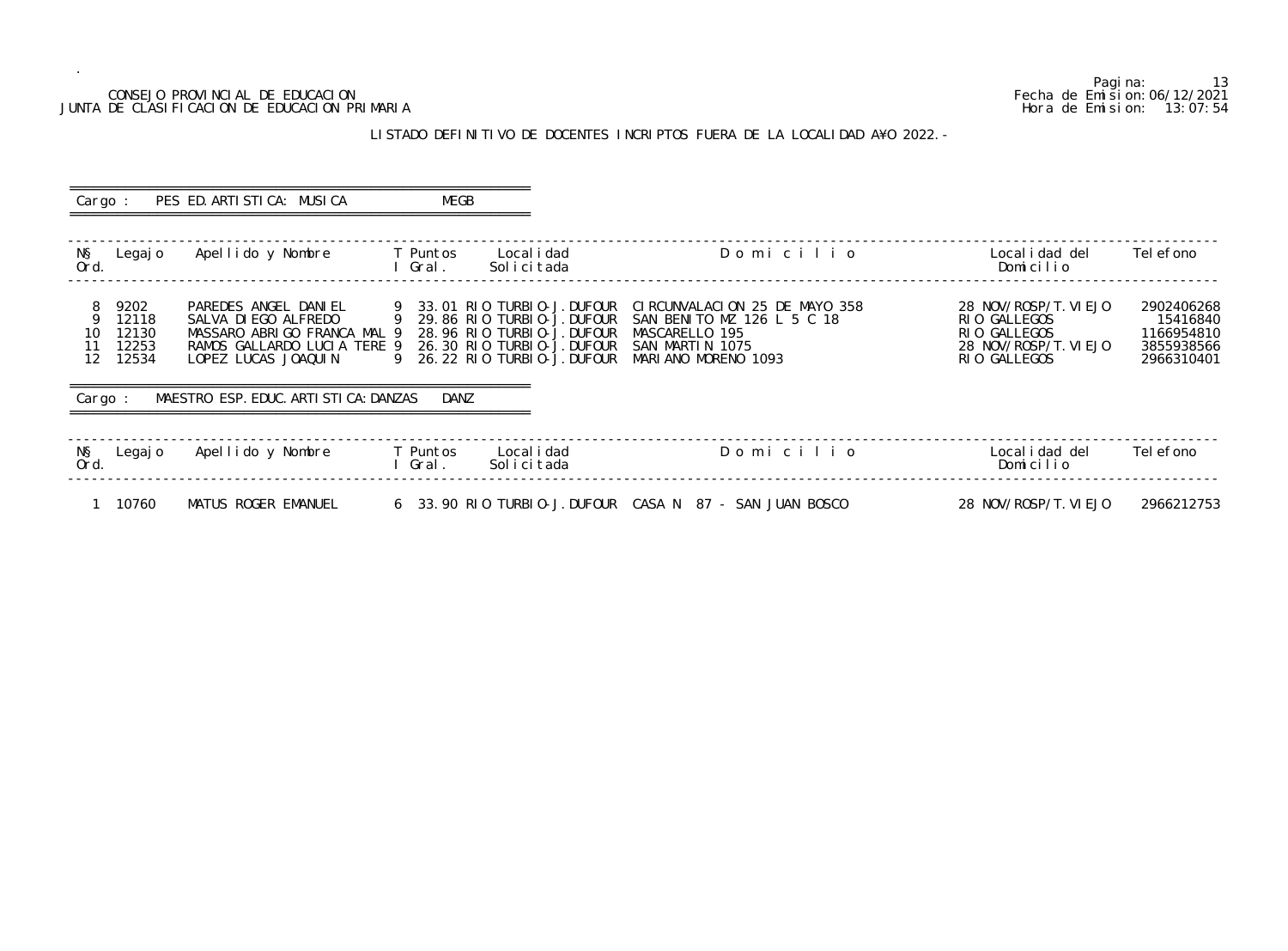# CONSEJO PROVINCIAL DE EDUCACION Fecha de Emision:06/12/2021 JUNTA DE CLASIFICACION DE EDUCACION PRIMARIA

Pagina: 14

| O | Localidad del Telefono<br>Domicilio                                                                                                                                                                                                                                                                                                                                                                                                                                                                                                       |                                                                                                                                                                                                                                                                                                                                           |
|---|-------------------------------------------------------------------------------------------------------------------------------------------------------------------------------------------------------------------------------------------------------------------------------------------------------------------------------------------------------------------------------------------------------------------------------------------------------------------------------------------------------------------------------------------|-------------------------------------------------------------------------------------------------------------------------------------------------------------------------------------------------------------------------------------------------------------------------------------------------------------------------------------------|
|   | RIO GALLEGOS<br>28 NOV/ROSP/T. VI EJO<br>28 NOV/ROSP/T. VI EJO<br>RIO GALLEGOS<br>EL CALAFATE<br>PUERTO SAN JULIAN<br>GALLEGOS<br>RI 0<br><b>GALLEGOS</b><br>RI 0<br>RI O<br>GALLEGOS<br>RIO GALLEGOS<br>28 NOV/ROSP/T. VI EJO<br>CALAFATE<br>EL<br>EL :<br>CAI AFATF<br>FI.<br>CALAFATE<br>28 NOV/ROSP/T. VI EJO<br>RIO GALLEGOS<br>28 NOV/ROSP/T. VI EJO<br>NOV/ROSP/T. VI EJO<br>28<br>RIO GALLEGOS<br>FI<br>CALAFATE<br>CALAFATE<br>RI 0<br><b>GALLEGOS</b><br>RI 0<br><b>GALLEGOS</b><br>GALLEGOS<br>RI 0<br>RI 0<br><b>GALLEGOS</b> | 15592132<br>2966306975<br>2966504241<br>15328583<br>2966627516<br>29624546071<br>2966474533<br>436089<br>2966505464<br>2966525447<br>2966449898<br>15385377<br>2966611275<br>2966272404<br>2966604331<br>2966403100<br>2966611305<br>2966694204<br>2966561073<br>3513153400<br>1145634744<br>15414122<br>422126<br>15510139<br>2966488652 |

# ========================================================== Cargo : MAESTRO ESP. DE EDUCACION FISICA MEEF

 ========================================================== ------------------------------------------------------------------------------------------------------------------------------------------------- N§ Legajo Apellido y Nombre T Puntos Localidad Domicili<br>Ord. I Gral. Solicitada Ord. I Grant Communication of the Domicilian Domicilian Domicilian Domicilian Domicilian Domicilian Domicilian ------------------------------------------------------------------------------------------------------------------------------------------------- 1 T 39 BURGOS CLAUDIO EMILIO 9 47.53 RIO TURBIO-J.DUFOUR CHILE 444<br>2 T 32 PONCE ELBA LORENA 9 46.22 RIO TURBIO-J.DUFOUR AV S.J BO! 2 T 32 PONCE ELBA LORENA 9 46.22 RIO TURBIO-J.DUFOUR AV S.J BOSCO 1384<br>3 T 50 PARADA NESTOR GUILLERMO 9 46.20 RIO TURBIO-J.DUFOUR B 10 VIVIENDAS C. 3 T 50 PARADA NESTOR GUILLERMO 9 46.20 RIO TURBIO-J.DUFOUR B 10 VIVIENDAS CASA 5<br>4 T 44 MILLER DANIEL ENRIQUE 9 45.99 RIO TURBIO-J.DUFOUR CASA 8385 B YPF 4 T 44 MILLER DANIEL ENRIQUE 9 45.99 RIO TURBIO-J.DUFOUR CASA 8385 B YPF<br>5 T 9 MENDEZ FERNANDO MARTIN 9 45.15 RIO TURBIO-J.DUFOUR FORSTMAN 211 5 T 9 MENDEZ FERNANDO MARTIN 9 45.15 RIO TURBIO-J.DUFOUR FORSTMAN 211<br>6 T 75 VASSALLO PABLO MANUEL 9 44.40 RIO TURBIO-J.DUFOUR ESTRADA N 18 6 T 75 VASSALLO PABLO MANUEL 9 44.40 RIO TURBIO-J.DUFOUR ESTRADA N 1860 PUERTO SAN JULIAN 29624546071 7 T 54/67 LUCERO FEDERICO MARTIN 9 43.76 RIO TURBIO-J.DUFOUR PASAJE MOLINA N 519 RIO GALLEGOS 2966474533 8 T 11 SOTO ALEJANDRA VANESA 9 43.15 RIO TURBIO-J.DUFOUR VELEZ SARSFIELD 625 RIO GALLEGOS 436089 9 T 33 CETTA CESAR NICOLAS 9 43.06 RIO TURBIO-J.DUFOUR 9 DE JULIO 85 7 "A" RIO GALLEGOS 2966505464 10 0356 CETTA CESAR NICOLAS 9 43.06 RIO TURBIO-J. DUFOUR 9 DE JULIO 85 7 "A"<br>10 0356 MENDOZA MARTINEZ MARIA ES 9 42.99 RIO TURBIO-J. DUFOUR PASAJE MOLINA N 519<br>11 8829 ACOSTA HUGO HERNAN 9 42.20 RIO TURBIO-J. DUFOUR SANTA 11 8829 ACOSTA HUGO HERNAN 9 42.20 RIO TURBIO-J.DUFOUR SANTA FE 258 28 NOV/ROSP/T.VIEJO 2966449898 12 T 80 SCILABRA MARTIN EMILIANO 9 42.15 RIO TURBIO-J.DUFOUR B 30 VIV CASA 10 EL CALAFATE EL CALAFATE 15385377 13 T 80 CAPONE HERNAN GUSTAVO 9 41.96 RIO TURBIO-J.DUFOUR CALLE 370 N 224<br>14 T 9 POLO MARGARITA SUSANA 9 41.80 RIO TURBIO-J.DUFOUR LOS ALERCES 1053 14 T 9 POLO MARGARITA SUSANA 9 41.80 RIO TURBIO-J.DUFOUR LOS ALERCES 105<br>15 5579 LILLO JUAN ALBERTO 9 40.96 RIO TURBIO-J.DUFOUR CORDOBA N 770 15 5579 LILLO JUAN ALBERTO 9 40.96 RIO TURBIO-J. DUFOUR<br>16 0676 ANTOLA SERGIO IVAN 9 40.71 RIO TURBIO-J. DUFOUR 16 - John 16 ANTOLA SERGIO IVAN 9 40.71 RIO TURBIO-J.DUFOUR MARIANO MORENO 395<br>151 - GUENTEN CLAUDIA BEATRIZ 9 40.27 RIO TURBIO-J.DUFOUR SAN MARTIN N 17 0705 GUENTEN CLAUDIA BEATRIZ 9 40.27 RIO TURBIO-J.DUFOUR SAN MARTIN N 1151<br>18 4509 GARCIA AMANDA NOEMI 9 40.02 RIO TURBIO-J.DUFOUR TTE DEL CASTILLO N 336 18 4509 GARCIA AMANDA NOEMI 9 40.02 RIO TURBIO-J.DUFOUR TTE DEL CASTILLO N<br>19 6510 PUENTES JORGE LEANDRO 9 39.35 RIO TURBIO-J.DUFOUR CACIQUE YATEL 2114 19 6510 PUENTES JORGE LEANDRO 9 39.35 RIO TURBIO-J.DUFOUR CACIQUE YATEL 2114<br>20 9979 HERRERA MARCOS JUAN 9 39.22 RIO TURBIO-J.DUFOUR AV.LIBERTADOR 3416<br>21 9827 CULLEN ALEJANDRO 9 38.96 RIO TURBIO-J.DUFOUR LOS CEIBOS 670 20 9979 HERRERA MARCOS JUAN 9 39.22 RIO TURBIO-J.DUFOUR AV.LIBERTADOR 3416 DPTO 5 EL CALAFATE 3513153400 21 9827 CULLEN ALEJANDRO 9 38.96 RIO TURBIO-J.DUFOUR LOS CEIBOS 670 EL CALAFATE 1145634744 22 T 81/83 AMOR GASTON EDUARDO 9 38.63 RIO TURBIO-J.DUFOUR TUCUMAN 463 RIO GALLEGOS 15414122 23 0255 PAIVA JUAN IGNACIO 9 38.49 RIO TURBIO-J.DUFOUR JUAN DE GARAY 1681 RIO GALLEGOS 422126 24 T 61 YAPURA LAURA CRISTINA 9 37.74 RIO TURBIO-J.DUFOUR PJE CANDIDO DE LEOZ 441 RIO GALLEGOS 15510139 25 5243 MOTA CESAR ALBERTO 9 37.71 RIO TURBIO-J.DUFOUR PJE LAGO QUIROGA 14 RIO GALLEGOS 2966488652

#### LISTADO DEFINITIVO DE DOCENTES INCRIPTOS FUERA DE LA LOCALIDAD A¥O 2022.-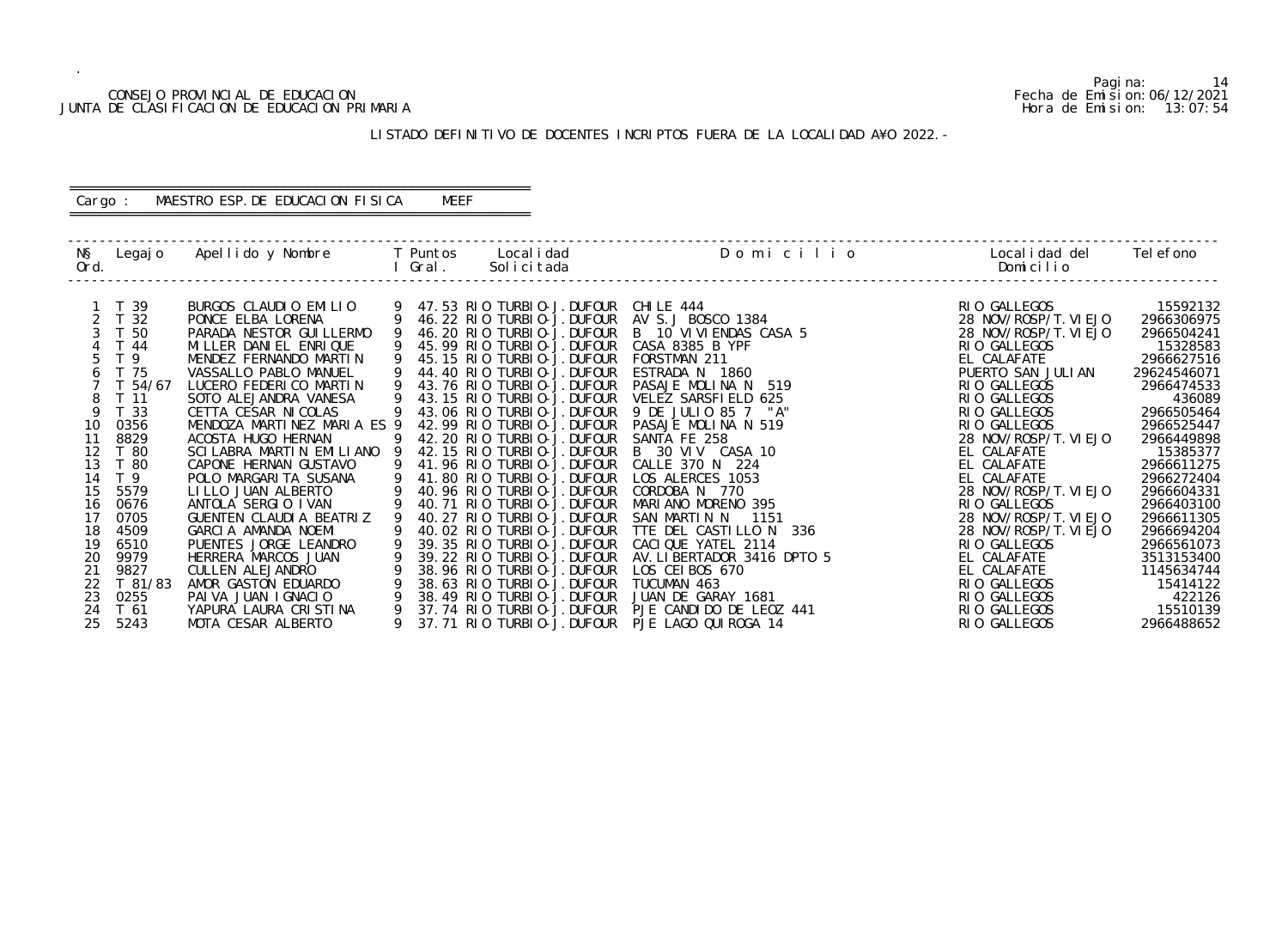## CONSEJO PROVINCIAL DE EDUCACION Fecha de Emision:06/12/2021 JUNTA DE CLASIFICACION DE EDUCACION PRIMARIA Hora de Emision: 13:07:55

# LISTADO DEFINITIVO DE DOCENTES INCRIPTOS FUERA DE LA LOCALIDAD A¥O 2022.-

#### ========================================================== Cargo : MAESTRO ESP.DE EDUCACION FISICA MEEF ==========================================================

| NŞ<br>Ord. | Legaj o         | Apellido y Nombre                          |   | Local i dad<br>T Puntos<br>Solicitada<br>Gral.           | Domicilio                                           | Local i dad del<br>Domicilio | Tel efono            |
|------------|-----------------|--------------------------------------------|---|----------------------------------------------------------|-----------------------------------------------------|------------------------------|----------------------|
| 26         | 8350            | IMOBERDORFF CARLA LEONOR                   |   | 36.85 RIO TURBIO-J. DUFOUR                               | FAGNANO 1697                                        | EL CALAFATE                  | 15339585             |
| 27         | T 67            | GONZALEZ WALTER OSCAR                      | 9 | 36.77 RIO TURBIO-J. DUFOUR                               | B SAN JUAN BOSCO, FORMOSA N<br>38                   | 28 NOV/ROSP/T. VI EJO        | 2902482215           |
| 28         | 6947            | RUIZ PAOLA EDITH                           |   | 36.68 RIO TURBIO-J. DUFOUR                               | 9 DE JULIO 1508                                     | 28 NOV/ROSP/T. VI EJO        | 2966315077           |
| 29         | 6945            | LLANES JUANA RAFAELA                       |   | 36.58 RIO TURBIO-J. DUFOUR                               | SANTA FE 242                                        | 28 NOV/ROSP/T. VI EJO        | 2966388447           |
| 30         | 11741           | SEGOVIA SILVIA FABIANA                     |   | 36.23 RIO TURBIO-J. DUFOUR                               | HI POLITO YRI GOYEN 862                             | 28 NOV/ROSP/T. VI EJO        | 2906410695           |
| 31         | 9268            | GUI X FRANCI SCO JAVI ER                   |   | 36.18 RIO TURBIO-J. DUFOUR                               | CAMPA A DEL DESIERTO 274                            | RIO GALLEGOS                 | 15339071             |
| 32         | 5582            | CARRIZO NOELIA ALEJANDRA                   |   | 35.95 RIO TURBIO-J. DUFOUR                               | FITZ ROY 285                                        | RIO GALLEGOS                 | 2966389454           |
| 33         | 5581            | GIMENEZ GABRIEL JESUS                      |   | 35.80 RIO TURBIO-J. DUFOUR                               | B JORGE NEWBERY MZNA. 19 CASA 14                    | RIO GALLEGOS                 | 2966499394           |
| 34         | 9110            | CAMPOPI ANO JULI ANA                       |   | 35.76 RIO TURBIO-J. DUFOUR                               | AV DEL LIBERTADOR 1177                              | EL CALAFATE                  | 15406031             |
| 35         | $T$ 71/33       | CACHI VERONICA NATALI                      |   | 35.33 RIO TURBIO-J. DUFOUR                               | G NASIF 485                                         | RIO GALLEGOS                 | 15653348             |
| 36         | 8362            | PASTRANA JUANA LEONOR                      |   | 35.23 RIO TURBIO-J. DUFOUR                               | SAN MARTIN 1148                                     | 28 NOV/ROSP/T. VI EJO        | 2966619674           |
| 37         | T <sub>32</sub> | MININI CASTILLO ARECO                      |   | 34.76 RIO TURBIO-J. DUFOUR                               | LIBERTAD N 379                                      | 28 NOV/ROSP/T. VI EJO        | 2966305642           |
| 38         | 10280           | FERREYRA DANIELA SOLEDAD                   |   | 34.46 RIO TURBIO-J. DUFOUR                               | CEPERNIC 2092                                       | PUERTO SAN JULIAN            | 2966226033           |
| 39         | 9604            | COLQUE ARMANDO ABRAHAM                     |   | 34.04 RIO TURBIO-J.DUFOUR                                | COCHABAMBA 686                                      | RIO GALLEGOS                 | 2966595472           |
| 40         | 8467<br>9211    | CALVENTE MARIA SOL<br>DENIS VALERIA ANALIA |   | 33.35 RIO TURBIO-J. DUFOUR<br>33.12 RIO TURBIO-J. DUFOUR | LAS ABELULAS 3188<br>B JORGE NEWBERY MZA 25 CASA 03 | EL CALAFATE<br>RIO GALLEGOS  | 3412147696<br>426818 |
| 41<br>42   | 11314           | COLLANTES EMILIO GASTON                    |   | 32.71 RIO TURBIO-J. DUFOUR                               | ALVEAR 1752                                         | RIO GALLEGOS                 | 3517043868           |
| 43         | 10636           | MACLEN CARLA CAMILA                        |   | 32.19 RIO TURBIO-J. DUFOUR                               | COMODORO PY 165                                     | 28 NOV/ROSP/T. VI EJO        | 2966726462           |
| 44         | 11442           | TORRES JOSE MARIA                          |   | 31.52 RIO TURBIO-J. DUFOUR                               | 1127<br>ANTONIO BORQUEZ N                           | RIO GALLEGOS                 | 2966591886           |
| 45         | 9667            | PUCCI TELLI EMANUEL RAUL                   |   | 30.56 RIO TURBIO-J. DUFOUR                               | CASIMIRO ALVAREZ 1267                               | RIO GALLEGOS                 | 2966215662           |
| 46         | 9132            | TABOADA NURIA CRISTINA                     |   | 30.36 RIO TURBIO-J. DUFOUR                               | AV. DEL COIRON 234                                  | EL CHALTEN                   | 1132063427           |
| 47         | 11186           | CASTIGLIONI SOFIA                          |   | 29.76 RIO TURBIO-J. DUFOUR                               | I TALIA N<br>395                                    | RIO GALLEGOS                 | 1130880305           |
| 48         | 11839           | GRANETTO ROCIO ANABEL                      |   | 29.70 RIO TURBIO-J. DUFOUR                               | SANTA FE N<br>131                                   | 28 NOV/ROSP/T. VI EJO        | 2966449055           |
| 49         | 10755           | CARRANZA CRISTIAN ADRIAN                   |   | 29.26 RIO TURBIO-J. DUFOUR                               | CEPERNIC 1086 P 1 D 7                               | RIO GALLEGOS                 | 2966324758           |
| 50         | 10999           | MAMANI ARMANDO ISMAEL                      |   | 29.06 RIO TURBIO-J. DUFOUR                               | B SAN BENITO MZA 56                                 | RIO GALLEGOS                 | 2966592021           |

Pagina: 15<br>Fecha de Emision: 06/12/2021<br>Hora de Emision: 13: 07: 55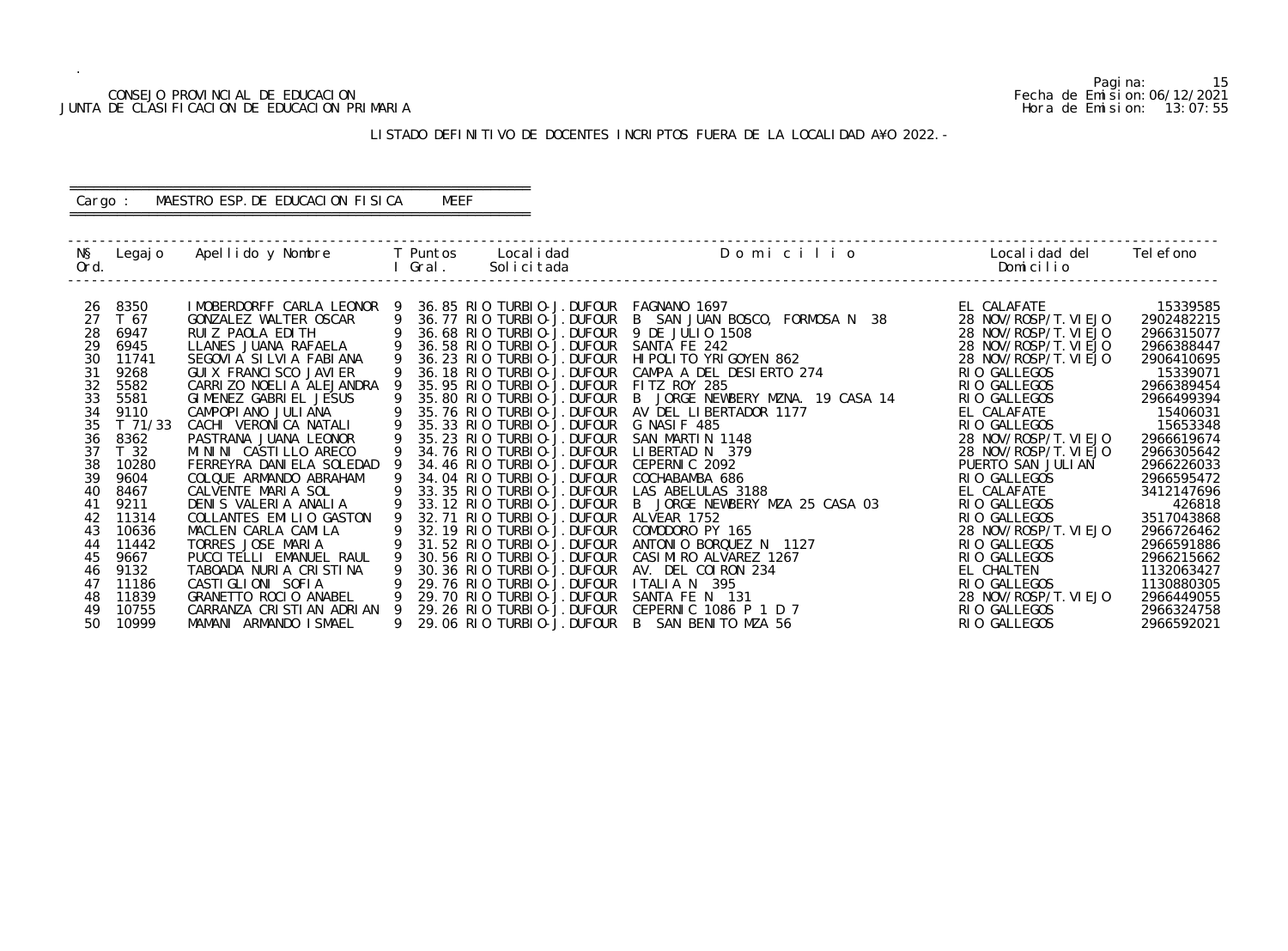# CONSEJO PROVINCIAL DE EDUCACION Fecha de Emision:06/12/2021<br>DE CLASIFICACION DE EDUCACION PRIMARIA FECHA DE SISTEMA DE CLASIFICACION DE EDUCACION PRIMARIA JUNTA DE CLASIFICACION DE EDUCACION PRIMARIA

.

Pagina: 16

| O   | Localidad del<br>Domicilio                                                                                                                                                                                                                                                                                                                                                                                                                                                                                   | Tel efono                                                                                                                                                                                                                                                                                         |
|-----|--------------------------------------------------------------------------------------------------------------------------------------------------------------------------------------------------------------------------------------------------------------------------------------------------------------------------------------------------------------------------------------------------------------------------------------------------------------------------------------------------------------|---------------------------------------------------------------------------------------------------------------------------------------------------------------------------------------------------------------------------------------------------------------------------------------------------|
| E 5 | PUERTO DESEADO<br>CALAFATE<br>EL.<br>NOV/ROSP/T. VI EJO<br>28<br>NOV/ROSP/T. VI EJO<br>28.<br>RIO GALLEGOS<br>28 NOV/ROSP/T. VI EJO<br>RIO GALLEGOS<br>28 NOV/ROSP/T. VI EJO<br><b>GALLEGOS</b><br>RI 0<br><b>GALLEGOS</b><br>RI 0<br><b>GALLEGOS</b><br>RI O<br><b>GALLEGOS</b><br>RI 0<br>RI 0<br><b>GALLEGOS</b><br>RI 0<br>GALLEGOS<br>GALLEGOS<br>RI 0<br>RI 0<br><b>GALLEGOS</b><br>GALLEGOS<br>RI<br><u>ΙΟ</u><br><b>GALLEGOS</b><br>RI 0<br>NOV/ROSP/T. VI EJO<br>28.<br>CALAFATE<br>FL.<br>CALAFATE | 2974187522<br>2966610986<br>2966520556<br>2966471999<br>2966546817<br>2966667629<br>2966426851<br>3517042564<br>3886530558<br>1123115790<br>266531907<br>2966318871<br>3521411454<br>3549549528<br>3854816104<br>2966591365<br>2966224794<br>3704826166<br>3512877097<br>2664013544<br>3875047821 |

#### LISTADO DEFINITIVO DE DOCENTES INCRIPTOS FUERA DE LA LOCALIDAD A¥O 2022.-

 ------------------------------------------------------------------------------------------------------------------------------------------------- N§ Legajo Apellido y Nombre T Puntos Localidad D o m i c i l i o Localidad del Telefono Ord. I Grant Communication of the Domicilian Domicilian Domicilian Domicilian Domicilian Domicilian Domicilian ------------------------------------------------------------------------------------------------------------------------------------------------- 51 12132 GONZALEZ LOURDES AILEN 9 28.91 RIO TURBIO-J.DUFOUR KOLTUN Y FACON GRANDE<br>52 10221 VALENCIA IRENE ELIZABETH 9 28.81 RIO TURBIO-J.DUFOUR LOS PIONEROS 220 52 10221 VALENCIA IRENE ELIZABETH 9 28.81 RIO TURBIO-J.DUFOUR LOS PIONEROS 220 EL CALAFATE 2966610986 53 12080 VALLEJO HALIR ISAAC AUGUS 9 28.23 RIO TURBIO-J.DUFOUR SAN MARTIN 1004 28 NOV/ROSP/T.VIEJO 2966520556 54 12247 LILLO SANTIC SHEILA SALOM 9 28.18 RIO TURBIO-J.DUFOUR RÖO NEGRO N§ 310<br>55 12776 POETA MARIANO GUILLERMO 9 28.18 RIO TURBIO-J.DUFOUR ALLEN GARDINER 3 55 12776 POETA MARIANO GUILLERMO 9 28.18 RIO TURBIO-J.DUFOUR ALLEN GARDINER 361<br>56 12461 PALACIOS DARIAN EMILIANO 9 28.07 RIO TURBIO-J.DUFOUR B§SAN JUAN BOSCO CASA 34 56 12461 PALACIOS DARIAN EMILIANO 9 28.07 RIO TURBIO-J.DUFOUR B§ SAN JUAN BOS<br>57 11755 ARTIEDA EZEQUIEL ALEJANDR 9 28.04 RIO TURBIO-J.DUFOUR 25 DE MAYO 182 57 11755 ARTIEDA EZEQUIEL ALEJANDR 9 28.04 RIO TURBIO-J.DUFOUR 25 DE MAYO 182<br>58 12286 PINTO TAMARA BELEN 9 27.98 RIO TURBIO-J.DUFOUR PJE. LEOPOLDO V. N§ 1458 58 12286 PINTO TAMARA BELEN 9 27.98 RIO TURBIO-J.DUFOUR PJE. LEOPOLDO V. N§ 1458 28 NOV/ROSP/T.VIEJO 3517042564 59 11423 MAZZOCATO LUIS FEDERICO 9 27.86 RIO TURBIO-J.DUFOUR HERALDO DEL SUR N 332 RIO GALLEGOS 3886530558 S 60 12774 GOMEZ NICOLAS FRANCISCO 9 27.57 RIO TURBIO-J.DUFOUR RIVADAVIA 668 RIO GALLEGOS RIO GALLEGOS 1123115790 61 12620 PISSANI JOSE LORENZO 9 26.71 RIO TURBIO-J.DUFOUR CORRIENTES 650 RIO GALLEGOS 266531907 62 10042 MATURANO PLAZA IRIS GIMEN 9 26.22 RIO TURBIO-J.DUFOUR B NEWBERY CASA 8<br>63 11283 SANTILLAN TAMARA ALEXSAND 9 26.19 RIO TURBIO-J.DUFOUR SAN BENITO MZ 318 L 15 CALLI SANTILLAN TAMARA ALEXSAND 9 26.19 RIO TURBIO-J. DUFOUR SAN BENITO I<br>MARTINEZ LUCAS OSCAR 9 24.53 RIO TURBIO-J. DUFOUR ZAPIOLA 882 64 11091 MARTINEZ LUCAS OSCAR 9 24.53 RIO TURBIO-J.DUFOUR ZAPIOLA 882<br>65 10550 FAJARDO NATALIA VERONICA 9 24.32 RIO TURBIO-J.DUFOUR 25 DE MAYOO 355 DPTO F 65 11071 MANTINEZ EUCAS OSCAN<br>65 10550 FAJARDO NATALIA VERONICA 9 24.32 RIO TURBIO-J. DUFOUR<br>66 10648 OLMEDO LUIS RAMON 9 23.89 RIO TURBIO-J. DUFOUR 66 10648 OLMEDO LUIS RAMON 9 23.89 RIO TURBIO-J.DUFOUR TISCORNIA 1527 RIO GALLEGOS 2966591365 67 11362 GUERRA MARTIN MIGUEL 9 22.49 RIO TURBIO-J.DUFOUR ALVEAR 1298 RIO GALLEGOS RIO GALLEGOS 2966224794 68 12309 SANABRIA ALEJANDRO NICOLA 9 20.09 RIO TURBIO-J.DUFOUR GREGORIO RODRIGUEZ 891<br>69 12811 SANTOS FRANCO ALAN 9 18.51 RIO TURBIO-J.DUFOUR SAN JUAN BOSCO S/N SANTOS FRANCO ALAN 9 18.51 RIO TURBIO-J. DUFOUR SAN JUAN BOSCO S/N 70 11348 CECCOTTI BORSOTTO WALTER 9 19.81 RIO TURBIO-J.DUFOUR MICKEY 404<br>71 12102 MAMANI FABIO GABRIEL 9 18.19 RIO TURBIO-J.DUFOUR LAGO ARGEN MAMANI FABIO GABRIEL 9 18.19 RIO TURBIO-J. DUFOUR LAGO ARGENTINO 1972

#### ========================================================== Cargo : MAESTRO ESP. DE EDUCACION FISICA MEEF ==========================================================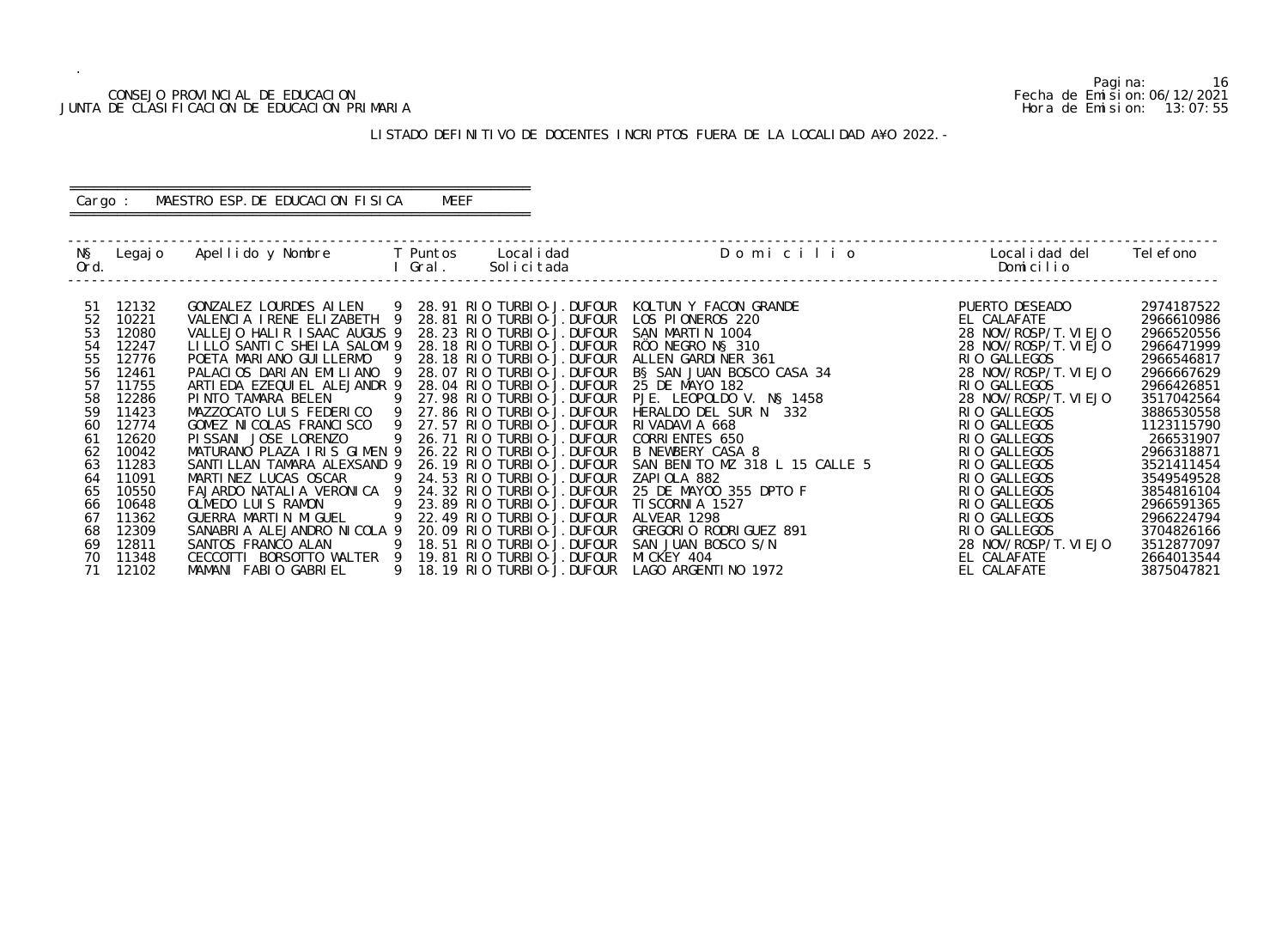## CONSEJO PROVINCIAL DE EDUCACION Fecha de Emision:06/12/2021 JUNTA DE CLASIFICACION DE EDUCACION PRIMARIA Hora de Emision: 13:07:56

# LISTADO DEFINITIVO DE DOCENTES INCRIPTOS FUERA DE LA LOCALIDAD A¥O 2022.-

| Cargo :                                    |                                                                            | MAESTRO ESPECIAL DE INGLES                                                                                                                                                                                            | MI NG             |                                                                                                                          |                                                                                                                         |                                                                                                                                                       |                                                                                                    |
|--------------------------------------------|----------------------------------------------------------------------------|-----------------------------------------------------------------------------------------------------------------------------------------------------------------------------------------------------------------------|-------------------|--------------------------------------------------------------------------------------------------------------------------|-------------------------------------------------------------------------------------------------------------------------|-------------------------------------------------------------------------------------------------------------------------------------------------------|----------------------------------------------------------------------------------------------------|
| NŞ<br>Ord.                                 | Legaj o                                                                    | Apellido y Nombre T Puntos Localidad                                                                                                                                                                                  | l Gral.           | Solicitada                                                                                                               | Domicilio                                                                                                               | Local i dad del<br>Domicilio                                                                                                                          | Tel efono                                                                                          |
| $\overline{2}$<br>6<br>$\overline{7}$<br>8 | 0733<br>T 32<br>732<br>8581<br>12282<br>11261<br>12882<br>11376<br>Cargo : | NOBLEGA JULIETA CAROLINA 9 38.85 RIO TURBIO-J. DUFOUR<br>TRUCCO LUCAS DI EGO<br>MU OZ MI GUEL PASCUAL 9 38.39 RIO TURBIO-J. DUFOUR<br>VILLAVICENCIO NOELIA ROSA 9<br>ROMPOTIS MELISA<br>PES LENGUA EXTRANJERA: INGLES | - 9<br><b>EGB</b> | 9 38.66 RIO TURBIO-J. DUFOUR<br>32.32 RIO TURBIO-J. DUFOUR<br>30.57 RIO TURBIO-J. DUFOUR                                 | AVELLANEDA N 510<br>LIBETAD <sub>3</sub><br>AVELLANEDA N 510<br>CALLE 606 A 945<br>M. ALVAREZ N§ 214 DPTO. 2            | RIO GALLEGOS<br>28 NOV/ROSP/T. VI EJO<br>RIO GALLEGOS<br>EL CALAFATE<br>RIO GALLEGOS<br>28 NOV/ROSP/T. VI EJO<br>EL CALAFATE<br>28 NOV/ROSP/T. VI EJO | 436980<br>15597195<br>436980<br>2901335433<br>2966222359<br>2966386756<br>2932405397<br>2966685212 |
| NŞ<br>Ord.                                 |                                                                            | Legajo Apellido y Nombre     T Puntos                                                                                                                                                                                 | l Gral.           | Local i dad<br>Solicitada                                                                                                | Domicilio                                                                                                               | Local i dad del<br>Domicilio                                                                                                                          | Tel efono                                                                                          |
| 6                                          | T 32<br>8581<br>12282<br>11261<br>12882<br>11376                           | TRUCCO LUCAS DI EGO<br>VILLAVICENCIO NOELIA ROSA 9<br>ROMPOTIS MELISA<br>LUNA JIMENA ANAHI<br>TORO ROMINA VANESA                                                                                                      |                   | 9 38.66 RIO TURBIO-J.DUFOUR<br>32.32 RIO TURBIO-J.DUFOUR<br>9 30.57 RIO TURBIO-J. DUFOUR<br>6 31.06 RIO TURBIO-J. DUFOUR | LIBETAD <sub>3</sub><br>CALLE 606 A 945<br>M. ALVAREZ N§ 214 DPTO. 2<br>CAMPA¥A DEL DESIERTO 2031<br>GDOR GREGORES N 26 | 28 NOV/ROSP/T. VI EJO<br>EL CALAFATE<br>RIO GALLEGOS<br>28 NOV/ROSP/T. VI EJO<br>EL CALAFATE<br>28 NOV/ROSP/T. VI EJO                                 | 15597195<br>2901335433<br>2966222359<br>2966386756<br>2932405397<br>2966685212                     |

Pagina: 17<br>Fecha de Emision: 06/12/2021<br>Hora de Emision: 13:07:56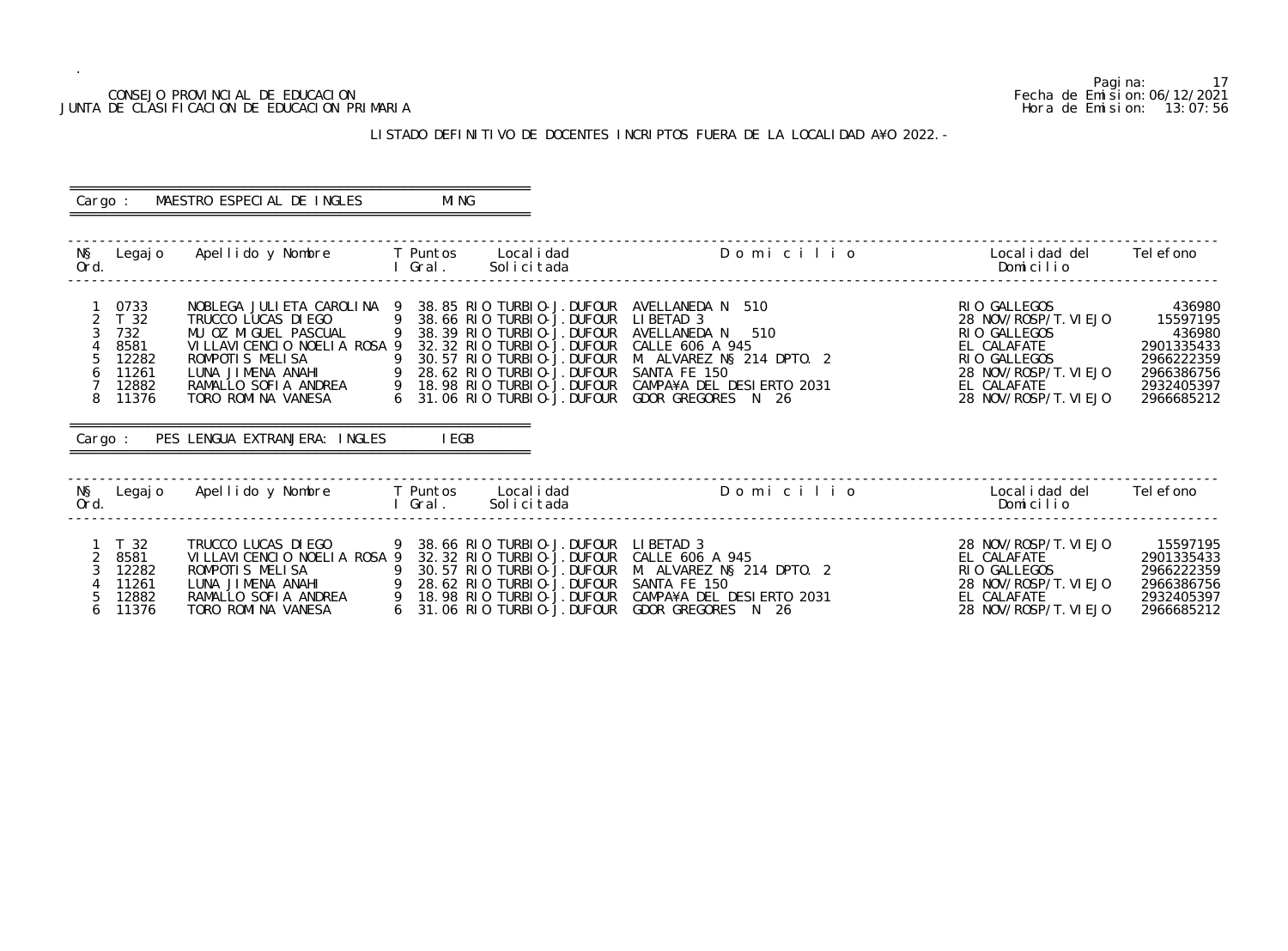# CONSEJO PROVINCIAL DE EDUCACION JUNTA DE CLASIFICACION DE EDUCACION PRIMARIA

.

# LISTADO DEFINITIVO DE DOCENTES INCRIPTOS FUERA DE LA LOCALIDA

| CONSEJO PROVINCIAL DE EDUCACION<br>JUNTA DE CLASIFICACION DE EDUCACION PRIMARIA |                                                                                                                                                                                                                           |                                    |                                                                                                                                                                                                                                                                                               |                                                                                                                                      |                                                                                                                                                                          | Pagi na:<br>18<br>Fecha de Emi si on: 06/12/2021<br>Hora de Emision: 13:07:56                              |
|---------------------------------------------------------------------------------|---------------------------------------------------------------------------------------------------------------------------------------------------------------------------------------------------------------------------|------------------------------------|-----------------------------------------------------------------------------------------------------------------------------------------------------------------------------------------------------------------------------------------------------------------------------------------------|--------------------------------------------------------------------------------------------------------------------------------------|--------------------------------------------------------------------------------------------------------------------------------------------------------------------------|------------------------------------------------------------------------------------------------------------|
|                                                                                 |                                                                                                                                                                                                                           |                                    |                                                                                                                                                                                                                                                                                               | LISTADO DEFINITIVO DE DOCENTES INCRIPTOS FUERA DE LA LOCALIDAD A¥O 2022. -                                                           |                                                                                                                                                                          |                                                                                                            |
| Cargo :                                                                         | PES ED. ARTISTICA: DANZAS                                                                                                                                                                                                 | <b>DFEG</b>                        |                                                                                                                                                                                                                                                                                               |                                                                                                                                      |                                                                                                                                                                          |                                                                                                            |
| NŞ<br>Legaj o<br>Ord.                                                           | Apellido y Nombre                                                                                                                                                                                                         | I Gral.                            | T Puntos Localidad<br>Solicitada                                                                                                                                                                                                                                                              | Domicilio                                                                                                                            | Local i dad del<br>Domicilio                                                                                                                                             | Tel efono                                                                                                  |
| 10760                                                                           | MATUS ROGER EMANUEL                                                                                                                                                                                                       |                                    |                                                                                                                                                                                                                                                                                               |                                                                                                                                      | 28 NOV/ROSP/T. VI EJO                                                                                                                                                    | 2966212753                                                                                                 |
| Cargo :                                                                         | ASIST. MEDIOS A/C GAB. DE INFORMATICA MINF                                                                                                                                                                                |                                    |                                                                                                                                                                                                                                                                                               |                                                                                                                                      |                                                                                                                                                                          |                                                                                                            |
| Ord.                                                                            | N§ Legajo Apellido y Nombre                                                                                                                                                                                               | <b>Example T</b> Puntos<br>I Gral. | Local i dad<br>Solicitada                                                                                                                                                                                                                                                                     | Domicilio                                                                                                                            | Local i dad del<br>Domicilio                                                                                                                                             | Tel efono                                                                                                  |
| 9827<br>7131<br>10053<br>11134<br>11780<br>12569<br>T 67<br>10336<br>8          | <b>CULLEN ALEJANDRO</b><br>MU¥OZ MAMANI MIRIAM ISABE 9<br>SAUCEDO SANCHEZ RENAN MAT 6<br>DECIMA MARIA IVANA<br>RIOS MARIELA VERONICA<br>TELLO LUJAN DANIELA ALCIR 6<br>HUERTA ORTEGA JUAN RAMON 5<br>GONZALEZ DELINA NOEM |                                    | 9 42.03 RIO TURBIO-J. DUFOUR LOS CEIBOS 670<br>37.69 RIO TURBIO-J.DUFOUR<br>43.59 RIO TURBIO-J. DUFOUR<br>6 31.06 RIO TURBIO-J. DUFOUR<br>6 21.93 RIO TURBIO-J. DUFOUR 9 DE JULIO 409<br>10.25 RIO TURBIO-J. DUFOUR 9 DE JULIO 1033<br>41.90 RIO TURBIO-J.DUFOUR<br>43.40 RIO TURBIO-J.DUFOUR | CERRO DOS HERMANAS N 575 PB A<br>JACOBI P GILLERMO 2361<br>Bø J. NWEBERY MZ 34 C 2<br>CORDOBA 1552<br>AV. ANT RTIDA ARGENTINA N 1075 | EL CALAFATE<br>RIO GALLEGOS<br>28 NOV/ROSP/T. VI EJO<br>RIO GALLEGOS<br>28 NOV/ROSP/T. VI EJO<br>28 NOV/ROSP/T. VI EJO<br>28 NOV/ROSP/T. VI EJO<br>28 NOV/ROSP/T. VI EJO | 1145634744<br>2966416790<br>2902406016<br>2966276871<br>3865548141<br>3826504259<br>15502017<br>2966476698 |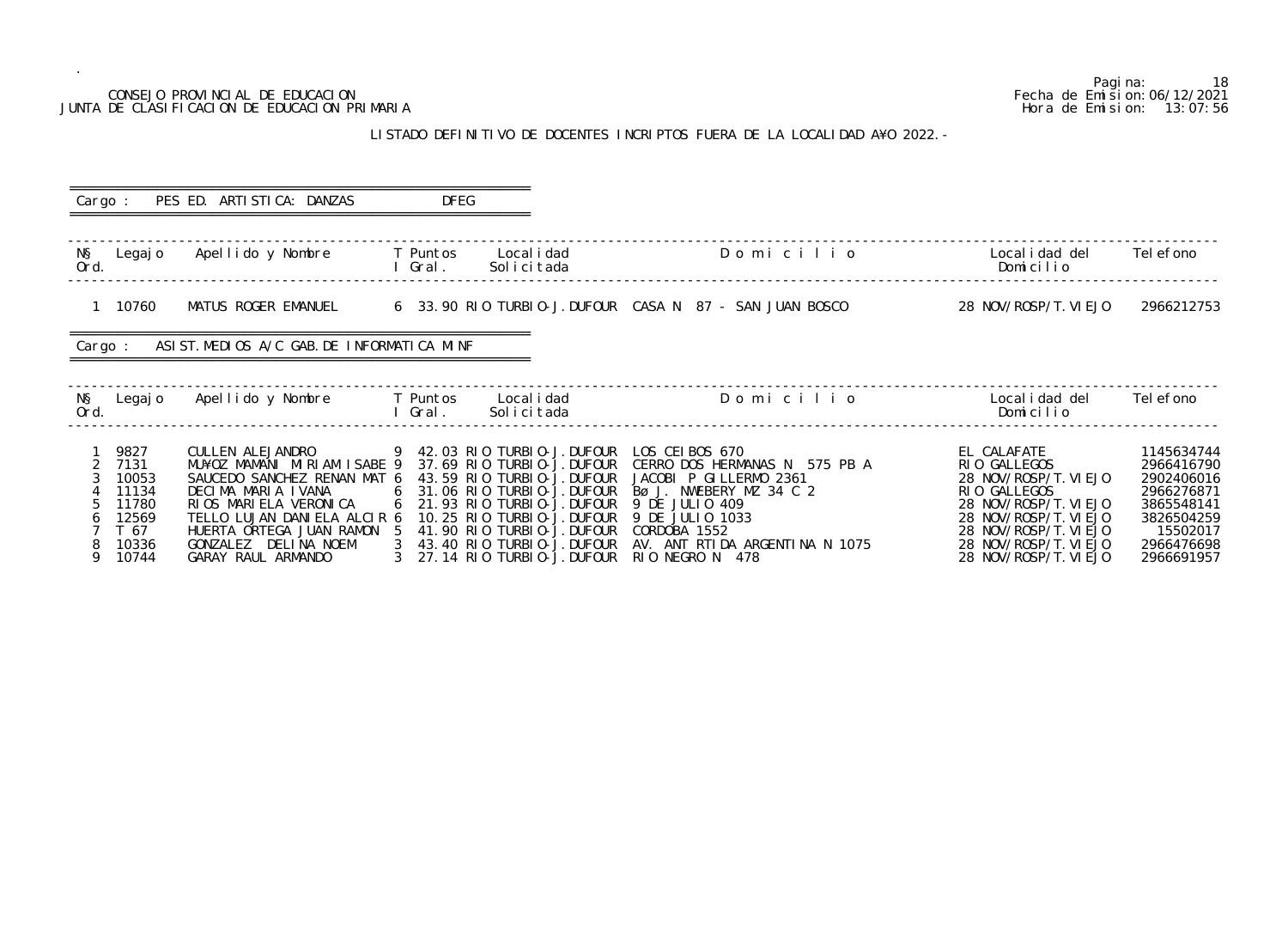## CONSEJO PROVINCIAL DE EDUCACION Fecha de Emision:06/12/2021 JUNTA DE CLASIFICACION DE EDUCACION PRIMARIA Hora de Emision: 13:07:57

# LISTADO DEFINITIVO DE DOCENTES INCRIPTOS FUERA DE LA LOCALIDAD A¥O 2022.-

| Cargo :                                          |                                                                                                         | PES EDUCACION TECNOLOGICA                                                                                                                                                                                                                                                                                                                                                                                                                           | ETEG                                                                     |                                                          |                                                                                                                                                                                                                                          |                                                                                                                                                                                                           |                                                                                                                                             |
|--------------------------------------------------|---------------------------------------------------------------------------------------------------------|-----------------------------------------------------------------------------------------------------------------------------------------------------------------------------------------------------------------------------------------------------------------------------------------------------------------------------------------------------------------------------------------------------------------------------------------------------|--------------------------------------------------------------------------|----------------------------------------------------------|------------------------------------------------------------------------------------------------------------------------------------------------------------------------------------------------------------------------------------------|-----------------------------------------------------------------------------------------------------------------------------------------------------------------------------------------------------------|---------------------------------------------------------------------------------------------------------------------------------------------|
| NŞ<br>Ord.                                       |                                                                                                         | <b>Example 20</b> Service Contract Contract Contract Contract Contract Contract Contract Contract Contract Contract Contract Contract Contract Contract Contract Contract Contract Contract Contract Contract Contract Contract Con                                                                                                                                                                                                                 |                                                                          | Solicitada                                               | Legajo Apellido y Nombre T Puntos Localidad     Domicilio                                                                                                                                                                                | Localidad del<br>Domicilio                                                                                                                                                                                | Tel efono                                                                                                                                   |
| $\overline{2}$<br>6<br>8<br>9<br>10 <sup>°</sup> | 7188<br>T 32/50<br>$T_{67/32}$<br>10461<br>10709<br>11030<br>8228<br>11289<br>11197<br>12353<br>Cargo : | MOYANO CRISTINA DEL VALLE 9 37.84 RIO TURBIO-J. DUFOUR<br>BARRIONUEVO SILVANA BEATR 9<br>BERMUDES DARDO RUBEN<br>AMARILLA ROXANA ELIZABET 9 27.47 RIO TURBIO-J. DUFOUR<br>GODOY EDGARDO ROBERTO<br>GALVEZ LAZARO JOAQUIN 9 25.82 RIO TURBIO-J. DUFOUR<br>ROMERO ENZO NAHUEL 9 19.62 RIO TURBIO-J. DUFOUR<br>TORREZ MARIEL MAIDEM 9 17.82 RIO TURBIO-J. DUFOUR<br>TORREZ MARIEL MAIDEM 9 17.82 RIO TURBIO-J. DUFO<br>PES FORMACION ETICA Y CIUDADANA | 9<br>FEGB                                                                | 34.45 RIO TURBIO-J. DUFOUR<br>31.28 RIO TURBIO-J. DUFOUR | CORDOBA 1450<br>B SAN MARTIN - CALLE USHUAIA N 1959<br>B SAN MARTIN - MZA N 127<br>COSTA RICA N<br>1991<br>9 DE JULIO N 409<br>JUAN JOSE PASO 1416<br>CALLE 17 MZA 252<br><b>CORRI ENTES 845</b><br>VELEZ SARFIELD N 434<br>CORDOBA 1602 | 28 NOV/ROSP/T. VI EJO<br>28 NOV/ROSP/T. VI EJO<br>28 NOV/ROSP/T. VI EJO<br>RIO GALLEGOS<br>28 NOV/ROSP/T. VI EJO<br>RIO GALLEGOS<br>RIO GALLEGOS<br>RIO GALLEGOS<br>RIO GALLEGOS<br>28 NOV/ROSP/T. VI EJO | 3704080293<br>2966342928<br>$\overline{0}$<br>155129988<br>2902452645<br>2966211993<br>2966380064<br>2966567764<br>3832408033<br>3705083156 |
| Ord.                                             |                                                                                                         | N§ Legajo Apellido y Nombre T Puntos Localidad                                                                                                                                                                                                                                                                                                                                                                                                      | I Gral.                                                                  | Solicitada                                               | Domicilio                                                                                                                                                                                                                                | Local i dad del<br>Domicilio                                                                                                                                                                              | Tel efono                                                                                                                                   |
| $\overline{2}$<br>3<br>5                         | 10493<br>T 46<br>10494<br>11977<br>11669                                                                | MENDOZA DARIO GABRIEL<br>MAMANI SONIA ELIZABETH<br>ABAN ESTELA CLARA<br>GOITEA VANESA DEL CARMEN 9 26.89 RIO TURBIO-J. DUFOUR ALVEAR N 2448<br>RUIZ ESTELA DEL VALLE                                                                                                                                                                                                                                                                                | 9 34.69 RIO TURBIO-J.DUFOUR ELCANO N 346<br>9 22.42 RIO TURBIO-J. DUFOUR |                                                          | 9 35.95 RIO TURBIO-J.DUFOUR B J NEWBERY MANZANA 25 C N 6<br>9 32.02 RIO TURBIO-J.DUFOUR AV. PJE LEOPOLVO VEROHEVEN 1456<br>T DE LOQUE 465                                                                                                | RIO GALLEGOS<br>RIO GALLEGOS<br>28 NOV/ROSP/T. VI EJO<br>RIO GALLEGOS<br>RIO GALLEGOS                                                                                                                     | 2966660719<br>2966653511<br>$\circ$<br>2966550544<br>2966223459                                                                             |

Pagina: 19<br>Fecha de Emision: 06/12/2021<br>Hora de Emision: 13: 07: 57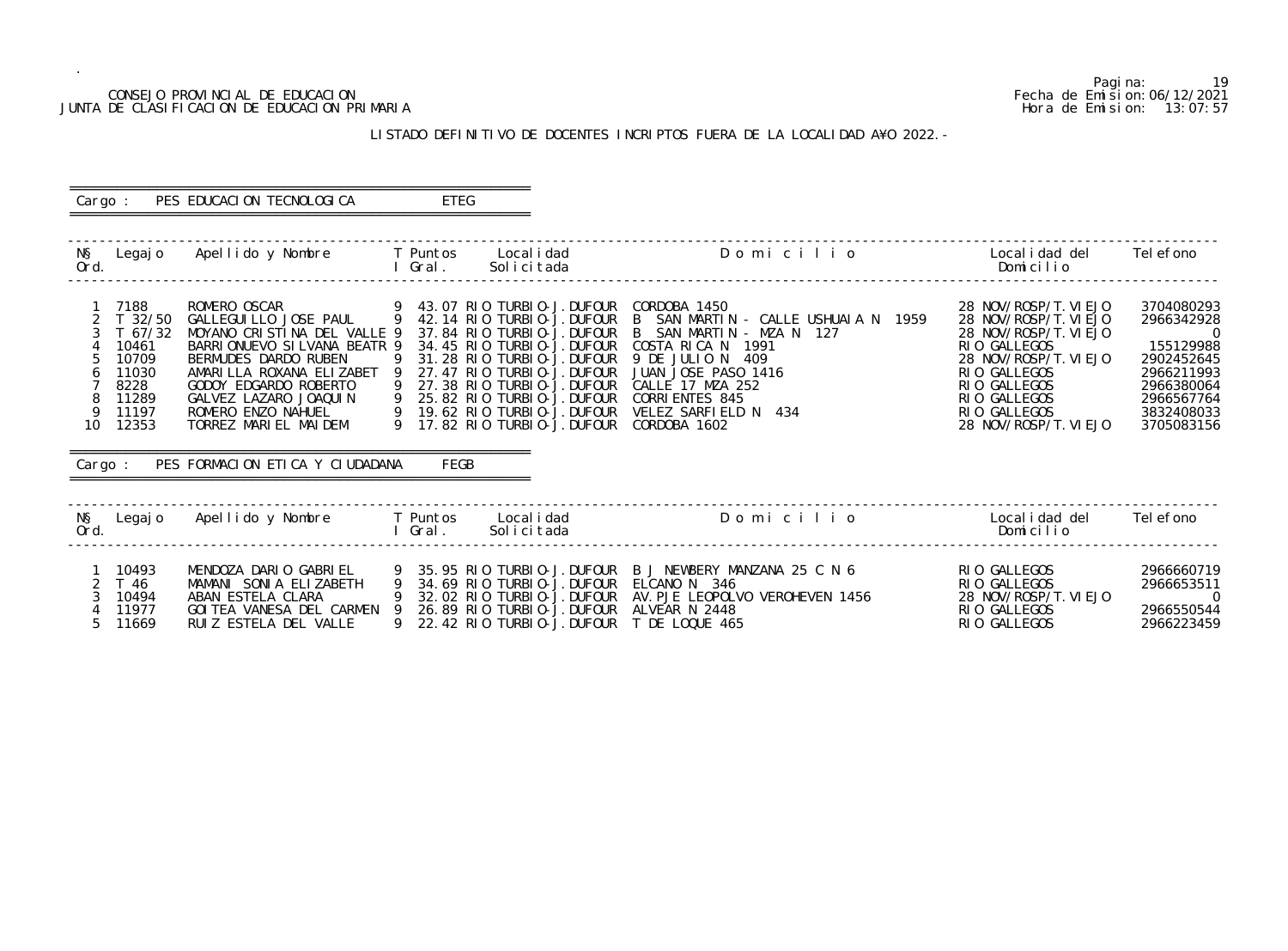# CONSEJO PROVINCIAL DE EDUCACION JUNTA DE CLASIFICACION DE EDUCACION PRIMARIA

.

# LISTADO DEFINITIVO DE DOCENTES INCRIPTOS FUERA DE LA LOCALIDA

| CONSEJO PROVINCIAL DE EDUCACION<br>JUNTA DE CLASIFICACION DE EDUCACION PRIMARIA<br>LISTADO DEFINITIVO DE DOCENTES INCRIPTOS FUERA DE LA LOCALIDAD A¥O 2022. - |                                                                                                                                                                                                                                                                                                                                     |                             |                                                                                                                                                                                                                                                                   |                                                                                                                                                                                                                                                                                                                                                                                                                                                                                                                             | Pagi na:<br>Fecha de Emi si on: 06/12/2021<br>Hora de Emision: 13:07:57                                                                                                                                                                                                                                                 |                                                                                                                                                                                    |
|---------------------------------------------------------------------------------------------------------------------------------------------------------------|-------------------------------------------------------------------------------------------------------------------------------------------------------------------------------------------------------------------------------------------------------------------------------------------------------------------------------------|-----------------------------|-------------------------------------------------------------------------------------------------------------------------------------------------------------------------------------------------------------------------------------------------------------------|-----------------------------------------------------------------------------------------------------------------------------------------------------------------------------------------------------------------------------------------------------------------------------------------------------------------------------------------------------------------------------------------------------------------------------------------------------------------------------------------------------------------------------|-------------------------------------------------------------------------------------------------------------------------------------------------------------------------------------------------------------------------------------------------------------------------------------------------------------------------|------------------------------------------------------------------------------------------------------------------------------------------------------------------------------------|
| Cargo :                                                                                                                                                       | PES FORMACION ETICA Y CIUDADANA                                                                                                                                                                                                                                                                                                     | FEGB                        |                                                                                                                                                                                                                                                                   |                                                                                                                                                                                                                                                                                                                                                                                                                                                                                                                             |                                                                                                                                                                                                                                                                                                                         |                                                                                                                                                                                    |
| N§ Legajo<br>Ord.                                                                                                                                             | Apellido y Nombre                                                                                                                                                                                                                                                                                                                   | T Puntos Localidad<br>Gral. | Solicitada                                                                                                                                                                                                                                                        | Domicilio                                                                                                                                                                                                                                                                                                                                                                                                                                                                                                                   | Local i dad del<br>Domicilio                                                                                                                                                                                                                                                                                            | Tel efono                                                                                                                                                                          |
| 6 8364                                                                                                                                                        | ACOSTA HILDA NOEMI                                                                                                                                                                                                                                                                                                                  |                             |                                                                                                                                                                                                                                                                   | 6 35.59 RIO TURBIO-J.DUFOUR BøSAN MARTIN MZA 126                                                                                                                                                                                                                                                                                                                                                                                                                                                                            | 28 NOV/ROSP/T. VI EJO                                                                                                                                                                                                                                                                                                   | 2966448843                                                                                                                                                                         |
| Cargo :                                                                                                                                                       | MAESTRO DE SECCION ADULTOS                                                                                                                                                                                                                                                                                                          | <b>MSAD</b>                 |                                                                                                                                                                                                                                                                   |                                                                                                                                                                                                                                                                                                                                                                                                                                                                                                                             |                                                                                                                                                                                                                                                                                                                         |                                                                                                                                                                                    |
| NŞ<br>Ord.                                                                                                                                                    | Legajo Apellido y Nombre                                                                                                                                                                                                                                                                                                            | T Puntos<br>Gral.           | Local i dad<br>Solicitada                                                                                                                                                                                                                                         | Domicilio                                                                                                                                                                                                                                                                                                                                                                                                                                                                                                                   | Local i dad del<br>Domicilio                                                                                                                                                                                                                                                                                            | Tel efono                                                                                                                                                                          |
| T 67<br>2 T 32<br>T 32<br>T 67<br>T 78<br>T 47<br>T <sub>32</sub><br>32<br>8<br>9<br>T 28<br>8152<br>10<br>T 50<br>11<br>12<br>TAD 7<br>T 55<br>13<br>14 T 50 | I LLANES VI VI ANA BEATRIZ<br>SUAREZ RUTH DEL VALLE<br>TACTACA ROSANA MIRIAM<br>BARRERA ANALIA BEATRIZ<br>VEGA ANDREA NATI VI DAD<br>OYARZO MARQUEZ CLAUDIA AN 9<br>RODRI GUEZ YAMI LA<br>PEREA GRACI ELA ESTRELLA<br>DURE MARIA TERESA<br>DE VICENZI MARINA RAQUEL<br>FERREYRA NORA BEATRIZ<br>PERALTA MARIO LUIS<br>ORSINI GISELA | 9<br>9                      | 9 51.55 RIO TURBIO-J.DUFOUR LA RIOJA 1488<br>9 51.01 RIO TURBIO-J.DUFOUR B SAN JUAN BO<br>50.35 RIO TURBIO-J.DUFOUR CEPEDA N 341<br>48.36 RIO TURBIO-J. DUFOUR SURINAM 375<br>48.20 RIO TURBIO-J. DUFOUR CALLE 657 N: 915<br>47.50 RIO TURBIO-J.DUFOUR BONANI 762 | 9 53.30 RIO TURBIO-J.DUFOUR CONSTITUCION N 388<br>9 51.01 RIO TURBIO-J. DUFOUR B SAN JUAN BOSCO EDIF 23 DPTO E<br>50.88 RIO TURBIO-J.DUFOUR PJE LAFERTE CASA 27 B AJC<br>50.03 RIO TURBIO-J.DUFOUR CORRIENTES N 950<br>49.30 RIO TURBIO-J.DUFOUR 25 DE MAYO N 2134<br>49.00 RIO TURBIO-J.DUFOUR B S.J.BOSCO CASA N 125<br>47.95 RIO TURBIO-J. DUFOUR B SAN JUAN BOSCO E 18 DPTO "B"<br>47.85 RIO TURBIO-J.DUFOUR EDELMIRO MAYER N 341<br>MANSILLA NORMA ELIZABET 9 47.13 RIO TURBIO-J.DUFOUR CASA N 17 CALLE CIRCUNBALACION | 28 NOV/ROSP/T. VI EJO<br>28 NOV/ROSP/T. VI EJO<br>28 NOV/ROSP/T. VI EJO<br>28 NOV/ROSP/T. VI EJO<br>RIO GALLEGOS<br>RIO GALLEGOS<br>28 NOV/ROSP/T. VI EJO<br>28 NOV/ROSP/T. VI EJO<br>$C.$ OLIVIA - $C.$ SECO<br>EL CALAFATE<br>28 NOV/ROSP/T. VI EJO<br>28 NOV/ROSP/T. VI EJO<br>RIO GALLEGOS<br>28 NOV/ROSP/T. VI EJO | 482515<br>2966452438<br>2966447290<br>481076<br>437523<br>2966412044<br>2216125403<br>2966502532<br>2975971622<br>2966446219<br>2966531740<br>2966319388<br>2966542427<br>15650272 |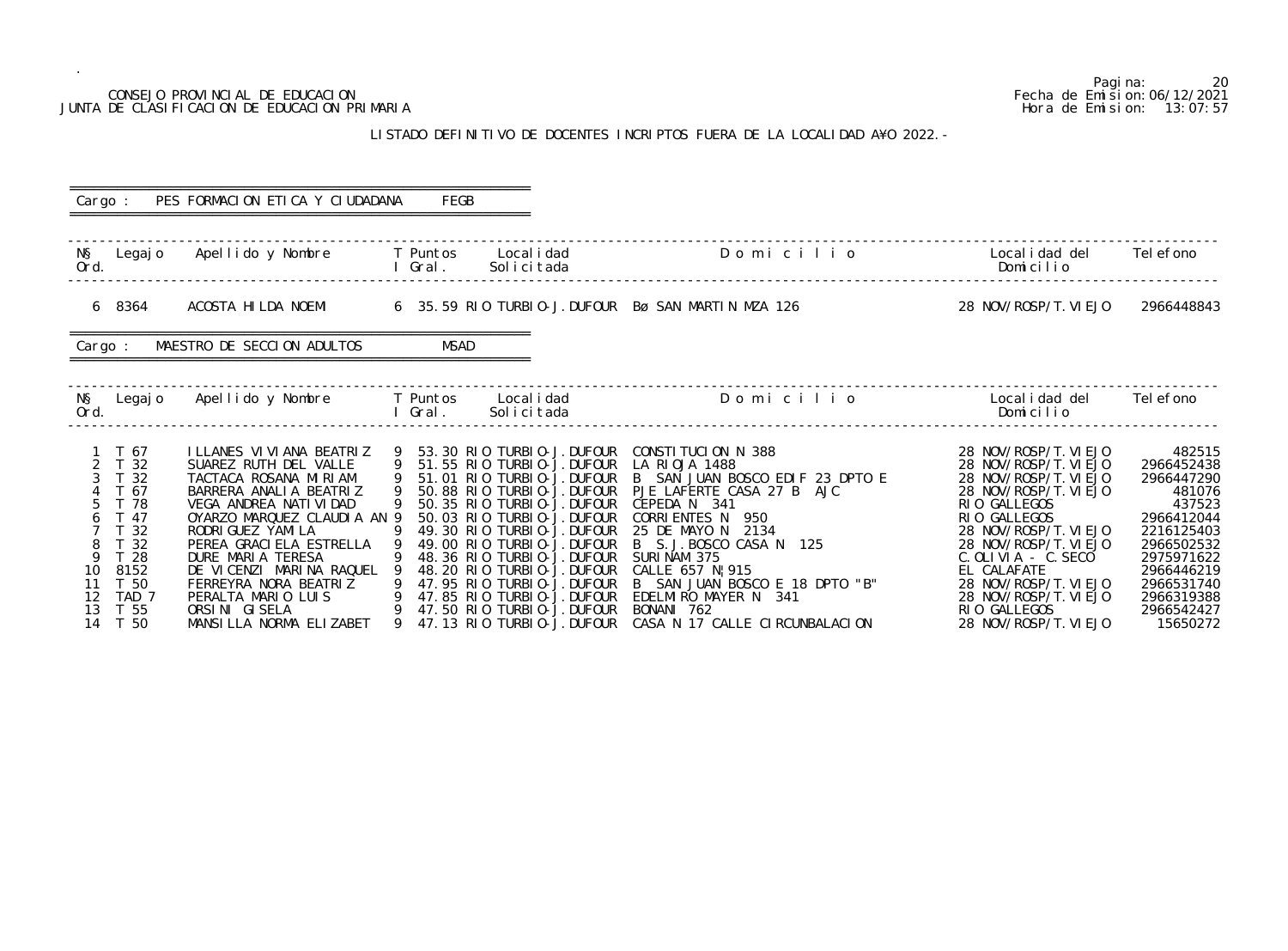# CONSEJO PROVINCIAL DE EDUCACION Fecha de Emision:06/12/2021<br>DE CLASIFICACION DE EDUCACION PRIMARIA FECHA DE SIDERE EMISION: 13:07:57 JUNTA DE CLASIFICACION DE EDUCACION PRIMARIA

.

Pagina: 21

| Ō                  | Localidad del Telefono<br>Domicilio   |                        |
|--------------------|---------------------------------------|------------------------|
|                    |                                       |                        |
|                    | RIO GALLEGOS<br>28 NOV/ROSP/T. VI EJO | 1531800<br>2966690534  |
|                    | 28 NOV/ROSP/T. VI EJO                 |                        |
|                    | RIO GALLEGOS                          | 15566728<br>2966499344 |
|                    | EL CALAFATE                           | 2902489294             |
|                    | 28 NOV/ROSP/T. VI EJO                 | 482737                 |
|                    | RIO GALLEGOS                          | 2966307416             |
|                    | 28 NOV/ROSP/T. VI EJO                 | 2966460339             |
|                    | <b>GALLEGOS</b><br>RI 0               | 2966560159             |
|                    | RIO GALLEGOS                          | 2966598436             |
|                    | 28 NOV/ROSP/T. VI EJO                 | 2966476772             |
|                    | <b>EL CALAFATE</b>                    | 156236043              |
|                    | 28 NOV/ROSP/T. VIEJO                  | 2966459403             |
|                    | 28 NOV/ROSP/T. VI EJO                 | 2966521544             |
|                    | RIO GALLEGOS                          | 427217                 |
|                    | 28 NOV/ROSP/T. VIEJO                  | 2966384825             |
|                    | 28<br>NOV/ROSP/T. VI EJO              | 482428                 |
|                    | RIO GALLEGOS                          | 2966638703             |
| DPTO F             | NOV/ROSP/T. VI EJO<br>28              | 2966554770             |
|                    | 28 NOV/ROSP/T. VIEJO                  | 2966413580             |
| CALLE <sub>5</sub> | GALLEGOS<br>RI 0                      | 15523717               |
|                    | EL CALAFATE                           | 494748                 |
|                    | NOV/ROSP/T. VI EJO<br>28              | 15575706               |
|                    | 28 NOV/ROSP/T. VI EJO                 | 2966278819             |
|                    | RIO GALLEGOS                          | 15400825               |

#### LISTADO DEFINITIVO DE DOCENTES INCRIPTOS FUERA DE LA LOCALIDAD A¥O 2022.-

 ------------------------------------------------------------------------------------------------------------------------------------------------- N§ Legajo Apellido y Nombre T Puntos Localidad D o m i c i l i o Localidad del Telefono Ord. I Grant Communication of the Domicilian Domicilian Domicilian Domicilian Domicilian Domicilian Domicilian ------------------------------------------------------------------------------------------------------------------------------------------------- 15 T 41 CARDENAS AGUILAR CLAUDIO 9 46.72 RIO TURBIO-J.DUFOUR BUENOS AIRES 560<br>16 T 67 AGUERO DIAZ LAURA IRIS 9 46.64 RIO TURBIO-J.DUFOUR MANZANA 226 LOTE 16 T 67 AGUERO DIAZ LAURA IRIS 9 46.64 RIO TURBIO-J.DUFOUR MANZANA 226 LOTE 10<br>17 T 67 CAMPANELLO PATRICIA A 9 46.41 RIO TURBIO-J.DUFOUR CORDOBA 2583 17 T 67 CAMPANELLO PATRICIA A 9 46.41 RIO TURBIO-J.DUFOUR CORDOBA 2583<br>18 T 62 MENCHINI ROSSANA M 9 46.38 RIO TURBIO-J.DUFOUR EL CHALTEN 13 18 T 62 MENCHINI ROSSANA M 9 46.38 RIO TURBIO-J.DUFOUR EL CHALTEN 1318 RIO GALLEGOS 2966499344 19 T 80 OYARZO MARIA CELESTE 9 46.37 RIO TURBIO-J.DUFOUR DE LOS FRESNOS 3373 EL CALAFATE 2902489294 20 T 67 DONAIRE MYRIAM MARCELA 9 46.19 RIO TURBIO-J.DUFOUR B 100 VIVIENDAS CASA 93 28 NOV/ROSP/T.VIEJO 482737 21 T 11 PAOLETTI ANDREA VERONICA 9 46.15 RIO TURBIO-J. DUFOUR ROMUALDO DANDREA 526 -<br>22 T 32 CASTILLO ARECO OLGA ESTEL 9 46.13 RIO TURBIO-J. DUFOUR LIBERTAD 379 22 T 32 CASTILLO ARECO OLGA ESTEL 9 46.13 RIO TURBIO-J. DUFOUR LIBERTAD 379<br>23 T 11 BARRIA ALBA FLOR 9 46.06 RIO TURBIO-J. DUFOUR PJE LENZI 937 23 T 11 BARRIA ALBA FLOR 9 46.06 RIO TURBIO-J. DUFOUR<br>24 8443 ACOSTA SILVIA MARIEL 9 45.72 RIO TURBIO-J. DUFOUR 24 8443 ACOSTA SILVIA MARIEL 9 45.72 RIO TURBIO-J.DUFOUR MAGALLANES 443<br>25 T 32 MILLICAY SONIA DEL VALLE 9 45.71 RIO TURBIO-J.DUFOUR LA RIOJA 34 25 T 32 MILLICAY SONIA DEL VALLE 9 45.71 RIO TURBIO-J.DUFOUR LA RIOJA 34<br>26 TAD 11 BALMACEDA OSCAR ROBERTO 9 45.69 RIO TURBIO-J.DUFOUR LOS INMIGRANTES 1534 26 TAD 11 BALMACEDA OSCAR ROBERTO 9 45.69 RIO TURBIO-J.DUFOUR LOS INMIGRANTES 1534<br>27 T 32 ARIZA JORGE PEDRO 9 45.67 RIO TURBIO-J.DUFOUR PJE JUAN LAFERTE 1243 27 T 32 ARIZA JORGE PEDRO 9 45.67 RIO TURBIO-J.DUFOUR PJE JUAN L.<br>28 T 32 SOLORZA KARINA NOEMI 9 45.67 RIO TURBIO-J.DUFOUR CHUBUT 460<br>29 T 62 GALVAN CARLOS ALBERTO 9 45.61 RIO TURBIO-J.DUFOUR SILVANO PI( 1 32 SOLORZA KARINA NOEMI 9 45.67 RIO TURBIO-J.DUFOUR CHUBUT 460<br>1 62 GALVAN CARLOS ALBERTO 9 45.61 RIO TURBIO-J.DUFOUR SILVANO PICARD N 948 29 T 62 GALVAN CARLOS ALBERTO 9 45.61 RIO TURBIO-J.DUFOUR SILVANO PICARD N 948<br>30 T 32 MALDONADO GUADALUPE T 9 45.52 RIO TURBIO-J.DUFOUR B 100 VIV F CASA N 46 30 T 32 MALDONADO GUADALUPE T 9 45.52 RIO TURBIO-J.DUFOUR B 100 VIV F CASA N 46<br>31 T 50 MAMANI CELIA SILVINA 9 45.52 RIO TURBIO-J.DUFOUR B HERMANDAD SAN MARTIN 451 31 T 50 MAMANI CELIA SILVINA 9 45.52 RIO TURBIO-J.DUFOUR<br>32 T 10 NARANJO MARIANA BEATRIZ 9 45.45 RIO TURBIO-J.DUFOUR 32 T 10 NARANJO MARIANA BEATRIZ 9 45.45 RIO TURBIO-J.DUFOUR OSVALDO PEREZ 402<br>33 6478 QUINTERO VIVIANA NOEMI 9 45.43 RIO TURBIO-J.DUFOUR B SAN JUAN BOSCO EDIF.30 33 6478 QUINTERO VIVIANA NOEMI 9 45.43 RIO TURBIO-J.DUFOUR B SAN JUAN BOSCO EDIF.30<br>34 T 32 GALVAN SAMANTA VARINA 9 45.40 RIO TURBIO-J.DUFOUR B 100 VIVIENDAS CASA N 59 34 T 32 GALVAN SAMANTA VARINA 9 45.40 RIO TURBIO-J.DUFOUR<br>35 T 47 ALARCON MARIA EMILIA 9 45.38 RIO TURBIO-J.DUFOUR 35 T 47 ALARCON MARIA EMILIA 9 45.38 RIO TURBIO-J. DUFOUR B SAN BENITE MZA 26 LOTE 9<br>36 T 80 ALVAREZ MARCELA ALEJANDRA 9 45.36 RIO TURBIO-J. DUFOUR B PARQUE C/1002 N 791 36 T 80 ALVAREZ MARCELA ALEJANDRA 9 45.36 RIO TURBIO-J.DUFOUR B PARQUE C/1002 N 791<br>37 T 67 SOTO OSVALDO CARMEN 9 45.30 RIO TURBIO-J.DUFOUR AV 25 DE MAYO N 417 37 T 67 SOTO OSVALDO CARMEN 9 45.30 RIO TURBIO-J.DUFOUR AV 25 DE MAYO N 417<br>38 T 32 MAMANI MARIA VERONICA 9 45.14 RIO TURBIO-J.DUFOUR SAN LUIS 141 38 T 32 MAMANI MARIA VERONICA 9 45.14 RIO TURBIO-J.DUFOUR SAN LUIS 141<br>39 T 78 ACU¥A GERMAN DE LOS S 9 45.03 RIO TURBIO-J.DUFOUR VELEZ SARFIE 39 45.03 RIO TURBIO-J.DUFOUR VELEZ SARFIELD 381

#### ========================================================== Cargo : MAESTRO DE SECCION ADULTOS MSAD ==========================================================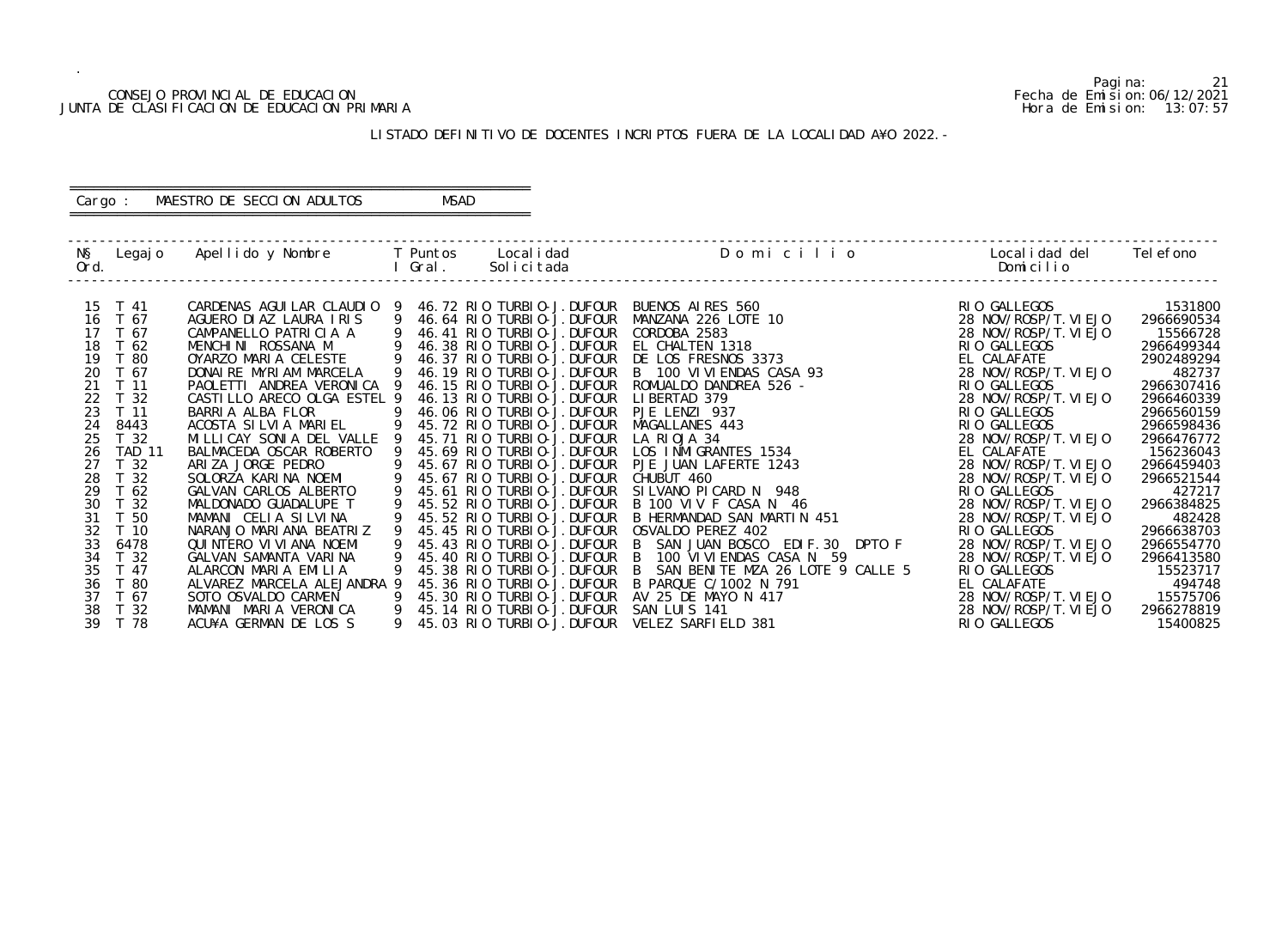# CONSEJO PROVINCIAL DE EDUCACION (CONSEJO PROVINCIAL DE EDUCACION FECHA DE EDUCACION FECHA DE EDUCACION PRIMARI<br>DE CLASIFICACION DE EDUCACION PRIMARIA (CONSESSEDENTES) (FECHA DE Emision: 13:07:58 JUNTA DE CLASIFICACION DE EDUCACION PRIMARIA

.

Pagina: 22

| O        | Localidad del<br>Domicilio                     | Tel efono          |
|----------|------------------------------------------------|--------------------|
|          | 28 NOV/ROSP/T. VI EJO                          | 2966560879         |
|          | NOV/ROSP/T. VI EJO<br>28                       | 2966586592         |
|          | <b>GALLEGOS</b><br>RI 0.                       | 2966319543         |
|          | <b>GALLEGOS</b><br>RI 0                        | 2966449095         |
|          | RIO GALLEGOS                                   | 15585436           |
|          | NOV/ROSP/T. VI EJO<br>FI.                      | 15625231           |
|          | CALAFATE<br>RIO GALLEGOS                       | 494380<br>15567681 |
|          | 28 NOV/ROSP/T. VI EJO                          | 482684             |
| 075      | 28 NOV/ROSP/T. VI EJO                          | 2966476698         |
|          | <b>GALLEGOS</b><br>RI 0                        | 2966723430         |
|          | <b>GALLEGOS</b><br>RI 0                        | 430506             |
|          | <b>GALLEGOS</b><br>RI 0                        | 426860             |
| CALLE 19 | RI 0<br><b>GALLEGOS</b>                        | 15475610           |
|          | <b>GALLEGOS</b><br>RI 0                        | 423879             |
|          | 28 NOV/ROSP/T. VI EJO<br>28 NOV/ROSP/T. VI EJO | 15533279<br>482414 |
|          | 28 NOV/ROSP/T. VI EJO                          | 2966520382         |
|          | NOV/ROSP/T. VI EJO<br>28                       | 2966526958         |
|          | EL.<br>CALAFATE                                | 155497010          |
|          | RIO GALLEGOS                                   | 457781             |
|          | 28 NOV/ROSP/T. VIEJO                           | 15502017           |
|          | 28<br>NOV/ROSP/T. VI EJO                       | 2966507475         |
| E<br>O   | 28 NOV/ROSP/T. VI EJO                          | 482414             |
|          | GOBERNADOR GREGORES                            | 2966595603         |

#### LISTADO DEFINITIVO DE DOCENTES INCRIPTOS FUERA DE LA LOCALIDAD A¥O 2022.-

 ------------------------------------------------------------------------------------------------------------------------------------------------- N§ Legajo Apellido y Nombre T Puntos Localidad D o m i c i l i o Localidad del Telefono Ord. I Grant Communication of the Dominical Dominical Dominical Dominical Dominical Dominical Dominical Dominical Dominical Dominical Dominical Dominical Dominical Dominical Dominical Dominical Dominical Dominical Dominica ------------------------------------------------------------------------------------------------------------------------------------------------- 40 T 67 BEJARANO MIRTA MATILDE 9 44.98 RIO TURBIO-J.DUFOUR JUAN ENRIQUE FETTE N 2212<br>41 T 32 CHOQUE ISABEL 9 44.84 RIO TURBIO-J.DUFOUR 9 DE JULIO 451 41 T 32 CHOQUE ISABEL 9 44.84 RIO TURBIO-J.DUFOUR 9 DE JULIO 451<br>42 T 10 BELEIZAN RAMONA ALICIA 9 44.82 RIO TURBIO-J.DUFOUR RAUL SEGOVIA N 42 T 10 BELEIZAN RAMONA ALICIA 9 44.82 RIO TURBIO-J.DUFOUR RAUL SEGOVIA N 735<br>43 T 10 CAMPORRO RODOLFO M 9 44.78 RIO TURBIO-J.DUFOUR NEUQUEN 1029 43 T 10 CAMPORRO RODOLFO M 9 44.78 RIO TURBIO-J.DUFOUR NEUQUEN 1029 RIO GALLEGOS RIO GALLEGOS 2966449095 44 T 90 PEREZ ELIANA VALERIA 9 44.73 RIO TURBIO-J.DUFOUR JOAQUIN CABRAL 846 RIO GALLEGOS 15585436 45 TAD 7 ITUARTE JORGE OSVALDO 9 44.68 RIO TURBIO-J.DUFOUR HIPOLITO IRIGOYEN 1032<br>46 T 73 MEDRANO COSTA PATRICIA A 9 44.67 RIO TURBIO-J.DUFOUR RIO SANTA CRUZ 2083 46 T 73 MEDRANO COSTA PATRICIA A 9 44.67 RIO TURBIO-J.DUFOUR RIO SANTA CRUZ 20<br>47 T 1 VILLAGRA MARTA DEL VALLE 9 44.66 RIO TURBIO-J.DUFOUR ARIZTISABAL 2486 47 T 1 VILLAGRA MARTA DEL VALLE 9 44.66 RIO TURBIO-J.DUFOUR ARIZTISABAL 2486<br>48 T 67 JUANI RAMONA CANDIDA 9 44.44 RIO TURBIO-J.DUFOUR PERITO MORENO N 659<br>49 10336 GONZALEZ DELINA NOEM 9 44.27 RIO TURBIO-J.DUFOUR AV. ANT RT 48 T 67 JUANI RAMONA CANDIDA 9 44.44 RIO TURBIO-J.DUFOUR<br>49 10336 GONZALEZ DELINA NOEM 9 44.27 RIO TURBIO-J.DUFOUR 49 10336 GONZALEZ DELINA NOEM 9 44.27 RIO TURBIO-J.DUFOUR AV. ANT RTIDA ARGENTINA N 1<br>50 T 1 REINOSO NORMA DEL VALLE 9 44.25 RIO TURBIO-J.DUFOUR SAN MARTIN 615 50 T 1 REINOSO NORMA DEL VALLE 9 44.25 RIO TURBIO-J. DUFOUR SAN MARTIN 6<br>51 T 62 BARCOS GLADIS BEATRIZ 9 44.21 RIO TURBIO-J. DUFOUR MENDOZA 220 51 T 62 BARCOS GLADIS BEATRIZ 9 44.21 RIO TURBIO-J.DUFOUR MENDOZA 220<br>52 T 11 LAMAS PAULA ANDREA 9 44.19 RIO TURBIO-J.DUFOUR PJE JULIO LADVOCAT N 43 52 T 11 LAMAS PAULA ANDREA 9 44.19 RIO TURBIO-J.DUFOUR PJE JULIO LADVOCAT N 43<br>53 T 91 SOLIS ANDREA DEL VALLE 9 43.86 RIO TURBIO-J.DUFOUR B SAN BENITO MZ 371 LOTE 5 53 T 91 SOLIS ANDREA DEL VALLE 9 43.86 RIO TURBIO-J.DUFOUR B SAN BENITO MZ 371 LOTE 5 CALLE 19 43.83 RIO TURBIO-J.DUFOUR PASAJE ZUCARINO N 567 54 T 1 GUAQUIN MARCELA ELIANA 9 43.83 RIO TURBIO-J. DUFOUR<br>55 8186 ROJAS PATRICIA ADRIANA 9 43.78 RIO TURBIO-J. DUFOUR 55 8186 ROJAS PATRICIA ADRIANA 9 43.78 RIO TURBIO-J.DUFOUR ANTARTIDA ARG 172<br>56 T 67 OCAMPO SANDRA ELIZABETH 9 43.73 RIO TURBIO-J.DUFOUR B S.J.BOSCO EDIF.19 DPTO.E 56 T 67 OCAMPO SANDRA ELIZABETH 9 43.73 RIO TURBIO-J.DUFOUR B S.J.BOSCO EDIF.19 DPTO.E 28 NOV/ROSP/T.VIEJO 482414 57 4710 OCAMPO SERGIO DANIEL 9 43.68 RIO TURBIO-J.DUFOUR ANTARTIDA ARGENTINA 1421 28 NOV/ROSP/T.VIEJO 2966520382 58 T 67 ZERPA VIVIANA ELBA 9 43.08 RIO TURBIO-J.DUFOUR B DON BOSCO EDIF 13 E<br>59 T 80 MIRANDA ROMERA CLAUDIA A 9 43.04 RIO TURBIO-J.DUFOUR COMANDANTE ESPORA 246 59 T 80 MIRANDA ROMERA CLAUDIA A 9 43.04 RIO TURBIO-J.DUFOUR COMANDANTE ESPORA 246 EL CALAFATE 155497010 60 T 58 VERGARA STELLA MARIS 9 42.97 RIO TURBIO-J.DUFOUR DALMACIO CEJAS 1387 RIO GALLEGOS 457781 61 T 67 HUERTA ORTEGA JUAN RAMON 9 42.87 RIO TURBIO-J.DUFOUR CORDOBA 1552<br>62 T 32 BALETA MABEL CRISTINA 9 42.85 RIO TURBIO-J.DUFOUR PEDRO ITURRA 62 T 32 BALETA MABEL CRISTINA 9 42.85 RIO TURBIO-J.DUFOUR PEDRO ITURRA CHACRA 2703<br>63 T 67 ALCARAZ VICTOR HUGO 9 42.68 RIO TURBIO-J.DUFOUR B S.J.BOSCO EDIF N 191 63 T 67 ALCARAZ VICTOR HUGO 9 42.68 RIO TURBIO-J.DUFOUR B S.J.BOSCO EDIF N 19 DPT<br>64 6148 GUANUCO FAUSTO EDMUNDO 9 42.59 RIO TURBIO-J.DUFOUR PERITO MORENO 125 642.59 RIO TURBIO-J.DUFOUR PERITO MORENO 125

#### ========================================================== Cargo : MAESTRO DE SECCION ADULTOS MSAD ==========================================================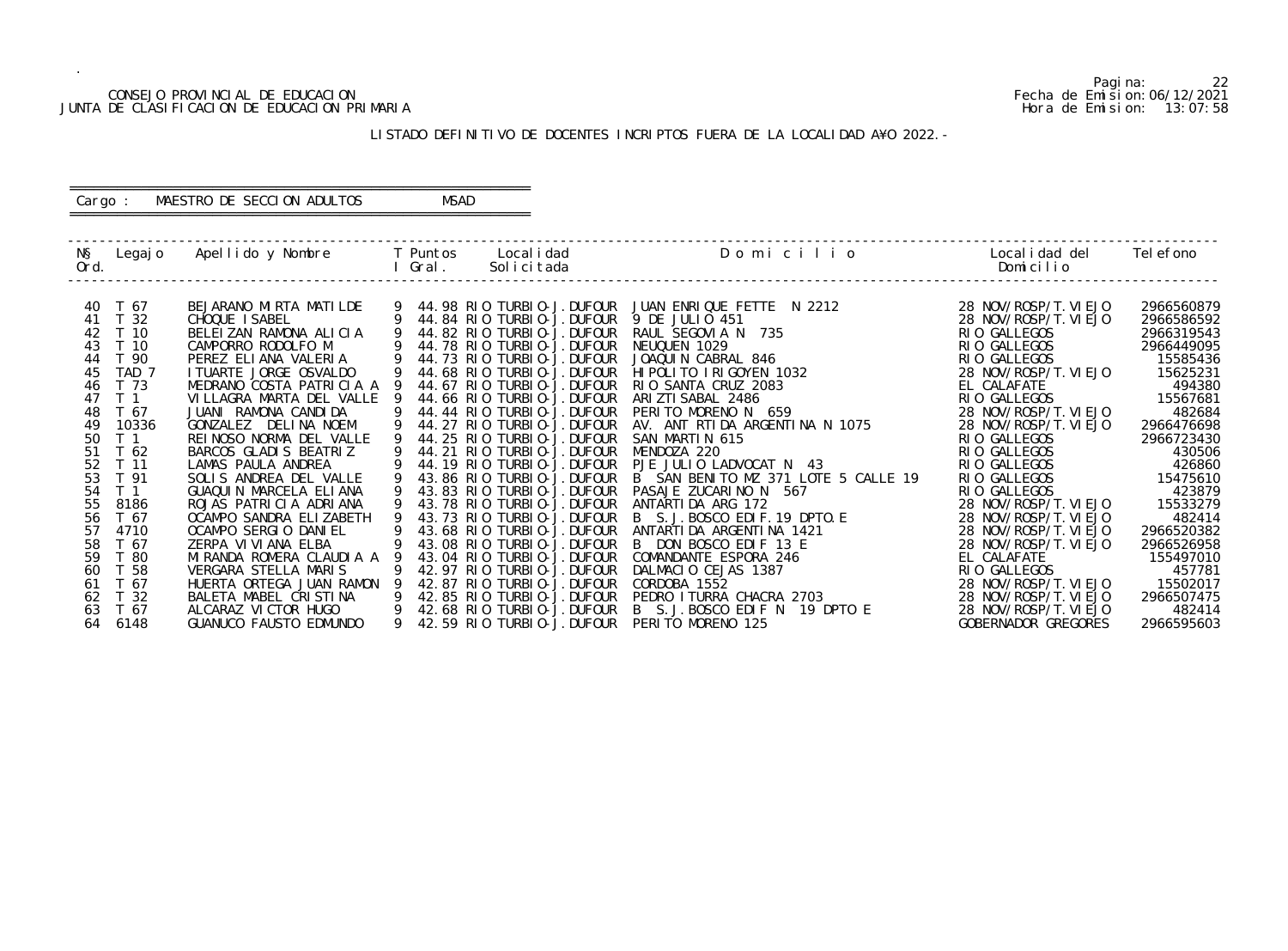# CONSEJO PROVINCIAL DE EDUCACION (CONSEJO PROVINCIAL DE EDUCACION FECHA DE EDUCACION FECHA DE EDUCACION PRIMARI<br>DE CLASIFICACION DE EDUCACION PRIMARIA (CONSESSEDENTES) (FECHA DE Emision: 13:07:58 JUNTA DE CLASIFICACION DE EDUCACION PRIMARIA

.

Pagina: 23

| ი                   | Local i dad del<br>Domicilio               | Tel efono            |
|---------------------|--------------------------------------------|----------------------|
|                     |                                            |                      |
|                     | 28 NOV/ROSP/T. VI EJO                      | 2902406282           |
|                     | RIO GALLEGOS                               | 2966541514           |
|                     | EL CALAFATE                                | 2966538532           |
|                     | RIO GALLEGOS                               | 15657454             |
|                     | 28 NOV/ROSP/T. VI EJO                      | 2994683925           |
| $\overline{2}$<br>N | <b>GALLEGOS</b><br>RI 0                    | 15669418             |
|                     | GALLEGOS<br>RI 0                           | 442465               |
|                     | LAS<br><b>HERAS</b>                        | 2974627155           |
| URBI 0              | HERAS<br>LAS.                              | 154083256            |
|                     | <b>GALLEGOS</b><br>RI 0<br><b>GALLEGOS</b> | 2966602835           |
|                     | RI 0                                       | 15523010             |
|                     | 28 NOV/ROSP/T. VIEJO                       | 2966570003           |
| 2                   | 28 NOV/ROSP/T. VI EJO<br>RIO GALLEGOS      | 2966382662<br>426757 |
| B                   | - C. SECO<br>C. OLI VI A                   | 2974257193           |
| 3<br>4 D            | GALLEGOS<br>RI 0.                          | 482377               |
|                     | <b>GALLEGOS</b><br>RI<br>$\Omega$          | 15645547             |
|                     | RI 0<br>GALLEGOS                           | 424892               |
|                     | <b>GALLEGOS</b><br>RI 0                    | 15412205             |
|                     | RI 0<br>GALLEGOS                           | 15637669             |
|                     | C. SECO<br>C. OLI VI A                     | 4858558              |
|                     | RIO GALLEGOS                               | 15312197             |
|                     | 28 NOV/ROSP/T. VI EJO                      | 2902410520           |
|                     | $C.$ OLIVIA - $C.$ SECO                    | 4857803              |
|                     | 28 NOV/ROSP/T. VI EJO                      | 482053               |
|                     |                                            |                      |

#### LISTADO DEFINITIVO DE DOCENTES INCRIPTOS FUERA DE LA LOCALIDAD A¥O 2022.-

 ------------------------------------------------------------------------------------------------------------------------------------------------- N§ Legajo Apellido y Nombre T Puntos Localidad Domicilion Ord. I Gral. Solicitada Domicilio ------------------------------------------------------------------------------------------------------------------------------------------------- 65 T 32 MAMANI HILDA 9 42.58 RIO TURBIO-J.DUFOUR B S.J.BOSCO EDIF.28 DPTO E<br>66 6860 TAVERNA SOLEDAD MARINA 9 42.55 RIO TURBIO-J.DUFOUR SILVANO PICARD 948 66 6860 TAVERNA SOLEDAD MARINA 9 42.55 RIO TURBIO-J.DUFOUR SILVANO PICARD 948<br>67 T 9 AQUINO HERIBERTO 9 42.04 RIO TURBIO-J.DUFOUR JOSE FORMENTI 354 67 T 9 AQUINO HERIBERTO 9 42.04 RIO TURBIO-J.DUFOUR JOSE FORMENTI 354 EL CALAFATE 2966538532 68 T 62 CASTRO PATRICIA CELESTE 9 41.82 RIO TURBIO-J. DUFOUR VILLARINO 160<br>69 9767 GONZALEZ DORA ELISABETH 9 41.69 RIO TURBIO-J. DUFOUR GUEMNES 1247 I 69 9767 GONZALEZ DORA ELISABETH 9 41.69 RIO TURBIO-J.DUFOUR GUEMNES 1247 MZ 249 L 4<br>70 T 62 GARECA BEATRIZ ASUNCION 9 41.67 RIO TURBIO-J.DUFOUR AV JUAN DOMINGO PERON C. 70 T 62 GARECA BEATRIZ ASUNCION 9 41.67 RIO TURBIO-J.DUFOUR AV JUAN DOMINGO PERON CASA<br>71 T 78 CRESPO MARIELA SILVANA 9 41.48 RIO TURBIO-J.DUFOUR AV ASTURIAS N 509 71 T 78 CRESPO MARIELA SILVANA 9 41.48 RIO TURBIO-J.DUFOUR AV ASTURIAS N 509 RIO GALLEGOS RIO GALLEGOS 442465 72 T 53 ROMERO ADRIANA MARCELA 9 41.46 RIO TURBIO-J.DUFOUR PJE TUCUMAN CASA 11 LAS HERAS 2974627155 73 T 53 CORTEZ ANGELICA FELIPA 9 41.41 RIO TURBIO-J.DUFOUR B 30 VIV C/N 1 CALLE RIO RURBIO LAS HERAS 154083256 74 T 10 MERINO MONICA LILIANA 9 41.35 RIO TURBIO-J.DUFOUR B§ 499 CASA 395 RIO GALLEGOS 2966602835 75 8965 FERNANDEZANA MARIA 941.00 RIO TURBIO-J.DUFOUR RIVADAVIA 361 DTO C RIO GALLEGOS 15523010 76 8188 SORIA LILIANA DEL ROSARIO 9 40.81 RIO TURBIO-J.DUFOUR 25 DE MAYO 358<br>77 0480 MATUS SANDRA FABIANA 9 40.63 RIO TURBIO-J.DUFOUR B S.J.BOSCO EI 77 0480 MATUS SANDRA FABIANA 9 40.63 RIO TURBIO-J.DUFOUR B S.J.BOSCO EDIF.14 DPTO.F<br>78 T 71 ALVAREZ GRACIELA CAROLINA 9 40.48 RIO TURBIO-J.DUFOUR CA ADON LEON N 618 ACC. 1 2 78 T 71 ALVAREZ GRACIELA CAROLINA 9 40.48 RIO TURBIO-J.DUFOUR CA ADON LEON N 618 ACC. 1<br>79 7522 CANTELA ALDERETE JOSE VIC 9 40.45 RIO TURBIO-J.DUFOUR MIGUEL PERALTA 286 79 7522 CANTELA ALDERETE JOSE VIC 9 40.45 RIO TURBIO-J. DUFOUR MIGUEL PERALTA 286<br>19 7522 CANTELA ALDERETE JOSE VIC 9 40.42 RIO TURBIO-J. DUFOUR TUCUMAN Y SAN JUAN 80 T 91 BARRA CARMEN ELISA 9 40.42 RIO TURBIO-J.DUFOUR TUCUMAN Y SAN JUAN MONOBLOK<br>81 T 90 RIVADENEIRA GIL FATIMA DE 9 40.32 RIO TURBIO-J.DUFOUR AMEGHINO 357 81 T 90 RIVADENEIRA GIL FATIMA DE 9 40.32 RIO TURBIO-J.DUFOUR AMEGHINO 357<br>82 TAD 4 BENITEZ MERCEDES ELVIRA 9 40.31 RIO TURBIO-J.DUFOUR B 499 CASA 255 82 TAD 4 BENITEZ MERCEDES ELVIRA 9 40.31 RIO TURBIO-J. DUFOUR<br>83 T 55 DAVILA MARINA ESTER 9 40.14 RIO TURBIO-J. DUFOUR 83 T 55 DAVILA MARINA ESTER 9 40.14 RIO TURBIO-J.DUFOUR DEAN FUNES 2567 RIO GALLEGOS 15412205 84 4950 ALVARADO ALICIA DEL VALLE 9 40.10 RIO TURBIO-J. DUFOUR MELGAREJO 339<br>85 T 74 MORALES SILVIA VERONICA 9 39.96 RIO TURBIO-J. DUFOUR VIRGEN DEL VAI 85 T 74 MORALES SILVIA VERONICA 9 39.96 RIO TURBIO-J.DUFOUR VIRGEN DEL VALLE N 486 C.OLIVIA - C.SECO 4858558 86 T 70 BARRIA GABRIELA IVON 9 39.55 RIO TURBIO-J.DUFOUR B 499 CASA 139 RIO GALLEGOS RIO GALLEGOS 15312197 87 0196 BUSTOS ROQUE MARCELO 9 39.48 RIO TURBIO-J.DUFOUR LIBERTAD 374 28 NOV/ROSP/T.VIEJO 2902410520 88 T 36 VILTES RAUL AMANCIO 9 39.20 RIO TURBIO-J.DUFOUR B MEDANOS MIRADOR CASA 45 C.OLIVIA - C.SECO 4857803 89 7745 REARTES NICOLASA BEATRIZ 9 38.72 RIO TURBIO-J. DUFOUR B SAN JUAN BOSCO CASA 59

#### ========================================================== Cargo : MAESTRO DE SECCION ADULTOS MSAD ==========================================================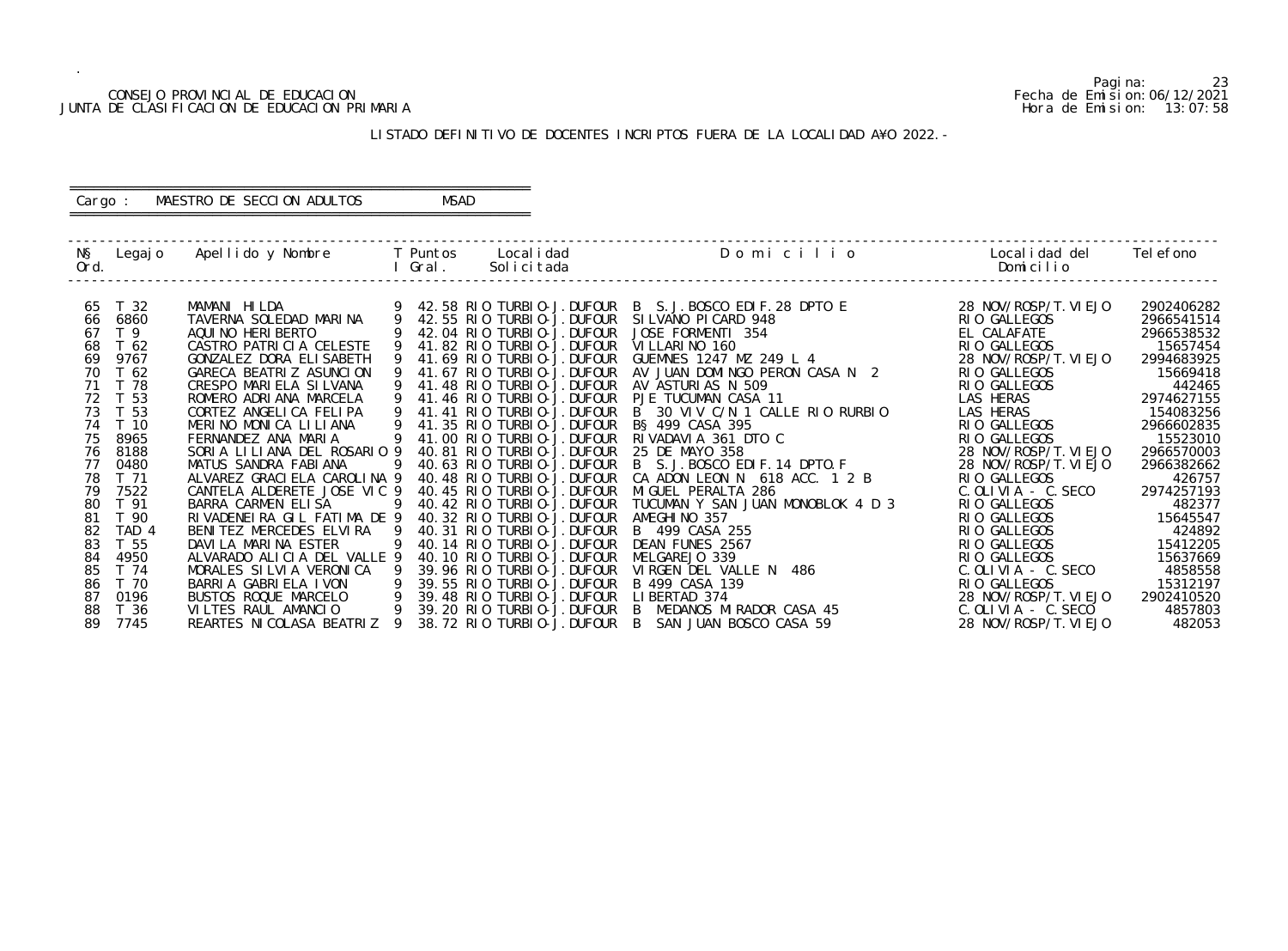# CONSEJO PROVINCIAL DE EDUCACION (CONSEJO PROVINCIAL DE EDUCACION FECHA DE EDUCACION FECHA DE EDUCACION PRIMARIA<br>DE CLASIFICACION DE EDUCACION PRIMARIA (CONSESSEDENTES) (FECHA DE Emision: 13:07:59 JUNTA DE CLASIFICACION DE EDUCACION PRIMARIA

.

Pagina: 24

| Localidad del Telefono                                                                                                                                                                                                                                                                                                                                                       |                                                                                                                                                                                                                               |
|------------------------------------------------------------------------------------------------------------------------------------------------------------------------------------------------------------------------------------------------------------------------------------------------------------------------------------------------------------------------------|-------------------------------------------------------------------------------------------------------------------------------------------------------------------------------------------------------------------------------|
| Domicilio                                                                                                                                                                                                                                                                                                                                                                    |                                                                                                                                                                                                                               |
| 28 NOV/ROSP/T. VI EJO<br>$C.$ OLIVIA - $C.$ SECO<br>EL CALAFATE<br>RIO GALLEGOS<br>RI 0<br><b>GALLEGOS</b><br>EL CALAFATE<br>RIO GALLEGOS<br>28 NOV/ROSP/T. VI EJO<br>28 NOV/ROSP/T. VI EJO<br>28 NOV/ROSP/T. VI EJO<br>NOV/ROSP/T. VI EJO<br>28<br>RIO GALLEGOS<br><b>GALLEGOS</b><br>RI 0<br>GALLEGOS<br>RI 0<br>PUERTO SAN JULIAN<br>GALLEGOS<br>RI 0<br>GALLEGOS<br>RI 0 | 2966565880<br>4859338<br>15543306<br>15566093<br>2966250841<br>2966602911<br>15650167<br>2966345977<br>15613143<br>2966660172<br>2966216005<br>2966467128<br>2966539188<br>2966240078<br>15406466<br>2966619726<br>2966486540 |
| 28 NOV/ROSP/T. VI EJO<br>RIO GALLEGOS<br>CALAFATE<br>NOV/ROSP/T. VI EJO<br>28<br>CALAFATE<br><b>GALLEGOS</b><br>RI O                                                                                                                                                                                                                                                         | 15515935<br>2966468446<br>3885749519<br>1162625831<br>0<br>494327<br>154040182                                                                                                                                                |
|                                                                                                                                                                                                                                                                                                                                                                              | RIO GALLEGOS<br><b>GALLEGOS</b><br>RI 0                                                                                                                                                                                       |

#### LISTADO DEFINITIVO DE DOCENTES INCRIPTOS FUERA DE LA LOCALIDAD A¥O 2022.-

 ------------------------------------------------------------------------------------------------------------------------------------------------- N§ Legajo Apellido y Nombre T Puntos Localidad Domicili<br>Ord. I Gral. Solicitada Ord. I Gral. Solicitada Domicilio ------------------------------------------------------------------------------------------------------------------------------------------------- 90 3708 RODRIGUEZ MARIA ESTHER 9 38.67 RIO TURBIO-J.DUFOUR B S.J.BOSCO EDIF N 29 D<br>91 T 69 CARI LIDIA GRACIELA 9 38.64 RIO TURBIO-J.DUFOUR ITALIA 2082 91 T 69 CARI LIDIA GRACIELA 9 38.64 RIO TURBIO-J.DUFOUR ITALIA 2082 C.OLIVIA - C.SECO 4859338 92 T. 80 AVILA MARIA BELEN 9 38.42 RIO TURBIO-J.DUFOUR OSORIO 176 EL CALAFATE 15543306 93 5561 AGUIRRE FERNANDO SEBASTIA 9 38.41 RIO TURBIO-J.DUFOUR JUAN CARLOS OLIVA N 1078<br>94 10537 LUNA BRENDA ROMINA 9 38.31 RIO TURBIO-J.DUFOUR RIVADAVIA 133 DPTO 5 94 10537 LUNA BRENDA ROMINA 9 38.31 RIO TURBIO-J.DUFOUR RIVADAVIA 133 DPTO 5 RIO GALLEGOS 2966250841 95 T 80 OVEJERO NANCY GABRIELA 9 37.89 RIO TURBIO-J.DUFOUR 7 DE DICIEMBRE 134 EL CALAFATE 2966602911 96 T 58 RICO GRACIELA BEATRIZ 9 37.84 RIO TURBIO-J.DUFOUR CIUDAD CORDIAL 736 DPTO 2 RIO GALLEGOS 15650167 97 10364 GASPAR ROSANA DEL VALLE 9 37.82 RIO TURBIO-J.DUFOUR NEUQUEN N 237 28 NOV/ROSP/T.VIEJO 2966345977 98 8991 GAITAN ANALIA BETSABE 9 37.66 RIO TURBIO-J.DUFOUR CALLE LA RIOJA 1322 28 NOV/ROSP/T.VIEJO 15613143 99 6952 LAZARTE CLAUDIA FABIOLA 9 37.66 RIO TURBIO-J.DUFOUR ANTARTIDA ARGENTINA N 1464 28 NOV/ROSP/T.VIEJO 2966660172 100 9967 JULIO SILVINA ROSA 9 37.47 RIO TURBIO-J.DUFOUR SAN MARTIN 1181 28 NOV/ROSP/T.VIEJO 2966216005 101 TP9760 HOTUBOWKI OLGA GRISELDA 9 37.06 RIO TURBIO-J.DUFOUR PERON Y PASO 345 RIO GALLEGOS 2966467128 102 7643 CARLOS QUIROGA VANESA NOE 9 36.93 RIO TURBIO-J.DUFOUR ZAPIOLA 1717<br>103 T 11 FEININGER NORMA BEATRIZ 9 36.81 RIO TURBIO-J.DUFOUR CEPERNIC 1054 DTO 8 103 T 11 FEININGER NORMA BEATRIZ 9 36.81 RIO TURBIO-J.DUFOUR CEPERNIC 1054 DTO 8 RIO GALLEGOS RIO GALLEGOS 2966240078 104 7936 SILVA RAMONA SOLEDAD 9 36.33 RIO TURBIO-J.DUFOUR CAMERON 1242 PUERTO SAN JULIAN 15406466 105 8758 BARON CRISTIAN SAMUEL 9 36.19 RIO TURBIO-J.DUFOUR PJE PAVON C 10 RIO GALLEGOS RIO GALLEGOS 2966619726 106 8390 SANTILLAN MERCEDES FABIAN 9 35.03 RIO TURBIO-J.DUFOUR MADAME CURIE 2513 RIO GALLEGOS RIO GALLEGOS 2966486540 107 8256 ORELLANO LETICIA ISABEL 9 34.83 RIO TURBIO-J.DUFOUR LINIERS 1990 RIO GALLEGOS RIO GALLEGOS 15515935 108 10007 GONZALEZ MIRTA BEATRIZ 9 34.52 RIO TURBIO-J.DUFOUR JUAN D PERON 240 28 NOV/ROSP/T.VIEJO 2966468446 109 10663 RAMOS ELSA 9 33.88 RIO TURBIO-J.DUFOUR HIPOLITO YRIGOYEN 346 RIO GALLEGOS 3885749519 110 10046 TERRAZAS BARBARA LORENA 9 33.22 RIO TURBIO-J.DUFOUR LAS GUINDAS 570 EL CALAFATE 1162625831 111 9277 RIOS YUDITH ELISA 9 33.18 RIO TURBIO-J.DUFOUR ANTARTIDA ARGENTINA 1360 28 NOV/ROSP/T.VIEJO 0 112 9341 ARCE GUSTAVO JAVIER 9 32.50 RIO TURBIO-J.DUFOUR COMANDANTE ESPORA N 360 CABA A N 7 EL CALAFATE 494327 113 9248 PEREYRA DAVID ALEJANDRO 9 30.69 RIO TURBIO-J.DUFOUR B 366 C.N 295 RIO GALLEGOS 154040182 114 11042 VERAZAY SAMANTA ELIZABETH 9 29.46 RIO TURBIO-J. DUFOUR AYOHUMA 183

#### ========================================================== Cargo : MAESTRO DE SECCION ADULTOS ==========================================================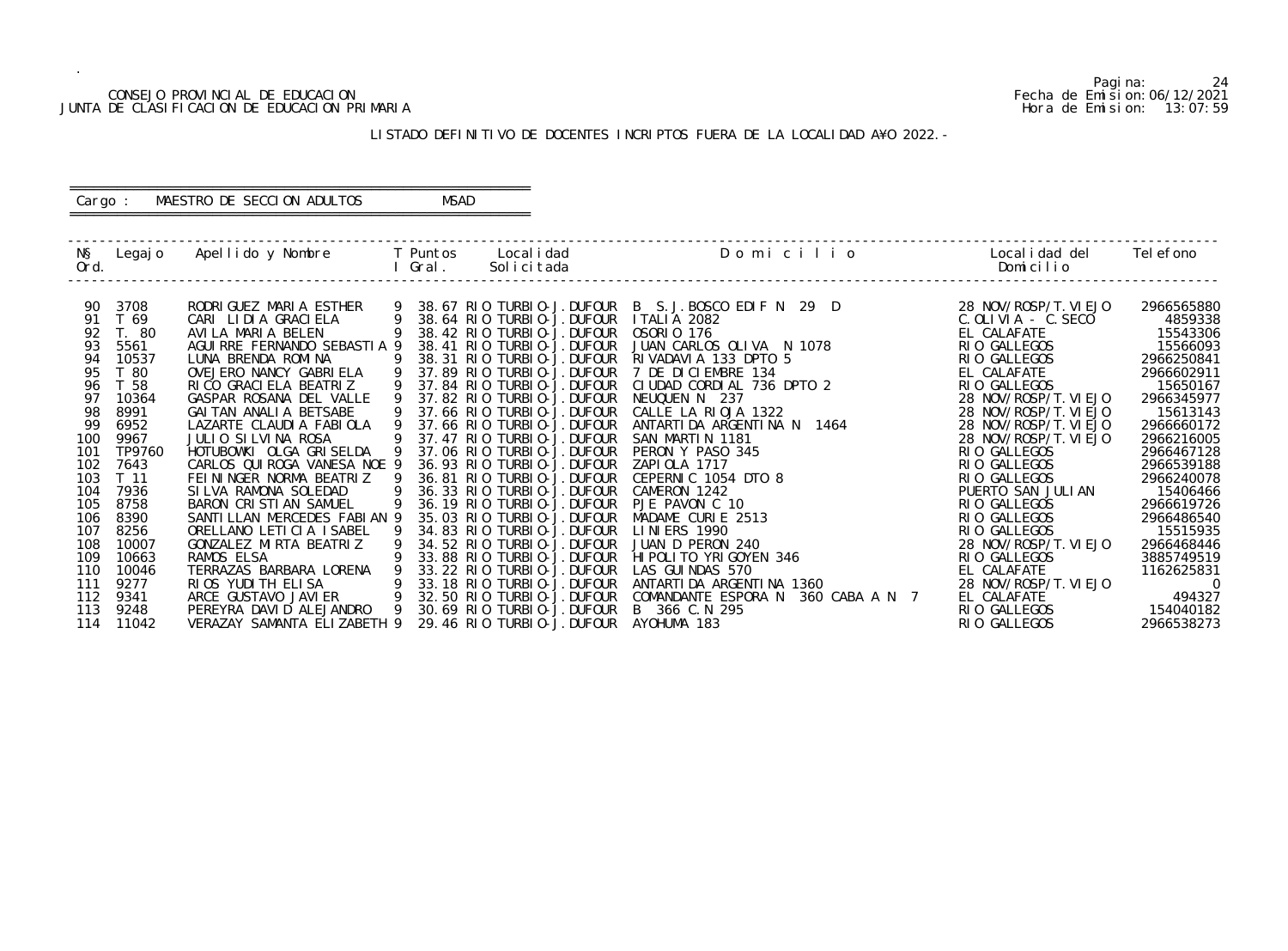# CONSEJO PROVINCIAL DE EDUCACION Fecha de Emision:06/12/2021<br>DE CLASIFICACION DE EDUCACION PRIMARIA FUNDAMENTE DE CLASIFICACION DE EDUCACION PRIMARIA FUNDAMENTE DE SON ES JUNTA DE CLASIFICACION DE EDUCACION PRIMARIA

.

## LISTADO DEFINITIVO DE DOCENTES INCRIPTOS FUERA DE LA LOCALIDAD A¥O 2022.-

#### ========================================================== Cargo : MAESTRO DE SECCION ADULTOS MSAD ==========================================================

 ------------------------------------------------------------------------------------------------------------------------------------------------- N§ Legajo Apellido y Nombre T Puntos Localidad D o m i c i l i o Localidad del Telefono Ord. I Grant Communication of the Domicilian Domicilian Domicilian Domicilian Domicilian Domicilian Domicilian ------------------------------------------------------------------------------------------------------------------------------------------------- 115 10407 ARGA¥ARAZ CRISTIAN FACUND 9 29.21 RIO TURBIO-J. DUFOUR PAPA FRANCISCO 674 116 11085 PRADO SONIA ROMINA 9 29.17 RIO TURBIO-J.DUFOUR ITUZAINGO 945 RIO GALLEGOS 2966650408 117 9276 RIOS EDUARDO RAUL 9 28.60 RIO TURBIO-J.DUFOUR ESTANCIA GLENCROSS GLEN CROSS 3841411927 118 9414 BEJARANO GLORIA NOEMI 9 27.31 RIO TURBIO-J.DUFOUR LIBERTAD 420 FUENTES DEL COYLE 15509361 119 10753 BALDOVINO ROSAURA LORENA 9 27.03 RIO TURBIO-J.DUFOUR LAPRIDA N 268<br>120 10769 OJEDA VALERIA ALEJANDRA 9 26.97 RIO TURBIO-J.DUFOUR URQUIZA 1356 120 10769 OJEDA VALERIA ALEJANDRA 926.97 RIO TURBIO-J.DUFOUR URQUIZA 1356 RIO GALLEGOS RIO GALLEGOS 2966517150 121 11071 VILLEGAS EMILIO HERNAN 9 26.89 RIO TURBIO-J.DUFOUR AZCUENEGA 935 RIO GALLEGOS RIO GALLEGOS 2966321118 122 11422 BURGOS MONICA ELIZABETH 9 26.48 RIO TURBIO-J.DUFOUR HERALDO DEL SUR N 332 RIO GALLEGOS 38866666715 123 11097 HERRERA DANIELA DEL ROSAR 9 26.35 RIO TURBIO-J.DUFOUR NORY FUEYO N 2616 PUERTO SAN JULIAN 2966414016 124 10342 MARECO LIDER RAMON 9 25.78 RIO TURBIO-J.DUFOUR PJE FATIMA 550 RIO GALLEGOS 2966240106 125 11337 GOMEZ GABRIELA RAQUEL 9 24.98 RIO TURBIO-J.DUFOUR RIVADAVIA N 1183 PUERTO SAN JULIAN 2966228082 126 10768 VILLALBA LORENA PAOLA 9 23.96 RIO TURBIO-J.DUFOUR SAN LORENZO 538 RIO GALLEGOS 2966324553 127 10670 GARNICA RENE ERNESTO 9 23.49 RIO TURBIO-J.DUFOUR FRENCH 341 FUENTES DEL COYLE 2966321794 ========================================================== Cargo : MAE. ESP. FLORICULT., HUERTA Y JARDIN HJAR ========================================================== ------------------------------------------------------------------------------------------------------------------------------------------------- N§ Legajo Apellido y Nombre T Puntos Localidad D o m i c i l i o Localidad del Telefono Ord. I Gral. Solicitada Domicilio ------------------------------------------------------------------------------------------------------------------------------------------------- 1 10102 AROCA CARLOS ALBERTO 3 25.35 RIO TURBIO-J.DUFOUR PATAGONIA ARGENTINA 477 LOS ANTIGUOS 2974007016

25<br>Fecha de Emision: 06/12/2021

| O | Local i dad del<br>Domicilio                                                                                                                                                                                                                                     | Tel efono                                                                                                                                                                        |
|---|------------------------------------------------------------------------------------------------------------------------------------------------------------------------------------------------------------------------------------------------------------------|----------------------------------------------------------------------------------------------------------------------------------------------------------------------------------|
|   | GALLEGOS<br>RI 0<br>RIO GALLEGOS<br><b>GLEN CROSS</b><br>FUENTES DEL COYLE<br>GALLEGOS<br>RI 0<br><b>GALLEGOS</b><br>RI 0<br>GALLEGOS<br>RI 0<br>GALLEGOS<br>RI 0<br>PUERTO SAN JULIAN<br>RIO GALLEGOS<br>PUERTO SAN JULIAN<br>RIO GALLEGOS<br>FUENTES DEL COYLE | 2966232957<br>2966650408<br>3841411927<br>15509361<br>2966273644<br>2966517150<br>2966321118<br>3886666715<br>2966414016<br>2966240106<br>2966228082<br>2966324553<br>2966321794 |
| O | Local i dad del<br>Dombol                                                                                                                                                                                                                                        | Tel efono                                                                                                                                                                        |